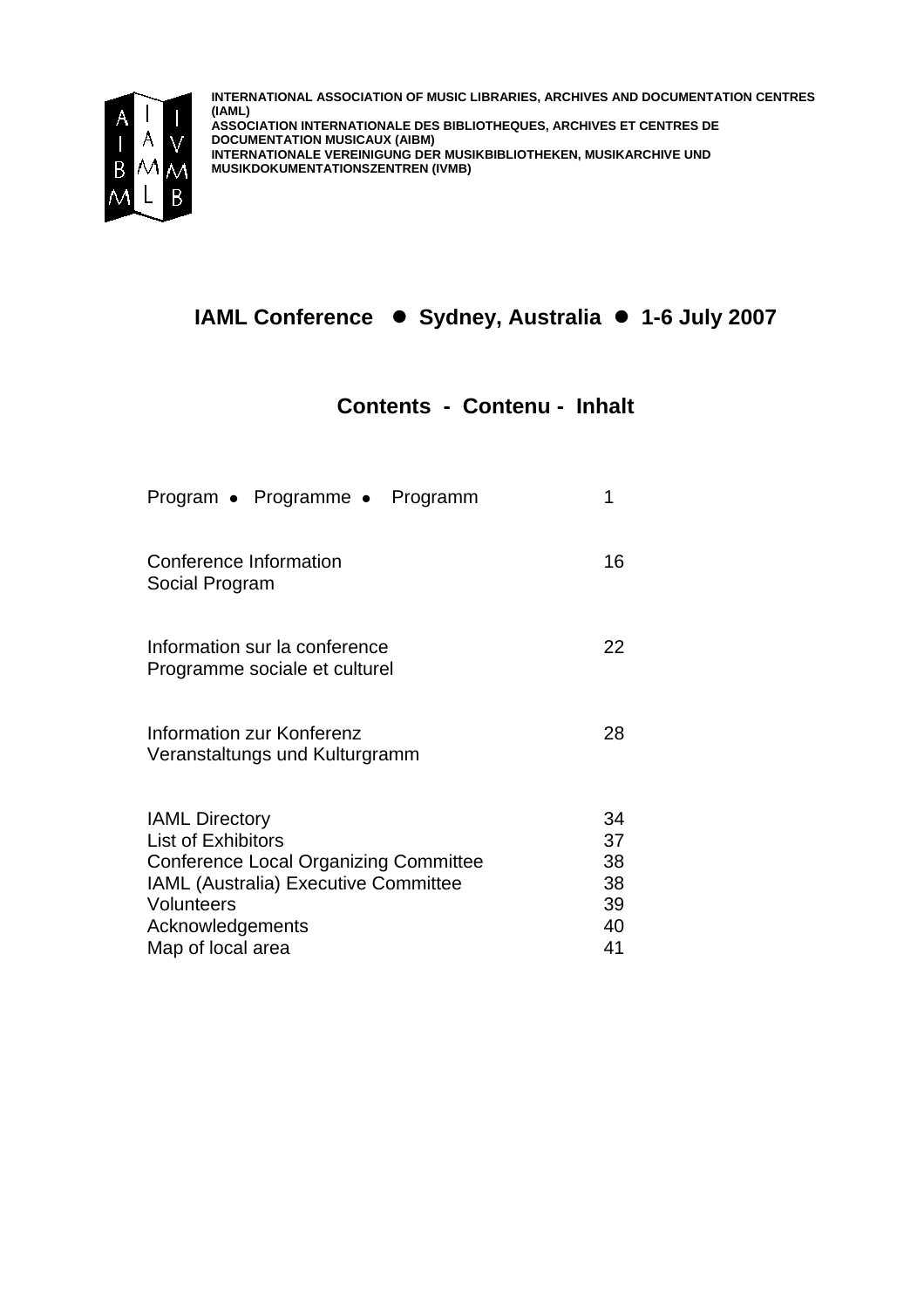

**INTERNATIONAL ASSOCIATION OF MUSIC LIBRARIES, ARCHIVES AND DOCUMENTATION CENTRES (IAML) ASSOCIATION INTERNATIONALE DES BIBLIOTHEQUES, ARCHIVES ET CENTRES DE** 

**DOCUMENTATION MUSICAUX (AIBM) INTERNATIONALE VEREINIGUNG DER MUSIKBIBLIOTHEKEN, MUSIKARCHIVE UND MUSIKDOKUMENTATIONSZENTREN (IVMB)**

## **IAML CONFERENCE SYDNEY, AUSTRALIA 1-6 JULY 2007**

#### **Welcome to Sydney! IAML (Australia) is proud to welcome you to this first-ever IAML International conference to be held in Australia.**

Sydney is a vibrant city of social and cultural diversity. With its stunning Opera House, Harbour Bridge, Sydney Harbour, Botanic Garden and the historic Rocks precinct all within walking distance of the conference venue, the Sydney Conservatorium of Music, we are sure delegates will enjoy their stay. The conference program is full of interesting and diverse papers and presentations, with time given over to professional meetings and networking, of course with the customary tantalising social and cultural program. The extensive trade exhibition at the conference venue will interest all delegates, as well as guests, speakers and performers. And what time you have left we are sure you will enjoy frequenting the water-front cafes, ferry rides and beaches. We thank you for coming "down under" and hope you enjoy your visit to our wonderful country.

#### **Bienvenue à Sydney ! Le groupe australien de l'AIBM se réjouit de vous accueillir au tout premier congrès de l'association se déroulant en Australie.**

Sydney est une ville animée d'une grande diversité sociale et culturelle. Avec son remarquable Opéra, le Harbour Bridge, le port de Sydney, le Jardin botanique et le quartier historique des Rocks, tous situés à proximité du lieu du congrès, le Conservatoire de musique de Sydney, nous sommes persuadés que les participants apprécieront leur séjour. Le programme du congrès est riche en communications et interventions variées et passionnantes, avec des moments consacrés à des rencontres professionnelles et informelles comprenant bien sûr, conformément à la tradition, un programme social et culturel extrêmement attrayant. L'importante exposition professionnelle sur place intéressera les congressistes, ainsi que les invités, intervenants et interprètes. Et en fonction du temps qu'il vous restera, nous ne doutons pas que vous aimerez fréquenter les cafés sur les quais, les promenades en ferry et les plages. Nous vous remercions de votre visite « down under » et espérons que vous apprécierez votre séjour dans notre merveilleux pays.

#### **Willkommen in Sydney! IAML-Australien freut sich, Sie zur ersten internationalen IAML-Konferenz in Australien begrüßen zu dürfen.**

Sydney ist eine lebendige, sozial und kulturell vielfältige Stadt. Wir sind überzeugt, dass die Teilnehmer an ihrem Aufenthalt viel Freude haben werden, denn die wichtigen Sehenswürdigkeiten, wie das spektakuläre Opernhaus, die "Harbour Bridge", der Hafen, der botanische Garten und "The Rocks", der historische Stadtteil, sind vom Konferenzort, dem Sydney Conservatorium of Music, zu Fuß zu erreichen. Das Konferenzprogramm ist mit interessanten Vorträgen und Präsentationen reichhaltig bestückt und bietet auch Zeit für Arbeitssitzungen und Kontaktpflege. Selbstverständlich gibt es auch ein verlockendes Beiprogramm. Der große Bereich der Firmenpräsentationen und –ausstellungen im Konferenzgebäude dürfte für alle Teilnehmerinnen und Teilnehmer sowie Gäste von großem Interesse sein. Und in der Ihnen verbleibenden Zeit werden Sie sich bestimmt in den Cafés am Wasser, auf den Hafenfähren und an den Stränden vergnügen. Wir danken Ihnen, dass Sie zu uns nach "down under" gekommen sind und hoffen, dass Sie Ihren Aufenthalt in unserem wunderschönen Land genießen.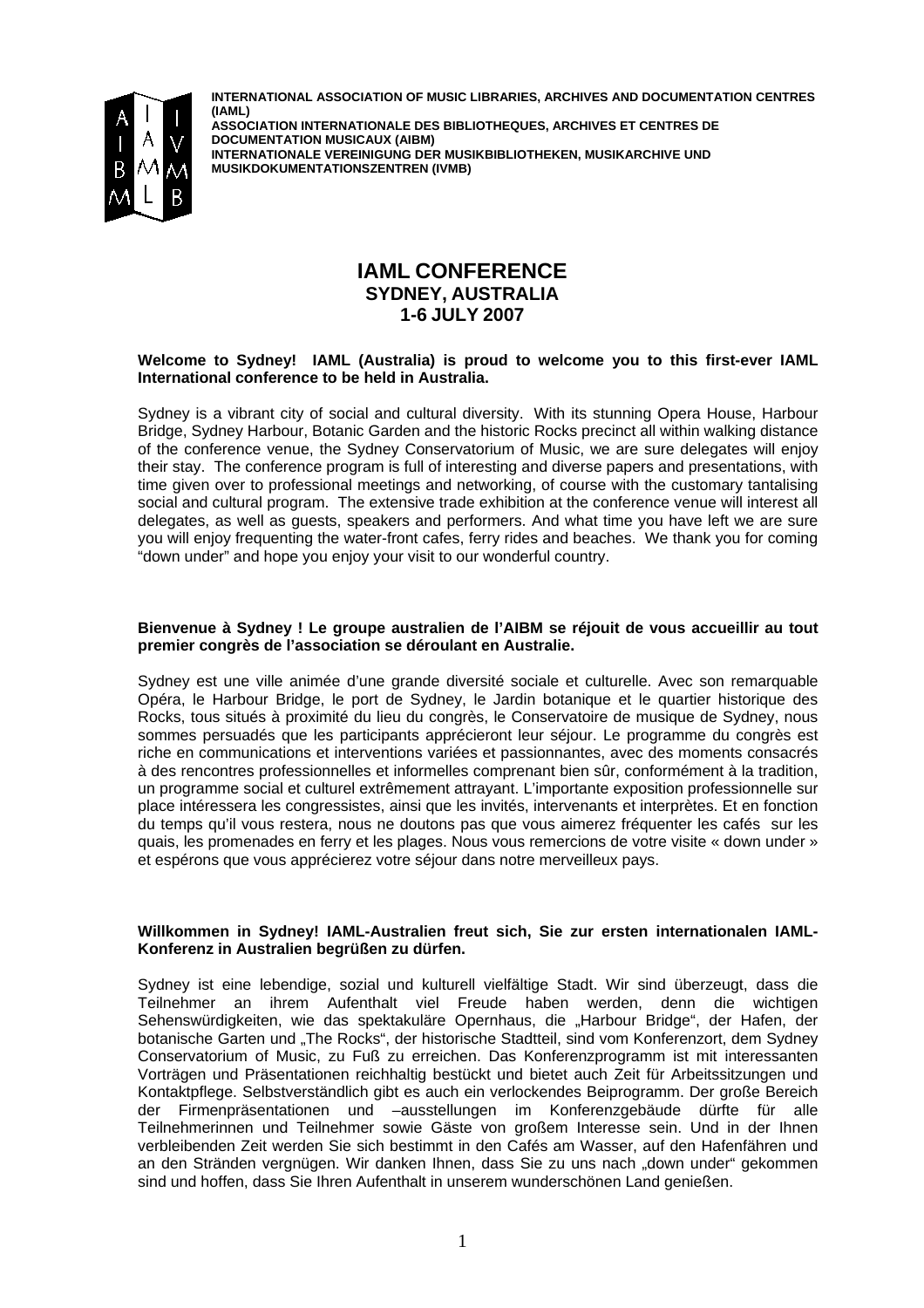

# **International Association of Music Libraries, Archives and Documentation Centres (IAML) Conference SYDNEY, AUSTRALIA 1 - 6 JULY 2007 Program • Programme • Programm**

Unless otherwise stated, all sessions are open to all members. Any changes in the programme will be posted on the Conference notice board.

The Conference is located in the following halls and rooms of the Sydney Conservatorium of Music.

## **Saturday 30 June**

**10.00 – 13.00 | Room 1045 IAML Board Meeting** (members only) **14.00 – 18.00 | Room 1045 IAML Board Meeting** (members only)

## **Sunday 1 July**

|                 | 14.00 – 16.30   Recital Hall West | <b>IAML Council: 1st Session</b><br>Election results.<br>(All IAML members are cordially invited to attend<br>Council sessions)                                                                                                       |
|-----------------|-----------------------------------|---------------------------------------------------------------------------------------------------------------------------------------------------------------------------------------------------------------------------------------|
| $18.00 - 20.00$ |                                   | State Library of NSW Opening Ceremony hosted by the State Library of<br><b>New South Wales</b><br>Venue: Mitchell Galleries (1 <sup>st</sup> floor), State Library of<br>New South Wales, Shakespeare Place, Macquarie St,<br>Sydney. |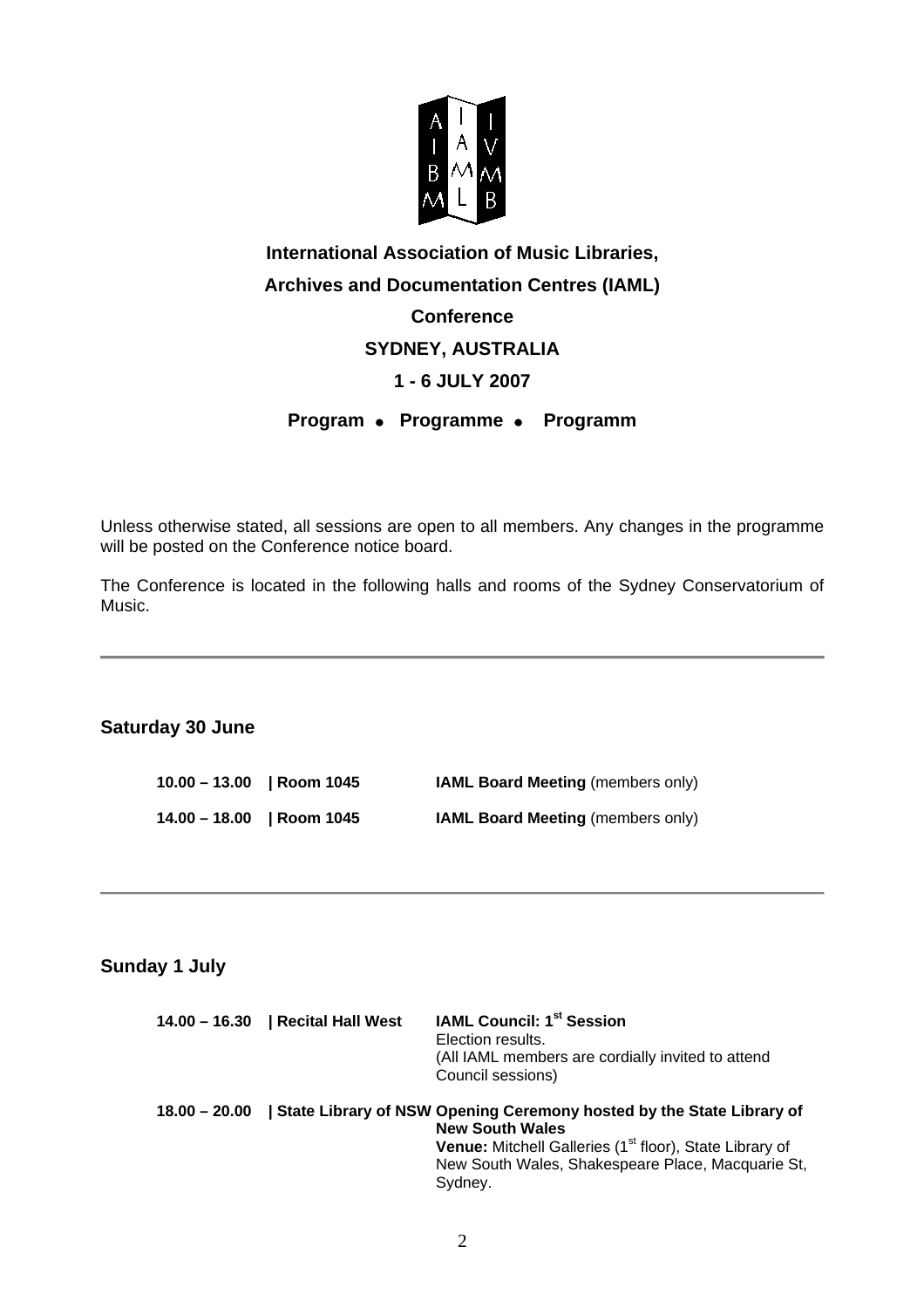| $08.30 - 08.45$   Room 1045 |                  | Pre-conference introduction for new delegates<br>Chair: Roger Flury (Secretary General, IAML).                                                                                                                                                                                                                                                                                  |
|-----------------------------|------------------|---------------------------------------------------------------------------------------------------------------------------------------------------------------------------------------------------------------------------------------------------------------------------------------------------------------------------------------------------------------------------------|
| $08.45 - 09.00$             | Foyer            | <b>Welcome to Country by the Cadigal People</b><br>Venue: Foyer of the Sydney Conservatorium of Music.                                                                                                                                                                                                                                                                          |
| $09.00 - 10.30$             | Music Workshop   | <b>Opening Session</b>                                                                                                                                                                                                                                                                                                                                                          |
|                             |                  | Welcomes by the President of IAML, President of IAML<br>(Australia), President of the International Federation of<br>Libraries Associations and Institutions (IFLA), and<br>President of the International Music Council (IMC).                                                                                                                                                 |
|                             |                  | Announcements from the conference organisers.<br>Chair: Massimo Gentili-Tedeschi (President, IAML).                                                                                                                                                                                                                                                                             |
|                             |                  | <b>Keynote Address by Professor Malcolm Gillies</b>                                                                                                                                                                                                                                                                                                                             |
|                             |                  | From pencil to podcast: Maximising musical<br>resources.                                                                                                                                                                                                                                                                                                                        |
|                             |                  | Professor Malcolm Gillies, is Deputy President<br>(Development), Australian National University and<br>President (elect), City University, London; former<br>President of the Australian Academy of the Humanities).<br>Musicologist, musician and educator, Professor Gillies<br>has authored over a dozen books on music, in particular<br>on Béla Bartók and Percy Grainger. |
|                             |                  | <b>Information Session</b><br>An opportunity to make short announcements on topics<br>of professional interest to all conference delegates.<br>Chair: James P. Cassaro (Chair, IAML Programme<br>Committee).                                                                                                                                                                    |
|                             |                  | Please note that announcements should be of 3-4<br>minutes maximum duration. There will be no opportunity<br>to use audio-visual equipment.                                                                                                                                                                                                                                     |
|                             |                  | Delegates wishing to contribute to this session should<br>first contact the Chair cassaro+@pitt.edu                                                                                                                                                                                                                                                                             |
| $10.30 - 11.00$             | Atrium           | <b>Morning Tea</b>                                                                                                                                                                                                                                                                                                                                                              |
|                             | <b>Room 1065</b> | <b>Coffee Corner Meeting for Public Librarians</b>                                                                                                                                                                                                                                                                                                                              |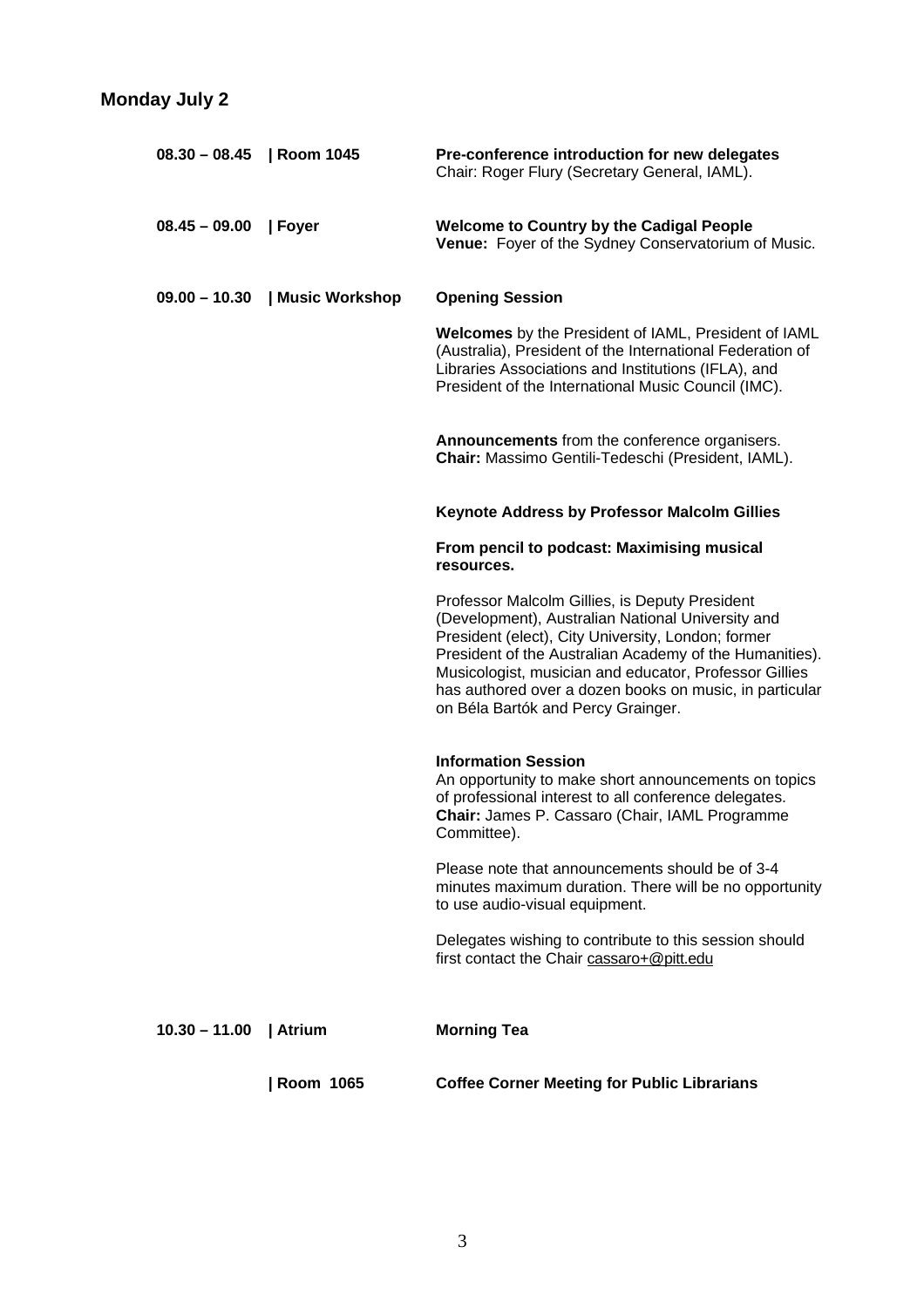|       | 11.00 - 12.30   Music Workshop | <b>Australian Music Online</b>                                                                                                                                                      |
|-------|--------------------------------|-------------------------------------------------------------------------------------------------------------------------------------------------------------------------------------|
|       |                                | MusicAustralia: from development to full production<br>service.<br>Speaker: Robyn Holmes (National Library of Australia).                                                           |
|       |                                | An online model for the commercial and cultural<br>documentation of music resources.<br>Speaker: Simon Chambers (Australian Music Centre).                                          |
|       |                                | Pacific and Asian music in the holdings of the<br>PARADISEC and other DELAMAN archives.<br>Speaker: Linda Barwick (University of Sydney).                                           |
|       |                                | <b>Chair:</b> Georgina Binns (Victorian College of the Arts,<br>University of Melbourne)                                                                                            |
|       | <b>Recital Hall West</b>       | <b>Manuscripts, Medieval and Renaissance</b>                                                                                                                                        |
|       |                                | Medieval music manuscripts at the University of<br>Sydney.<br>Speaker: Kathleen Nelson (University of Sydney).                                                                      |
|       |                                | Spanish liturgical manuscripts at the University of<br>Sydney: a preliminary report.<br>Speaker: Jane Morlet Hardie (Center for Medieval<br>Studies, University of Sydney).         |
|       |                                | Toledo Cathedral's plainsong cantorales in inventories<br>and catalogues, ancient and modern.<br>Speakers: Michael Noone (Boston College) and<br>Graeme Skinner (Sydney).           |
|       |                                | Presented by the Research Libraries Branch.<br>Chair: Joachim Jaenecke (Staatsbibliothek zu Berlin).                                                                                |
|       | <b>Room 2174</b>               | Répertoire International de Littérature Musicale<br>(RILM)<br>Commission mixte (members only).<br>Chair: Veslemöy Heintz (Statens Musikbibliotek,<br>Stockholm)                     |
| 12.45 | <b>Room 1045</b>               | Répertoire International de Littérature Musicale<br>RILM)<br>Working lunch for RILM National Committee Members.<br>Chair: Barbara Dobbs Mackenzie (City University of<br>New York). |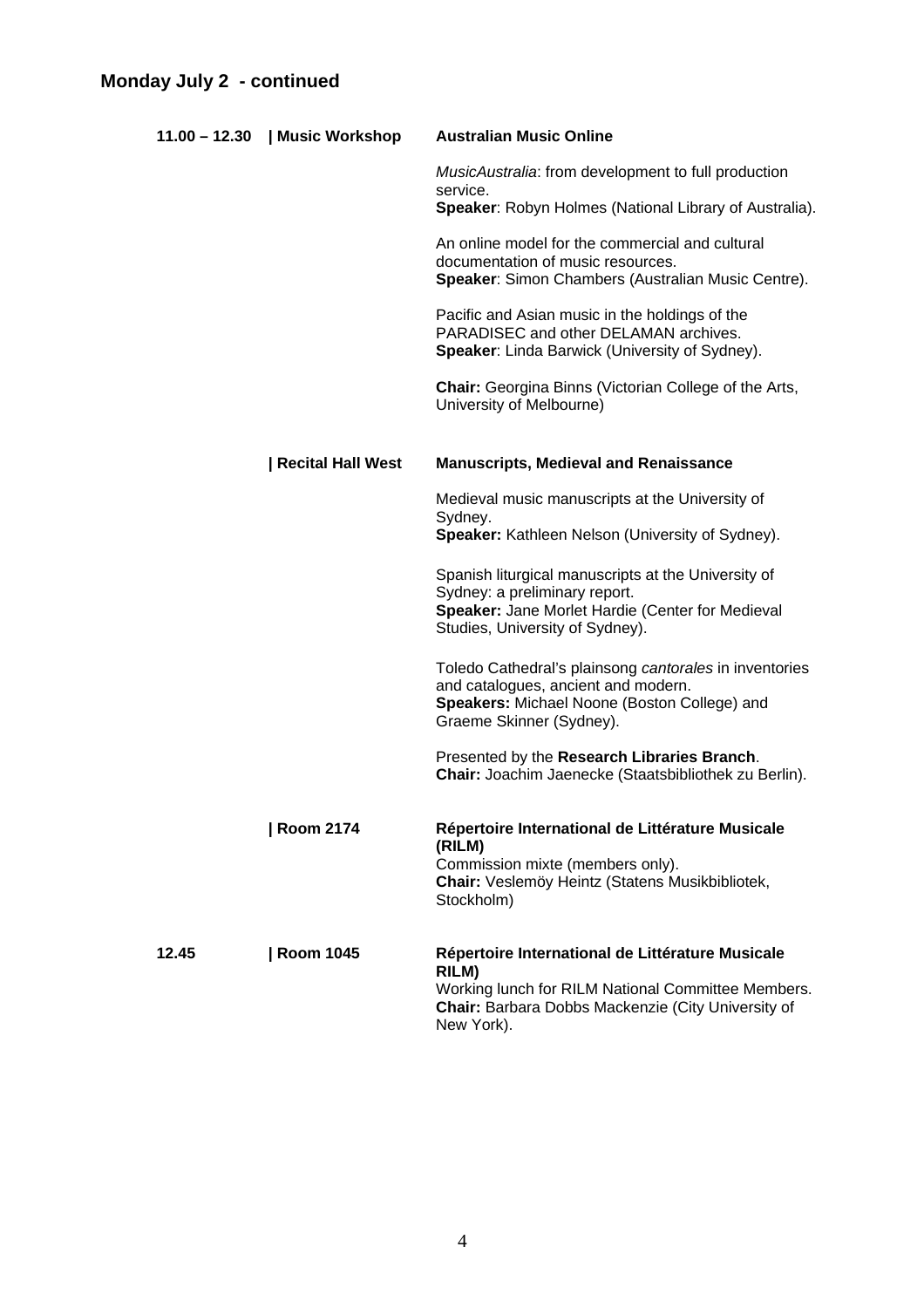|       | 14.00 - 15.30   Music Workshop | <b>Copyright Committee</b><br>Open session on Free Trade and Copyright.                                                                                                                                              |
|-------|--------------------------------|----------------------------------------------------------------------------------------------------------------------------------------------------------------------------------------------------------------------|
|       |                                | The impact of free trade agreements on cultural<br>diversity and musical life.<br>Speaker: Richard Letts (President, International Music<br>Council).                                                                |
|       |                                | Copying by libraries in the United States: reviewing<br>Section 108 of the US copyright laws.<br>Speaker: Jerry McBride (Music Library and Archive of<br>Recorded Sound Braun Music Center, Stanford<br>University). |
|       |                                | Chair: Federica Riva (Conservatorio di Musica "A.<br>Boito", Parma).                                                                                                                                                 |
|       | <b>Recital Hall West</b>       | Dating Music: Research, Guidelines, and Case<br><b>Studies</b>                                                                                                                                                       |
|       |                                | Dating music manuscripts and prints: an overview of<br>past and present research.<br>Speaker: Joachim Jaenecke (Staatsbibliothek zu Berlin,<br>Berlin).                                                              |
|       |                                | Proposal for a IAML Working Group on Dating Printed<br>Music.<br>Speaker: Paul Banks (Royal College of Music, London).                                                                                               |
|       |                                | A frightful innovation — immortalize yourself by dating<br>music: dating Nineteenth-Century music in Sydney and<br>Melbourne, 1800-1899.<br>Speaker: Prue Neidorf (Bermagui, New South Wales).                       |
|       |                                | Some Beethoven case studies, or, Why date early<br>Nineteenth-Century Editions?<br>Speaker: Patricia Stroh (Ira F. Brilliant Center for<br>Beethoven Studies, San Jose).                                             |
|       |                                | Joint session presented by the <b>Bibliography</b><br>Commission and the Research Libraries Branch.<br>Chair: David Day, (Brigham Young University, Provo).                                                          |
|       | <b>Room 2174</b>               | <b>Information Technology Committee</b><br>Working meeting.<br>Chair: Antony Gordon (British Library Sound Archive,<br>London).                                                                                      |
|       | <b>Room 2166</b>               | <b>Working Group on Access to Music Archives (I)</b><br>Working meeting.<br>Chair: Judy Tsou (University of Washington, Seattle).                                                                                    |
| 15.30 | Atrium                         | <b>Afternoon Tea</b>                                                                                                                                                                                                 |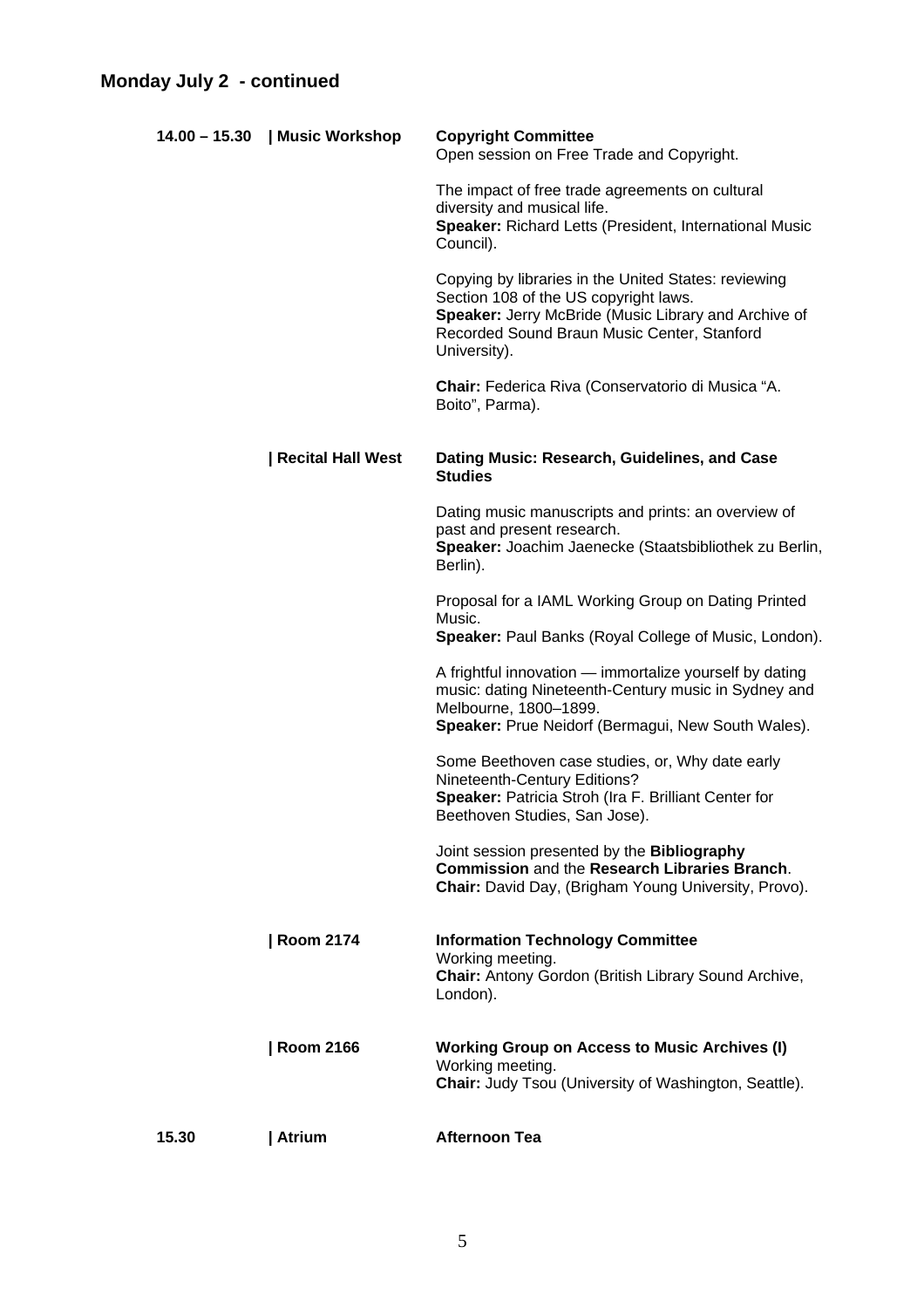## **Monday 2 July - continued**

| 16.00 – 17.30   Music Workshop  | <b>IAML National Reports</b>                                                                                                                                  |
|---------------------------------|---------------------------------------------------------------------------------------------------------------------------------------------------------------|
|                                 | Reports of activities, developments and projects<br>undertaken by national branches since the Göteborg<br>Conference.<br>All delegates are welcome to attend. |
|                                 | <b>Chair:</b> Massimo Gentili-Tedeschi (President, IAML).                                                                                                     |
| $18.00 - 18.30$   Library Foyer | Tour of the Sydney Conservatorium of Music<br>Library                                                                                                         |

# **Tuesday July 3**

| $09.00 - 10.30$ | Recital Hall West | <b>Australian / British Connections</b>                                                                                                                                                                          |
|-----------------|-------------------|------------------------------------------------------------------------------------------------------------------------------------------------------------------------------------------------------------------|
|                 |                   | The Gustav Holst Collection and the British Music<br>Society of Victoria Collection at the SLV<br>Speaker: Daniela Kaleva (State Library of Victoria).                                                           |
|                 |                   | Early dissemination of Scottish music in Australia.<br>Speaker: Almut Boehme (National Library of Scotland).                                                                                                     |
|                 |                   | E.J. Moeran in Melbourne: why so? An exploration of a<br>collection at the Lenton Parr Library, Victorian College<br>of the Arts, University of Melbourne.<br>Speaker: Georgina Binns (University of Melbourne). |
|                 |                   | Presented by the Australian Branch of IAML.<br>Chair: Pam Thompson (Royal College of Music,<br>London).                                                                                                          |
|                 | Music Workshop    | Research, Music Eclecticism, and the Unsung Press<br>in the 21st Century.                                                                                                                                        |
|                 |                   | From Indie Rock to Global Pop: access to the musical<br>press of the 21st Century.<br>Speaker: David Day (Brigham Young University,<br>Provo).                                                                   |
|                 |                   | Scholarly research and the non-academic press.<br>Speaker: Kent Underwood (New York University, New<br>York).                                                                                                    |
|                 |                   | To abstract or not to abstract: a response from RILM.<br>Speaker: Jason Lee Oakes (RILM International Center,<br>New York).                                                                                      |
|                 |                   | Joint session of presentations, followed by an open<br>discussion.                                                                                                                                               |
|                 |                   | Presented by Bibliography Commission and RILM<br>Abstracts.<br><b>Chair: Barbara Dobbs Mackenzie (RILM Abstracts</b><br>International Office, New York).                                                         |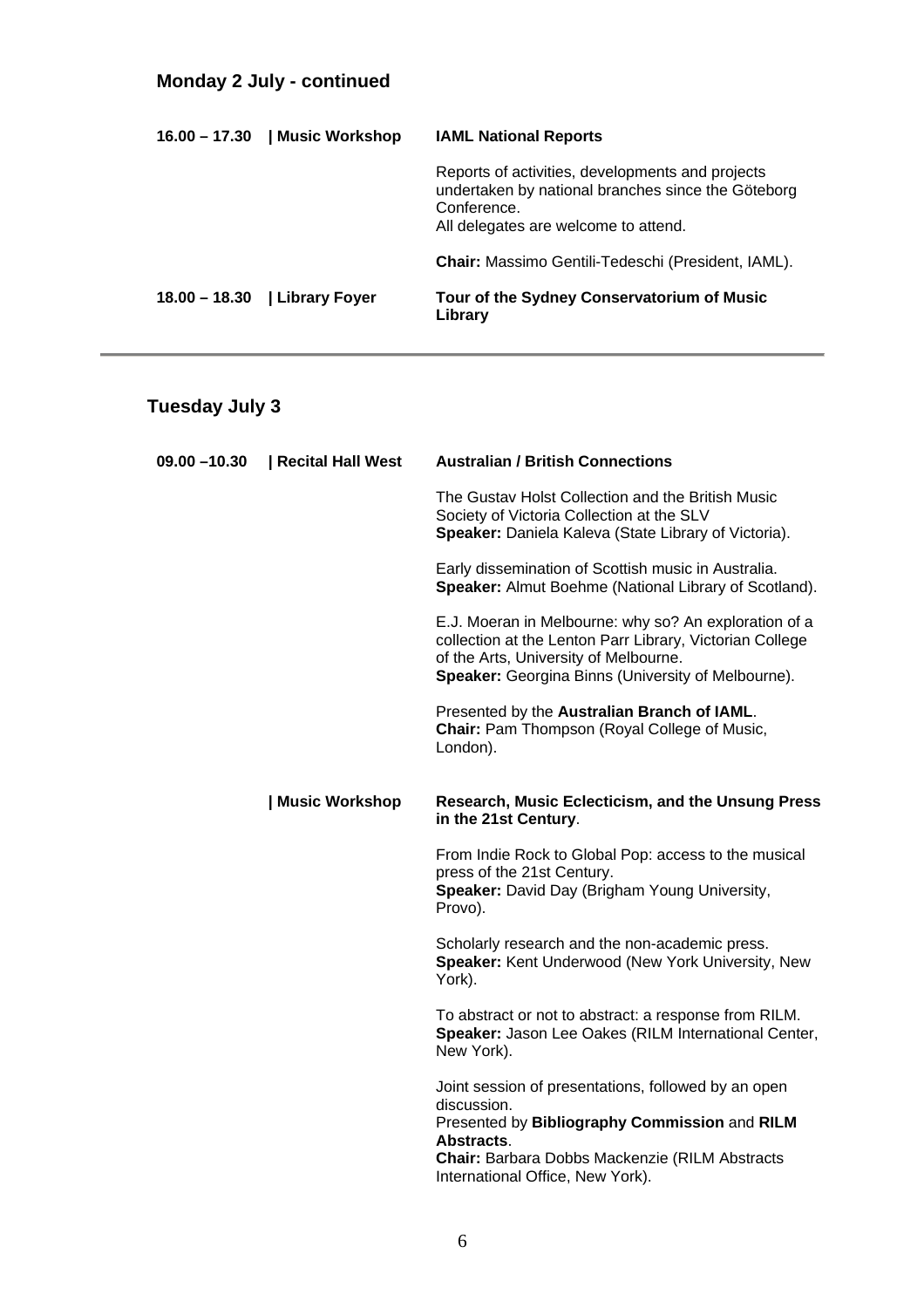# **Tuesday July 3 - continued**

| $09.00 - 10.30$ | Room 2166                                           | <b>Working Group on Access to Music Archives (II)</b><br>Working meeting.<br><b>Chair: Judy Tsou (University of Washington, Seattle).</b>                                                                                                                       |
|-----------------|-----------------------------------------------------|-----------------------------------------------------------------------------------------------------------------------------------------------------------------------------------------------------------------------------------------------------------------|
| $10.30 - 11.00$ | Atrium                                              | <b>Morning Tea</b>                                                                                                                                                                                                                                              |
| $11.00 - 12.30$ | Music Workshop                                      | A Marketing Experience: Views From a Different<br>Hemisphere<br>Esplanade library: specialised in performing arts.<br>Speaker: Low Si Wei (Manager of library@esplanade,<br>Singapore).                                                                         |
|                 |                                                     | Music information services at public libraries in Japan.<br>Speaker: Mari Itoh (Dept. of Library & Information<br>Science, Aichi Shukutoku University, Japan) and<br>Ryuichiro Matsumori (The Art Library, Aichi Prefectural<br>Arts Promotion Service, Japan). |
|                 |                                                     | Digitization projects in Lincoln City Libraries.<br>Speaker: Carolyn Dow (Lincoln City Library, USA).                                                                                                                                                           |
|                 |                                                     | Presented by the Public Libraries Branch.<br>Chair: Hanneke Kuiper (Public Library, Amsterdam).                                                                                                                                                                 |
|                 | <b>Recital Hall West</b>                            | Répertoire International de Littérature Musicale<br>(RILM)                                                                                                                                                                                                      |
|                 |                                                     | RILM in 2007.<br>Speaker: Barbara Dobbs Mackenzie (Editor-in-Chief,<br>RILM).                                                                                                                                                                                   |
|                 |                                                     | The Post-Soviet Musicological Publications in Russia.<br>Speaker: Tamara I. Lapteva (Rossyskaya<br>Gosudarstvennaya Biblioteka, Moscow).                                                                                                                        |
|                 |                                                     | Contexts, Content and Challenges: publishing music<br>research in Australia.<br>Speaker: Robyn Holmes (Curator of Music, National<br>Library of Australia, Canberra).                                                                                           |
|                 |                                                     | Presented by Répertoire International de Littérature<br>Musicale (RILM).<br><b>Chair:</b> Barbara Dobbs Mackenzie (City University of<br>New York).                                                                                                             |
|                 | <b>Room 2174</b>                                    | <b>Sub-commission on UNIMARC (I)</b><br>Working meeting.<br>Chair: Laurence Decobert (Bibliothèque nationale de<br>France, Paris).                                                                                                                              |
| 12.45           | <b>Room 1038</b><br>Library - Large<br>seminar room | <b>IAML Programme Committee</b><br>Working lunch.<br>Chair: James P. Cassaro (University of Pittsburgh).                                                                                                                                                        |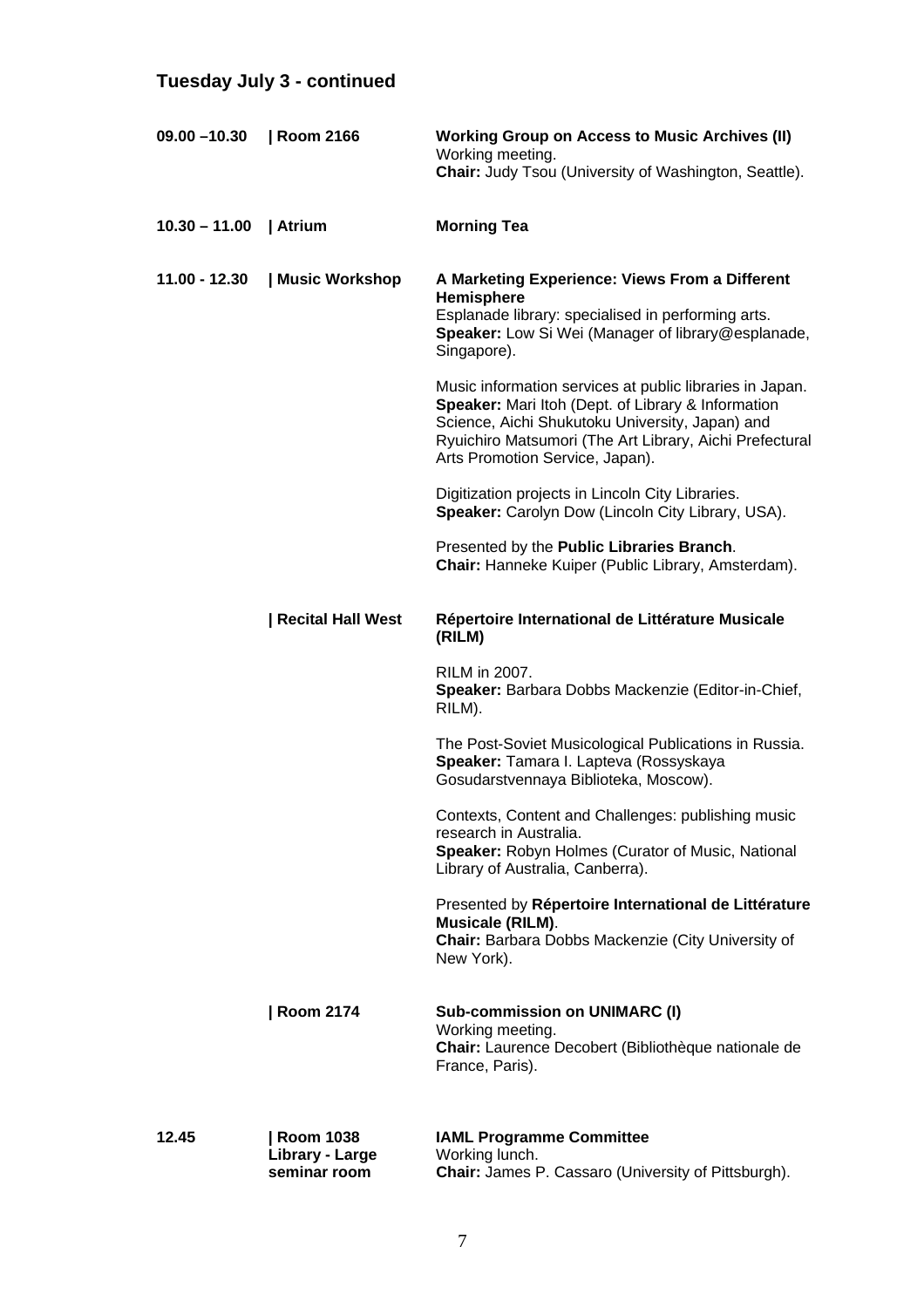# **Tuesday July 3 - continued**

| 12.45 | <b>Room 2174</b>               | <b>Public Libraries Branch</b><br>Working Lunch.<br>Guest at our table: Laurel Dingle (State Library of<br>Queensland, Australia).<br>Chair: Hanneke Kuiper (Public Library, Amsterdam).                                                                               |
|-------|--------------------------------|------------------------------------------------------------------------------------------------------------------------------------------------------------------------------------------------------------------------------------------------------------------------|
|       | <b>Room 1084</b>               | Index to Printed Music: a demonstration<br>Presented by Elizabeth Davis (Columbia University).<br>Session repeated on Thursday 12.45.                                                                                                                                  |
|       | 14.00 - 15.30   Music Workshop | <b>RDA, DCMI and METS</b>                                                                                                                                                                                                                                              |
|       |                                | Hitting the right note: composing and arranging RDA<br>Speakers: Deirdre Kiorgaard (Chair of the Joint<br>Steering Committee for the Revision of AACR, and<br>National Library of Australia, Canberra) and Kaye<br>McIntyre (National Library of Australia, Canberra). |
|       |                                | Dublin Core.<br>Speaker: Andrew Wilson (Dublin Core Metadata<br>Initiative).                                                                                                                                                                                           |
|       |                                | Musical METS: An Introduction and Case Study.<br>Speaker: Scott Yeadon (Australian National University,<br>Canberra).                                                                                                                                                  |
|       |                                | Presented by the Cataloguing Commission.<br>Chair: Antony Gordon (British Library Sound Archive,<br>London).                                                                                                                                                           |
|       | <b>Recital Hall West</b>       | <b>Broadcasting and Orchestra Libraries Branch</b><br>Working meeting (members only).<br>Chair: Jutta Lambrecht (Westdeutscher Rundfunk,<br>Köln).                                                                                                                     |
|       | <b>Room 2174</b>               | <b>Constitution Committee</b><br>Working meeting.<br>Chair: Richard Chesser (British Library, London).                                                                                                                                                                 |
|       | <b>Room 2166</b>               | <b>Working Group on Access to Performance</b><br>Ephemera (I)<br>Working meeting.<br><b>Chair:</b> Rupert Ridgewell (Royal College of Music,<br>London).                                                                                                               |
| 15.30 | Atrium                         | <b>Afternoon Tea</b>                                                                                                                                                                                                                                                   |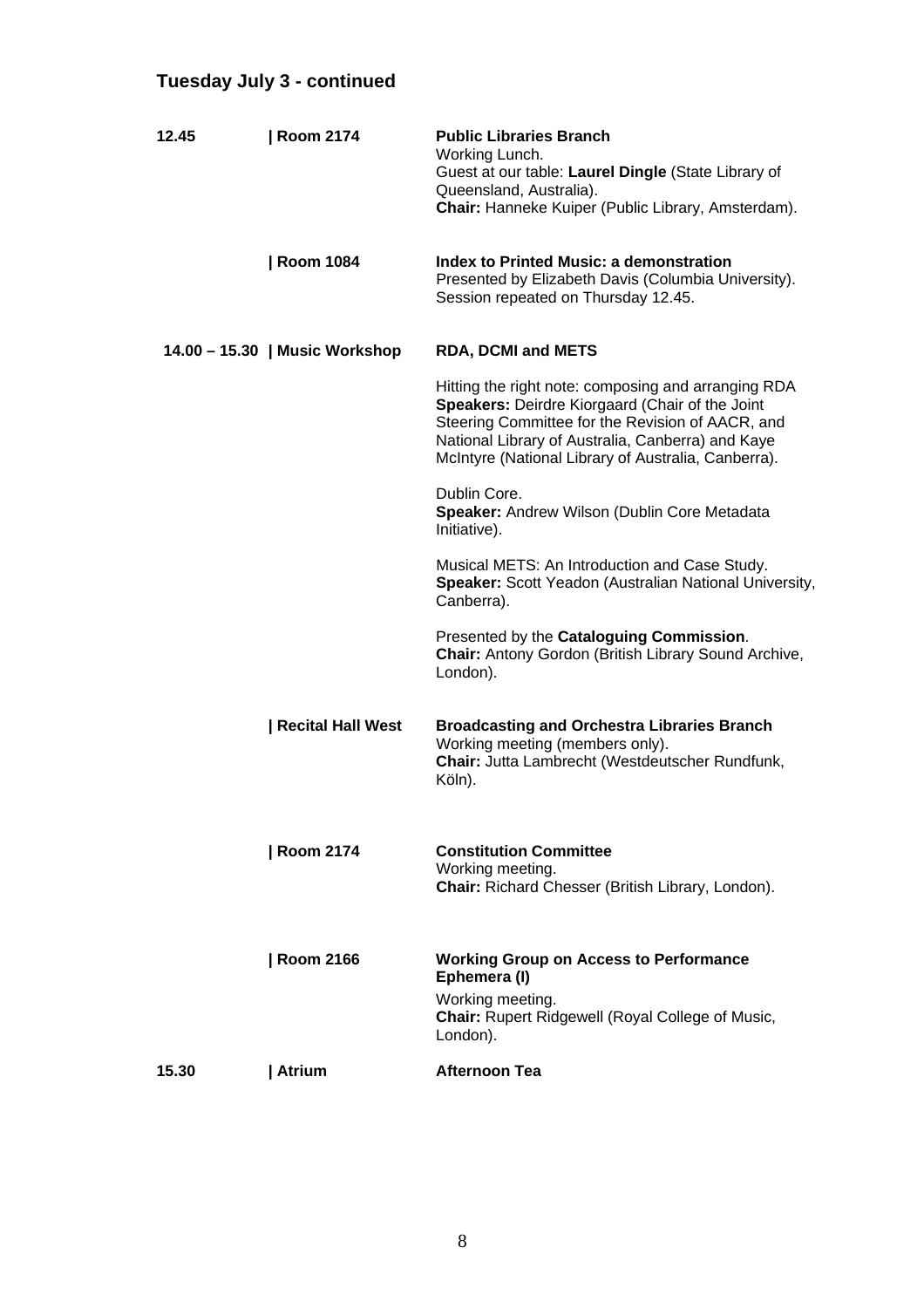## **Tuesday July 3 – continued**

|             | 16.00 - 17.30   Recital Hall West | <b>Writing in Sound</b>                                                                                                                                                                                                                                                                                   |
|-------------|-----------------------------------|-----------------------------------------------------------------------------------------------------------------------------------------------------------------------------------------------------------------------------------------------------------------------------------------------------------|
|             |                                   | More to chew on than a sound byte: Audio delivery and<br>unpublished collections.<br><b>Speaker:</b> Kevin Bradley (National Library of Australia)                                                                                                                                                        |
|             |                                   | Music and land rights: archival recordings as<br>documentation for Australian Aboriginal land claims.<br>Speaker: Grace Koch (Australian Institute of Aboriginal<br>and Torres Strait Islander Studies).                                                                                                  |
|             |                                   | Joint session presented by the Commission on Audio-<br>Visual Materials and the Archive and Music<br><b>Documentation Centres Branch.</b><br>Chair: Elizabeth Giuliani (Bibliothèque nationale de<br>France, Paris).                                                                                      |
|             | <b>Room 2166</b>                  | <b>IAML Working Group on ISBD and Music</b><br><b>Chair:</b> David Sommerfield (Library of Congress,<br>Washington).                                                                                                                                                                                      |
|             | <b>Room 2174</b>                  | Répertoire International de la Presse Musicale<br>(RIPM)<br>Demo and update on the RIPM Online Archive of Music<br>Periodicals (full text).<br>Chair: Benjamin Knysak, Coordinator (RIPM Online<br>Archive of Music Periodicals).<br>Please note: This 45-minute session is repeated<br>on Thursday, 2pm. |
| 17.30-18.00 | Atrium                            | <b>Pre concert drinks and "nibbles"</b>                                                                                                                                                                                                                                                                   |
| 18.00       | Music Workshop                    | <b>Concert of Contemporary Australian Music</b><br>Venue: Sydney Conservatorium of Music                                                                                                                                                                                                                  |

# **Wednesday 4 July**

| $09.00 - 10.30$ | <b>Music Workshop</b> | In Search of Perceptions and Challenges                                                                                                                                                        |
|-----------------|-----------------------|------------------------------------------------------------------------------------------------------------------------------------------------------------------------------------------------|
|                 |                       | An online guide to how to find music.<br><b>Speakers:</b> Kathy Adamson (Royal Academy of Music)<br>and Pam Thompson (Royal College of Music, London).                                         |
|                 |                       | "Strike a note: we want to be heard!" A forum presenting<br>the perceptions of our younger library professionals:<br>their opportunities, experiences, ideas, and the<br>challenges they face. |
|                 |                       | <b>Chair:</b> Alex Byrne, President of the International<br>Federation of Library Associations and Institutions<br>(IFLA), University of Technology, Sydney).                                  |
|                 |                       | Presented by the Commission on Service and<br>Training. Chair: Wolfgang Krueger (Hochschule der<br>Medien, Stuttgart).                                                                         |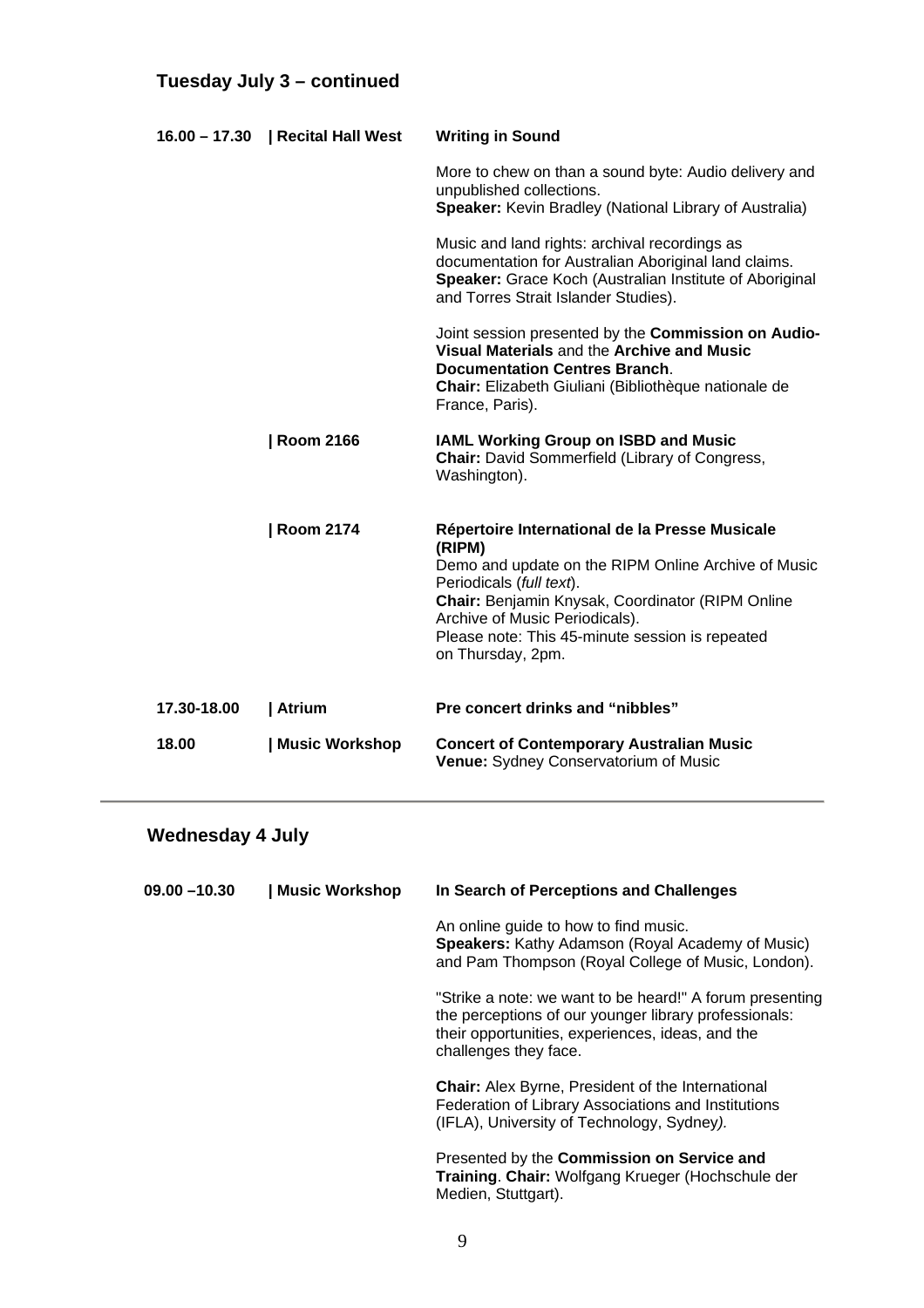# **Wednesday 4 July – continued**

| $09.00 - 10.30$ | Recital Hall West              | Répertoire International de Littérature Musicale<br>(RILM)<br>Business meeting for National Committee members<br>only.<br><b>Chair:</b> Barbara Dobbs Mackenzie (City University of<br>New York).       |
|-----------------|--------------------------------|---------------------------------------------------------------------------------------------------------------------------------------------------------------------------------------------------------|
|                 | <b>Room 2166</b>               | Sub-committee on Guidelines for the IAML Website<br>Working session.<br>Chair: Angela Escott (Royal College of Music, London).                                                                          |
| $10.30 - 11.00$ | Atrium                         | <b>Morning Tea</b>                                                                                                                                                                                      |
|                 | 11.00 - 12.30   Music Workshop | Let's Date! Who's Your Public? Looking For<br><b>Interaction</b>                                                                                                                                        |
|                 |                                | The public side of conservatory libraries, a European<br>experience, presenting relevant conclusions and<br>inspiring suggestions.<br>Speaker: Johan Eeckeloo (Koninklijk Conservatorium,<br>Brussels). |
|                 |                                | Web 2.0: a worldwide challenge to libraries?<br>Speaker: Michele Huston (National Library of Australia).                                                                                                |
|                 |                                | The sound of libraries. LibrariesAustralia.<br>Speaker: Tony Boston (National Library of Australia).                                                                                                    |
|                 |                                | Joint session presented by the Libraries in Music<br>Teaching Institutions Branch and the Public<br>Libraries Branch.                                                                                   |
|                 |                                | Chair: Anne Le Lay (Conservatoire National de Région<br>de Boulogne-Billancourt, France).<br>Chair: Hanneke Kuiper (Public Library Amsterdam, The<br>Netherlands).                                      |
|                 | <b>Room 2166</b>               | <b>Fontes Artis Musicae</b><br>Open meeting.<br>Chair: Maureen Buja (Editor, Fontes Artis Musicae).                                                                                                     |
|                 | <b>Room 2174</b>               | <b>Working Group on Hofmeister XIX</b>                                                                                                                                                                  |

 **Chair:** Chris Banks (British Library, London).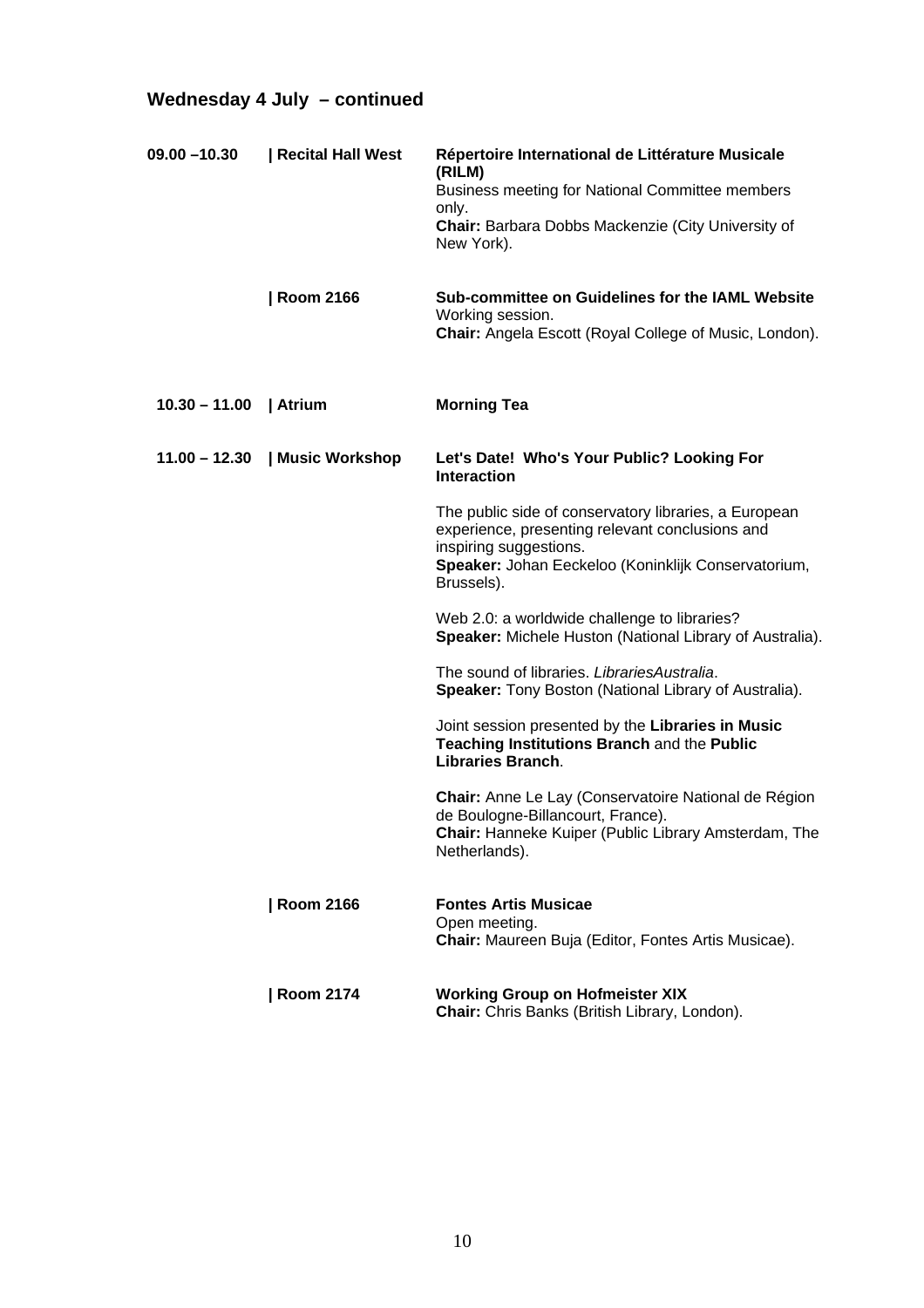# **Wednesday 4 July – continued**

| 14.00 | <b>Meet in Atrium</b> | <b>Excursions</b>                                                                                                                                                                      |
|-------|-----------------------|----------------------------------------------------------------------------------------------------------------------------------------------------------------------------------------|
| 17.30 | <b>Atrium</b>         | <b>Australian Wine Tasting for Returning Excursions</b><br>Venue: Atrium of the Sydney Conservatorium of Music.                                                                        |
| 21.00 | TBA                   | Répertoire International de Littérature Musicale<br>(RILM)<br>Reception for National Committee representatives,<br>Committee members, Commission mixte members and<br>friends of RILM. |

| Thursday 5 July        |                                |                                                                                                                                                                                                                                                                                                             |  |
|------------------------|--------------------------------|-------------------------------------------------------------------------------------------------------------------------------------------------------------------------------------------------------------------------------------------------------------------------------------------------------------|--|
|                        | 09.00 - 10.30   Music Workshop | <b>Plenary session: Indigenous Australia</b>                                                                                                                                                                                                                                                                |  |
|                        |                                | Engaging with remote communities: the Northern<br>Territory Libraries and Knowledge Centre Program.<br>Speaker: Cate Richmond (Assistant Director, Libraries<br>and Knowledge Centres, Northern Territory Library).                                                                                         |  |
|                        |                                | In the voices of ancestors: the role of musical records in<br>supporting indigenous cultural survival in remote<br>Australia.<br>Speaker: Mr Djangirrawuy Garawirrtja (Shepherdson<br>College, Galiwin'ku, Northern Territory) for Dr<br>Neparrnga Gumbula and Dr Aaron Corn (The University<br>of Sydney). |  |
|                        |                                | Cultural maintenance and rights management:<br>Changing the practices relating to Indigenous and<br>Islander communities and collections.<br>Speaker: Scott Morris (International Director,<br>Australasian Performing Rights Association).                                                                 |  |
|                        |                                | <b>Chair:</b> Kevin Bradley (National Library of Australia).                                                                                                                                                                                                                                                |  |
| 10.30 - 11.00   Atrium |                                | <b>Morning Tea</b>                                                                                                                                                                                                                                                                                          |  |
|                        | 11.00 - 12.30   Music Workshop | <b>Alpha Butterfly</b>                                                                                                                                                                                                                                                                                      |  |
|                        |                                | ANSCR: Exploring an Expansion for the ABC<br>Speaker: Lynne Carmichael (Australian Broadcasting<br>Corporation).                                                                                                                                                                                            |  |
|                        |                                | Cutting and pasting parts: orchestral performance<br>practice revealed in a conservatory's historic collections.<br>Speaker: Angela Escott (Royal College of Music,<br>London).                                                                                                                             |  |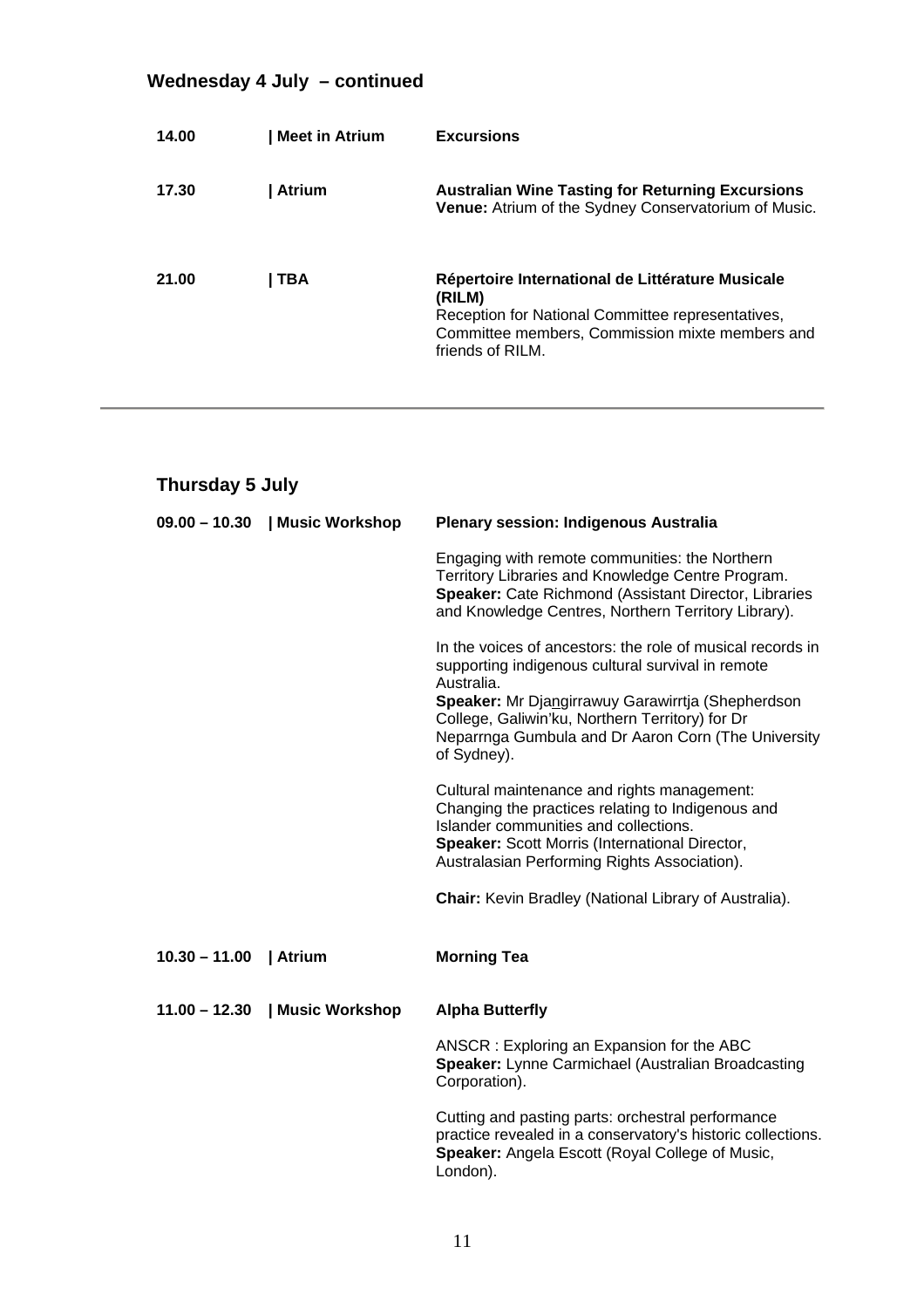# **Thursday 5 July - continued**

| $11.00 - 12.30$ | Music Workshop           | Butterflies in amber: online data structure design and<br>digitization of the Contemporary Chinese Orchestral<br>Collection at the Hong Kong Academy for Performing<br>Arts.<br>Speakers: Ching Lan Jasmine Koo (The University of<br>Hong Kong), Sze Man Constance Yeung (The Hong<br>Kong Academy for Performing Arts), and Peter Warning<br>(The University of Hong Kong).<br>Presented by the Broadcasting and Orchestra |
|-----------------|--------------------------|------------------------------------------------------------------------------------------------------------------------------------------------------------------------------------------------------------------------------------------------------------------------------------------------------------------------------------------------------------------------------------------------------------------------------|
|                 |                          | Branch.<br><b>Chair: Jutta Lambrecht (Westdeutscher Rundfunk,</b><br>Köln).                                                                                                                                                                                                                                                                                                                                                  |
| $11.00 - 12.30$ | Recital Hall West        | Répertoire International des Sources Musicales<br>(RISM)<br>Open session.<br>News and new publications.<br>Chair: Klaus Keil (RISM Zentralredaktion, Frankfurt am<br>Main).                                                                                                                                                                                                                                                  |
| 12.45           | <b>Room 1045</b>         | <b>Planning lunch</b> for the Programme Committee,<br>representatives from the Italian Branch, and Chairs of<br>Professional Branches, Commissions and Working<br>Groups.<br>Chair: James P. Cassaro (University of Pittsburgh).                                                                                                                                                                                             |
| 12.45           | <b>Recital Hall West</b> | <b>Index to Printed Music: a demonstration</b><br>Presented by Elizabeth Davis (Columbia University)<br>Please note: this is a repeat of Tuesday's presentation.                                                                                                                                                                                                                                                             |
| $14.00 - 15.30$ | Music Workshop           | <b>Australian Archives</b>                                                                                                                                                                                                                                                                                                                                                                                                   |
|                 |                          | The Peter Sculthorpe papers: from bibliography to<br>biography.<br>Speaker: Graeme Skinner (Sydney).                                                                                                                                                                                                                                                                                                                         |
|                 |                          | The Australian Archive of Jewish Music.<br>Speaker: Bronia Kornhauser (Monash University).                                                                                                                                                                                                                                                                                                                                   |
|                 |                          | Music in the Norodom Sihanouk Archival Collection.<br>Speaker: Aline Scott-Maxwell (Monash University).                                                                                                                                                                                                                                                                                                                      |
|                 |                          | Whistling to keep things going: playing music for the<br>Ballets Russes companies in Australia, 1936-1940.<br>Speakers: Richard Stone and John Thomson (Ballets<br>Russes in Australia Project).                                                                                                                                                                                                                             |
|                 |                          | Presented by the Archive and Music Documentation<br><b>Centres Branch.</b><br>Chair: John Shepard (Rutgers, State University of New<br>Jersey).                                                                                                                                                                                                                                                                              |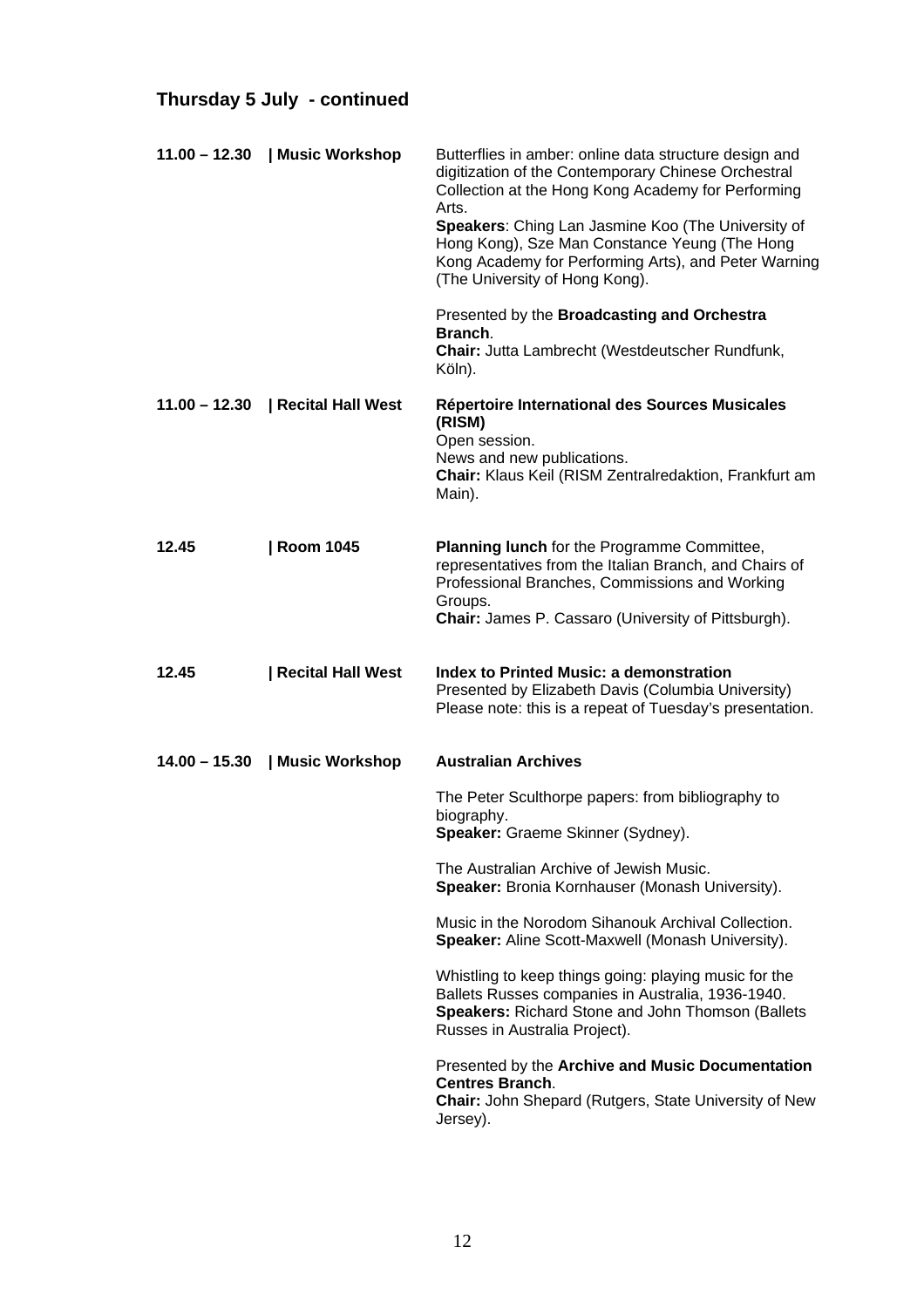# **Thursday 5 July - continued**

| 14.00 - 15.30   Recital Hall West |                                | Répertoire International de la Presse Musicale<br>(RIPM)<br>Demo and update on the RIPM Online Archive of Music<br>Periodicals (full text).<br>Chair: Benjamin Knysak, Coordinator (RIPM Online<br>Archive of Music Periodicals).<br>Please note: This 45-minute session is a repeat of<br>Tuesday's presentation. |
|-----------------------------------|--------------------------------|--------------------------------------------------------------------------------------------------------------------------------------------------------------------------------------------------------------------------------------------------------------------------------------------------------------------|
|                                   | <b>Room 2174</b>               | <b>Publications Committee</b><br>Working meeting.<br><b>Chair:</b> John Roberts (University of California, Berkeley).                                                                                                                                                                                              |
| 15.30                             | Atrium                         | <b>Afternoon Tea</b>                                                                                                                                                                                                                                                                                               |
|                                   | 16.00 - 17.30   Music Workshop | <b>IAML Council: 2nd Session</b><br>(All IAML members are cordially invited to attend<br>Council sessions).                                                                                                                                                                                                        |
| 17.30-18.30                       | Atrium                         | Pre concert drinks and "nibbles"                                                                                                                                                                                                                                                                                   |
| 18.30                             | Music Workshop                 | <b>Asian Influences Concert</b><br><b>Including Pre-Concert talk 5-10 minutes - Professor</b><br>Anne Boyd will talk about the influence of Asian<br>music on her work.<br>Professor Boyd is Chair/Professor of the Arts-Music<br>Unit, Sydney Conservatorium, University of Sydney.                               |

# **Friday 6 July**

| 09.00 - 10.30   Recital Hall West | Répertoire International d'Iconographie Musicale<br>(RIdIM)<br>Open session.                                                                                                                                                     |
|-----------------------------------|----------------------------------------------------------------------------------------------------------------------------------------------------------------------------------------------------------------------------------|
|                                   | Music iconography research in the 21st century: some<br>considerations.<br><b>Speaker:</b> Antonio Baldassarre (President, Commission<br>Mixte of RidIM).                                                                        |
|                                   | Twelve ragamala miniature paintings in the National<br>Gallery of Victoria: Problems of their iconographic<br>images and their value for music history<br><b>Speaker:</b> Reis W. Flora (University of Melbourne,<br>Australia). |
|                                   | The Iconography of an émigré musician: Henri-Pierre<br>Danloux's 1795 portrait of Jan Ladislav Dussek.<br>Speaker: Alan Davison (University of Otago, New<br>Zealand)                                                            |
|                                   | Presented by Répertoire International d'Iconographie<br>Musicale (RIdIM).<br><b>Chair:</b> Antonio Baldassarre (Hochschule Musik und<br>Theater Zürich).                                                                         |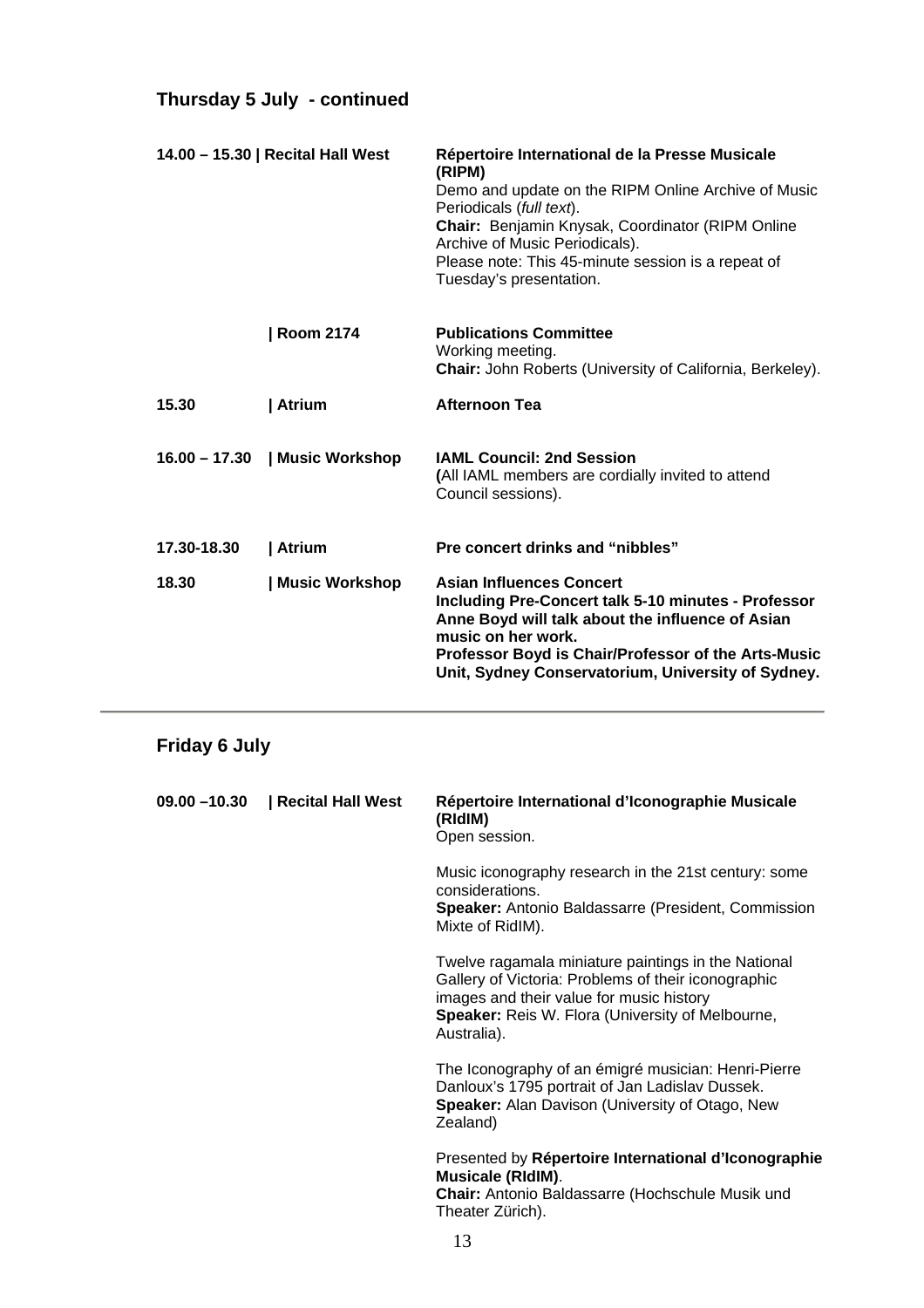# **Friday 6 July - continued**

| $09.00 - 10.30$ | Music Workshop                                                  | <b>Outreach Open Session</b>                                                                                                                                                  |
|-----------------|-----------------------------------------------------------------|-------------------------------------------------------------------------------------------------------------------------------------------------------------------------------|
|                 |                                                                 | Music libraries in Armenia: a personal view.<br>Speaker: Ruth Hellen (London).                                                                                                |
|                 |                                                                 | Outreach news from around the world including updated<br>information from Julianna Gócza (Hungary) and<br>Christian Onyeji (Nigeria).                                         |
|                 |                                                                 | Presented by the Outreach Committee.<br>Chair: Ruth Hellen (London).                                                                                                          |
|                 | <b>Recital Hall East</b>                                        | New Catalogue  New Rules  But How Well Does<br>Your System Perform?                                                                                                           |
|                 |                                                                 | Conversion and addition of early printed music and<br>autograph letters to BN-Opale Plus.<br>Speaker: Sébastien Gaudelus (BnF Département de la<br>Musique, Paris).           |
|                 |                                                                 | New cataloguing rules in Italy: music is the prima donna!<br>Speaker: Massimo Gentili-Tedeschi (Biblioteca<br>Nazionale Braidense, Ufficio Ricerca Fondi Musicali,<br>Milan). |
|                 |                                                                 | System 'swap shop'. An open participative session to<br>enable the interchange of information between users of<br>both different and supposedly similar library systems.      |
|                 |                                                                 | Presented by the Cataloguing Commission.<br>Chair: Antony Gordon (British Library Sound Archive,<br>London).                                                                  |
|                 | Room 2174                                                       | <b>Working Group on Access to Performance</b><br>Ephemera (II)<br>Working meeting.<br><b>Chair:</b> Rupert Ridgewell (Royal College of Music,<br>London).                     |
|                 | <b>Room 2166</b>                                                | <b>Working Group on Access to Music Archives (III)</b><br>Working meeting.<br>Chair: Judy Tsou (University of Washington, Seattle).                                           |
|                 | <b>Room 1038</b><br><b>Library Large</b><br><b>Seminar Room</b> | <b>Fontes Artis Musicae</b><br>Editorial meeting (Closed meeting).<br>Chair: Maureen Buja (Editor, Fontes Artis Musicae).                                                     |
| $10.30 - 11.00$ | Atrium                                                          | <b>Morning Tea</b>                                                                                                                                                            |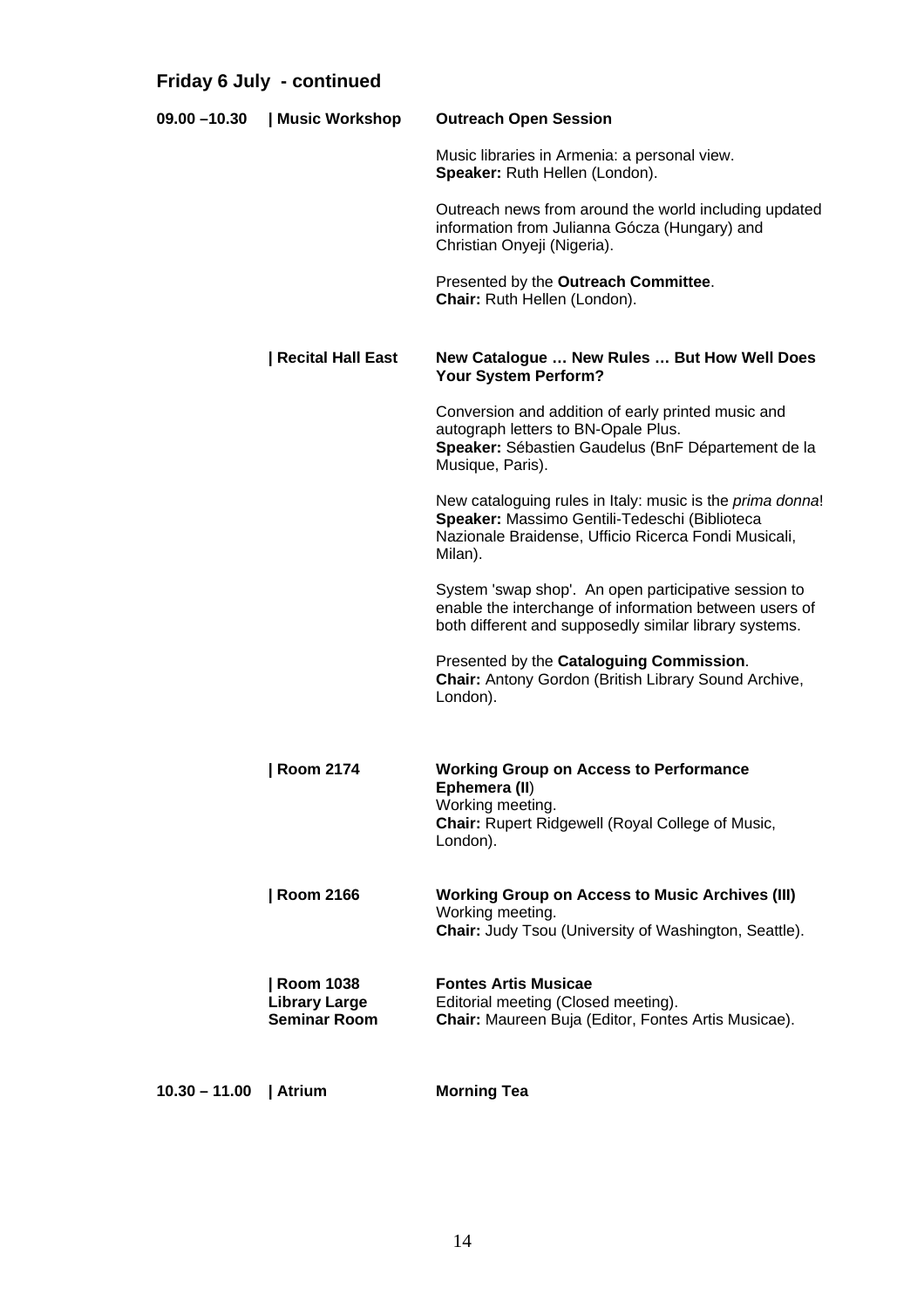| Friday 6 July - continued |                                   |                                                                                                                                                                                                                                                                                                                                         |
|---------------------------|-----------------------------------|-----------------------------------------------------------------------------------------------------------------------------------------------------------------------------------------------------------------------------------------------------------------------------------------------------------------------------------------|
|                           | 11.00 - 12.30   Recital Hall West | <b>Cross Cultural Interchange in Conservatories</b>                                                                                                                                                                                                                                                                                     |
|                           |                                   | Students from the Pacific Rim studying at Leipzig<br>Conservatory in the 19 <sup>th</sup> and early 20 <sup>th</sup> century.<br>Research based on newly digitized materials of the<br>Conservatory's special collection.<br>Speaker: Dr. Barbara Wiermann (Hochschule für Musik<br>und Theater "Felix Mendelssohn Bartholody" Leipzig) |
|                           |                                   | Speakers: Kiyoko Motegi (Joetsu University of<br>Education, Japan); Anne Le Lay (CNR Boulogne-<br>Billancourt, France).                                                                                                                                                                                                                 |
|                           |                                   | Presented by the Libraries in Music Teaching<br><b>Institutions Branch.</b><br>Chair: Anne Le Lay (Conservatoire national de région,<br>Boulogne-Billancourt).                                                                                                                                                                          |
|                           | Music Workshop                    | <b>Editions, Collections, Sources</b>                                                                                                                                                                                                                                                                                                   |
|                           |                                   | Digitization by the CNSMD Lyon Library of the<br>monumental editions that belonged to Nadia Boulanger.<br>Speaker: Laurence Languin (Médiathèque Nadia<br>Boulanger-Conservatoire National Superieur de<br>Musique et de Danse, Lyon).                                                                                                  |
|                           |                                   | Presenting Percy: problems with the source materials of<br>Percy Grainger.<br>Speaker: David Pear (Australian National University,<br>Canberra).                                                                                                                                                                                        |
|                           |                                   | Bowerbird to L'Oiseau Lyre: The Hanson-Dyer<br>Collection at the University of Melbourne.<br><b>Speaker: Richard Excell and Evelyn Portek (University</b><br>of Melbourne).                                                                                                                                                             |
|                           |                                   | Presented by the Research Libraries Branch.<br>Chair: Joachim Jaenecke (Staatsbibliothek zu Berlin).                                                                                                                                                                                                                                    |
| 11.00 - 12.30   Room 2174 |                                   | <b>Sub-commission on UNIMARC (II)</b><br>Working meeting.<br>Chair: Laurence Decobert (Bibliothèque nationale de<br>France, Paris).                                                                                                                                                                                                     |
|                           | 14.00 - 15.30   Music Workshop    | IAML General Assembly and Closing Session<br>Chair: Massimo Gentili-Tedeschi (President, IAML).                                                                                                                                                                                                                                         |
| 15.30                     | Atrium                            | <b>Afternoon Tea</b>                                                                                                                                                                                                                                                                                                                    |
| $16.00 - 17.30$           | Room 2166                         | IAML Board Meeting (retiring and newly elected<br>members).                                                                                                                                                                                                                                                                             |
| 19.00                     |                                   | <b>IAML Farewell Dinner</b><br>Venue: Dockside, Cockle Bay Wharf, Darling Park.                                                                                                                                                                                                                                                         |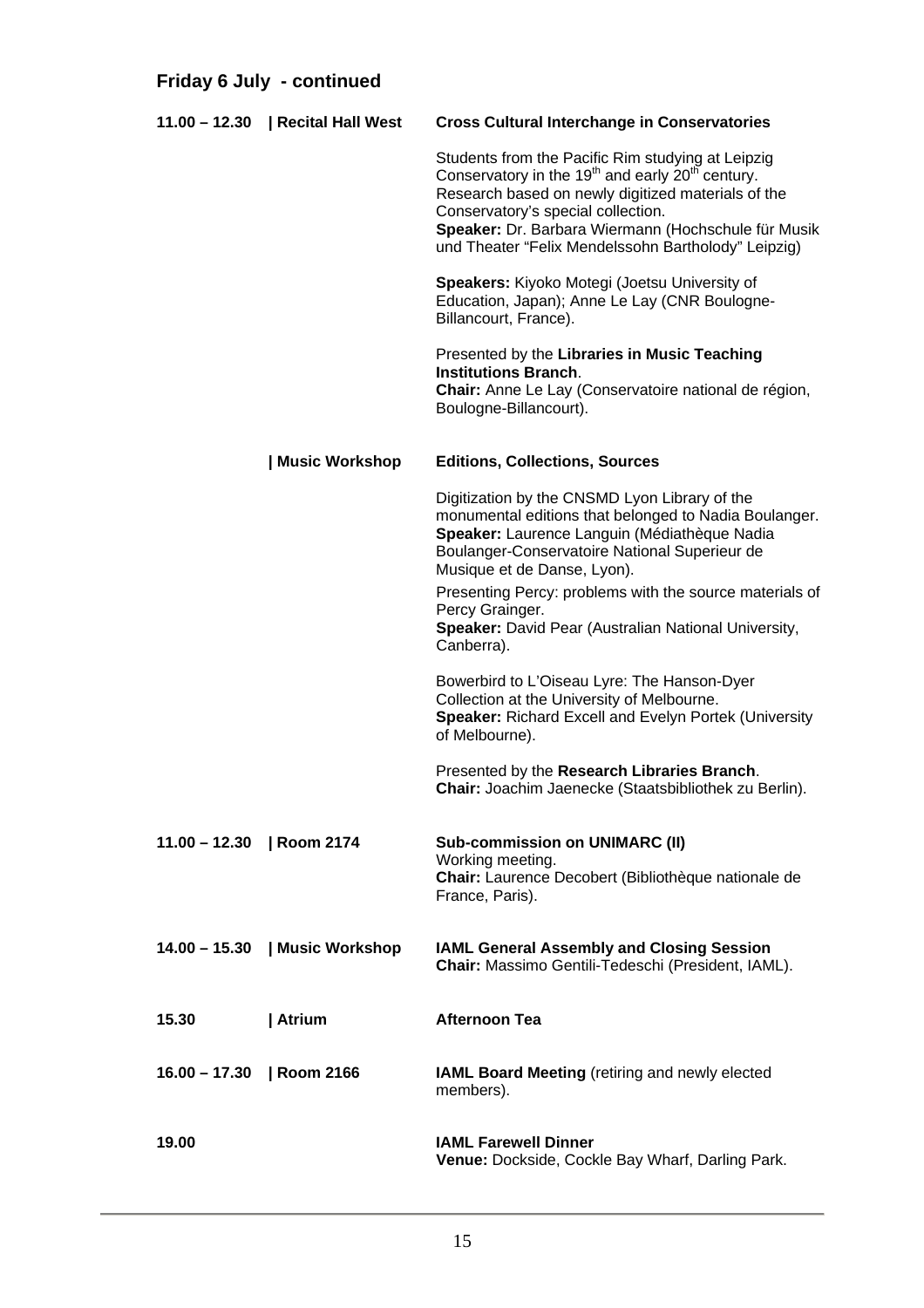# **Conference Information**

## **Venue**

The conference will take place at the **Sydney Conservatorium of Music**, Macquarie St (corner Bridge St), Sydney. NSW 2000.<http://www.music.usyd.edu.au/>

Contact phone number for Conference during Conference period: (02) 9351 1304

The Conservatorium is a Faculty of the University of Sydney. The venue is located near the central business district, a short distance from the Opera House and next to the Botanic Gardens.

Transport – The nearest station and bus destination is Circular Quay. Car parking is not available.

Map: <http://www.metromonorail.com.au/mapsydney.asp>and in the back of the Program.

## **Registration Desk and Conference Office**

On Saturday 30 June, Sunday 1 July and Monday 2 July delegates should register at the Registration Desk in the foyer of the atrium Sydney Conservatorium of Music, Macquarie St, Sydney.

From Tuesday 3 July all registration enquiries should go to the Conference Office.

The Conference Office will be located in Rm 1046.

The Conference Office and Registration Desk will be open the following hours:

| Saturday  | 30 June | $13.00 - 17.00$ | <b>Registration Desk</b>                       |
|-----------|---------|-----------------|------------------------------------------------|
| Sunday    | 1 July  | $08.30 - 18.00$ | Registration Desk and Conference Office        |
| Monday    | 2 July  | $08.30 - 18.00$ | <b>Registration Desk and Conference Office</b> |
| Tuesday   | 3 July  | $08.30 - 18.00$ | Conference Office                              |
| Wednesday | 4 July  | $08.30 - 14.00$ | Conference Office                              |
| Thursday  | 5 July  | $08.30 - 16.00$ | Conference Office                              |
| Friday    | 6 July  | $08.30 - 16.00$ | Conference Office                              |

## **Badges**

Each delegate will receive a name badge upon registration and **are requested to wear their badge** during all Conference activities and events.

## **Banks**

Banks are usually open between 9.30 and 16.00 Monday to Thursday and 9.30 to 17.00 on Friday. ATMs are widely available. The nearest ATMs are situated in the AMP Centre at the corner of Bridge St and Phillip Sts.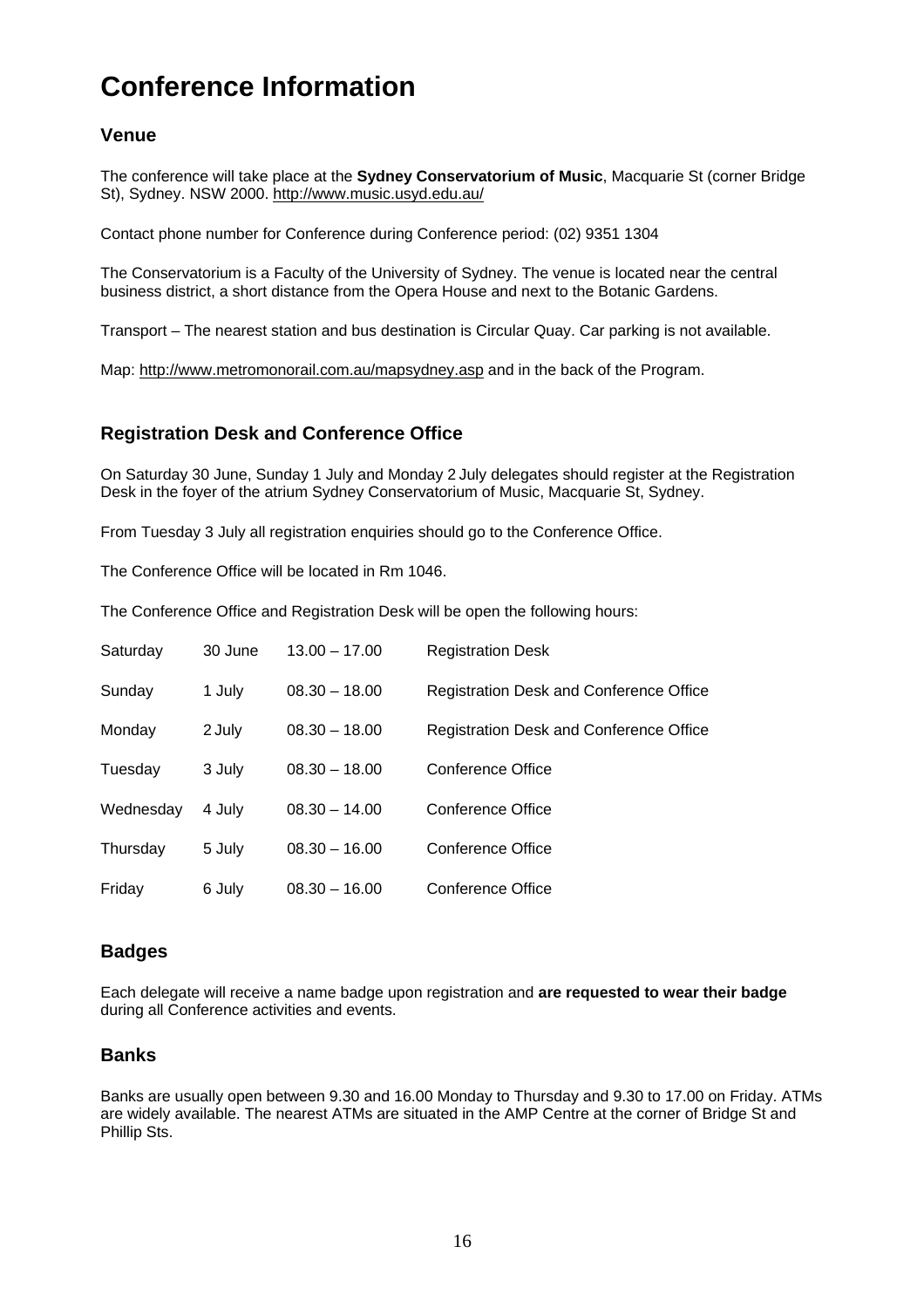## **Currency**

The official currency is the Australian dollar. On 31 May 2007 the conversion rates were as follows:

- $1$  USD = A\$ 1.22
- $1$  EUR = A\$ 1.63
- 1 GBP = A\$2.40

For an update on exchange rates visit <http://www.rba.gov.au/>

## **Electricity**

The electrical current in Australia is 220/240 volts, AC is 50 Hz. Power outlets in Australia use a 3 prong adapter (the third prong is used as an earth).

## **Local Transport**

Sydney has extensive bus, train and ferry services. The Conference venue is located near **Circular Quay** train station. Buses and harbour ferries also operate from the **Circular Quay** area. Weekly bus passes are available at newsagents.

Bus information<http://www.sydneybuses.info/>

Train information <http://www.cityrail.info/>

Ferry information<http://www.sydneyferries.info/>

## **Meals**

The Music Café at the Conservatorium will be open during the Conference.

There are many places where lunch can be obtained a short walking distance from the Venue. The AMP Centre has many take away outlets and restaurants are available across the Circular Quay area.

## **Photocopying and Internet Access**

Photocopying and internet access related to the Conference can be obtained at the Conference Office in Room 1046.

Personal photocopying and internet access can be obtained at the Library, Sydney Conservatorium of Music, 2nd floor. A small charge will be made for personal photocopying.

## **Price Levels and Tipping (Approximate prices only)**

Movie ticket A\$14.00 Coffee A\$3.00 Glass of house wine A\$6.00 Sit down lunch for one without alcohol or tip A\$16.00

Australia has a goods and services tax (GST) that is part of the quoted price.

Tipping is usual in a restaurant for good service however tipping is not widespread for other services unless the service is exceptional.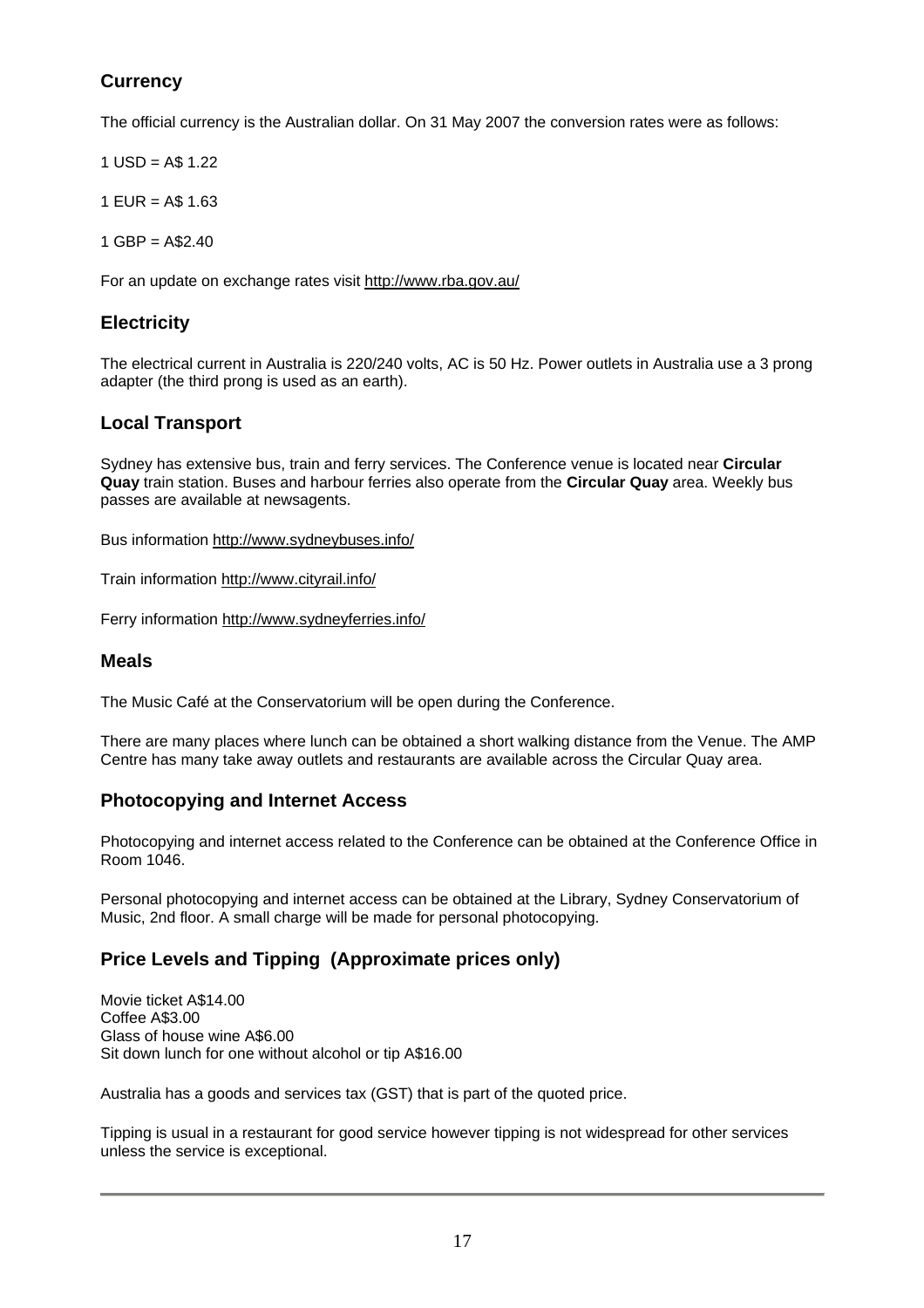# **Social and Cultural Programme**

## **Sunday 1 July 2007 (18:00 – 20:00)**

**Official Opening Ceremony and Reception** (included in the Registration payment)

Mitchell Galleries (1<sup>st</sup> floor), State Library of New South Wales, Shakespeare Place, Macquarie St, Sydney. 2000.

Hosted by the State Library of New South Wales, delegates and accompanying guests are invited to enjoy a bite to eat and a glass of wine in the Galleries of the beautiful and historic Mitchell Wing (celebrating its 100<sup>th</sup> birthday). The evening will feature performances of Australian music by two outstanding graduates of the Sydney Conservatorium of Music, opera singer Deborah Cheetham and percussionist Claire Edwardes.

#### Getting there - <http://www.metromonorail.com.au/mapsydney.asp>

The State Library is situated between the Royal Botanic Gardens and Parliament House on Macquarie Street, Sydney. Enter the historic sandstone building via the steps opposite the Royal Botanic Gardens. If you are registering first at the Sydney Conservatorium of Music, the State Library is just a short walk up Macquarie Street from the Conservatorium. The closest train stations are Martin Place and St James. If access without steps is required, contact Meredith Lawn [mlawn@sl.nsw.gov.au](mailto:mlawn@slnsw.gov.au)

## **Monday 2 July 2007**

8.30 Pre-conference introduction for new delegates. Chair: Roger Flury (Secretary General IAML). Rm 1045

**8.45 Aboriginal Welcome to Country performed by members of the Cadigal People.** Performed in the entrance to the atrium**.** The Cadigal People were the original inhabitants of the Sydney area before the coming of the Europeans. It is traditional on any significant occasion to ask the Cadigal People to welcome visitors to their land. Be sure you register before this ceremony begins.

## **Tuesday 3 July 2007 (18:00)**

**Concert of contemporary Australian Music.** Included in registration payment.

This concert features the works of Australian composers William Barton, Peter Sculthorpe, Carl Vine and Elena Kats-Chernin. These works will feature the Greenway String Quartet and the virtuoso didgeridoo playing of William Barton. This is a unique opportunity to hear works reflecting modern and ancient Australia, with some works specifically commissioned for the IAML Conference.

This concert will be held at the Sydney Conservatorium of Music in The Music Workshop.

## **Wednesday 4 July 2007**

## **From 14:00**

**Excursions.** Included in registration payment. Some tours have limited numbers so register early to be sure to get the tour of your choice. If a tour is fully booked we will place you in your second choice of tour.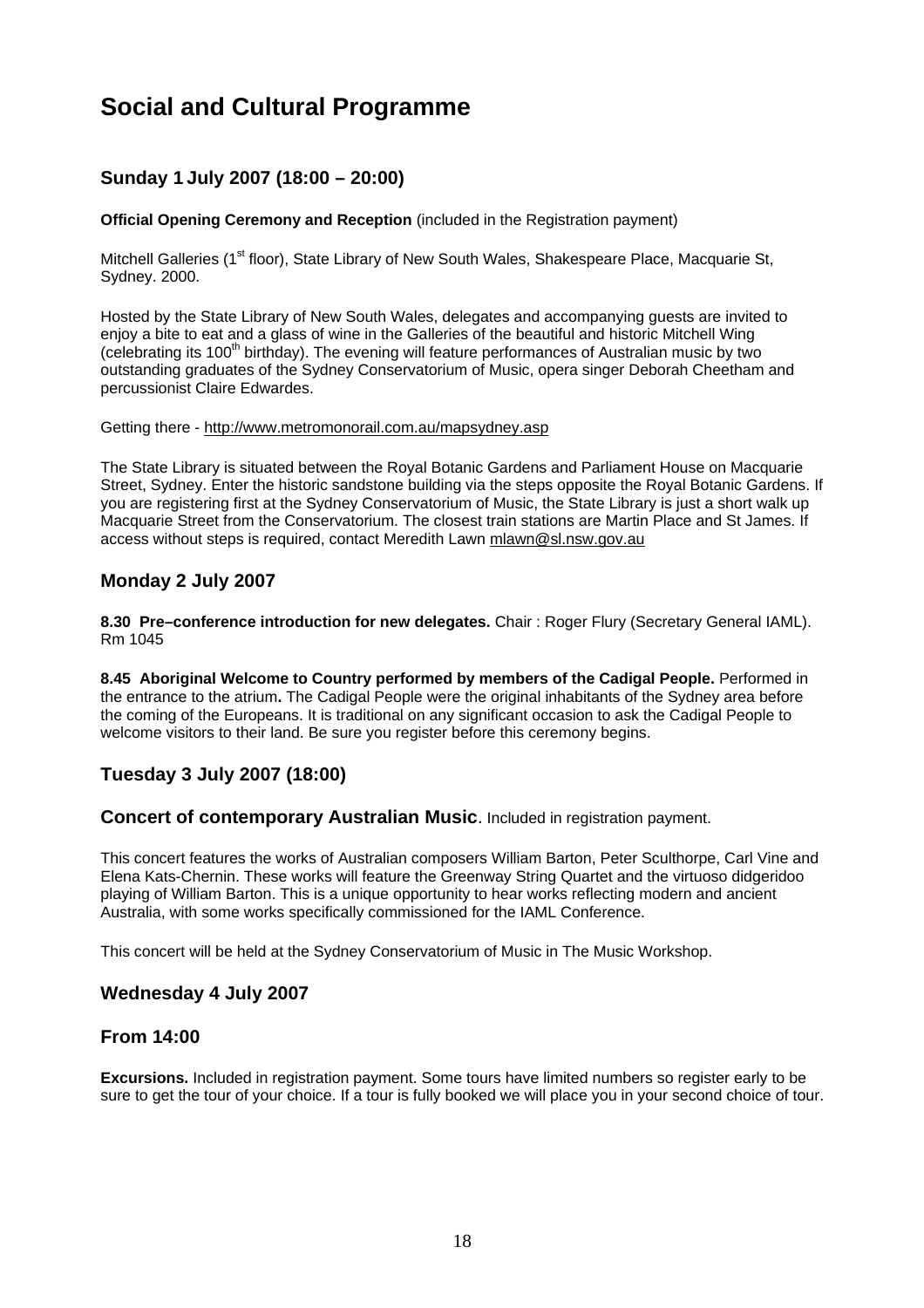#### **1**. **Harbour Cruise**.

Enjoy Sydney's beautiful harbour as you cruise by the Opera House, Sydney Harbour Bridge, Fort Denison and on to the upper reaches of Middle Harbour with its parklands, harbour beaches, marinas and palatial waterfront homes. Includes commentary and afternoon tea. Little walking involved. Duration approximately 2 ½ hours.

### **2. Taronga Park Zoo Excursion**

Take a ferry across the harbour to the spectacularly situated Taronga Park Zoo. The Zoo has over 4,000 animals housed in an excellent environment. Naturally the zoo has many native Australian animals and birds as well as a great selection of tropical birds of Northern Australia and Papua New Guinea. Explore the zoo independently at your own speed and return to Circular Quay in your own time. <http://www.zoo.nsw.gov.au/index.htm>

#### **3**. **Piano Tour**

Visit the player piano collection of Mr Denis Condon. This is a unique collection of player pianos and rolls which give insight into performances long past. Return to the Sydney Conservatorium.

#### **4**. **Sydney Sights Walking Tour**

Starting from the Conservatorium explore Circular Quay, the Rocks (first European settlement in Sydney), Royal Botanic Gardens, Opera House (external only) with an informative guide. Check out cannon and anchor from the First Fleet. Hear about the submarine attack on Sydney in World War II. Continue on to the Harbour Bridge to climb a Pylon and visit the Pylon Lookout Museum. Strenuous walking for 3 hours.

#### **5**. **Historic Sydney Walking Tour**

This tour starts from the Conservatorium and goes across Circular Quay to the Rocks which is the site of the first European settlement in Australia. The Rocks was the backdrop for the rebellion of the Rum Corps against the Governor, the miserable lives of convicts and the press gangs that forced men to serve on ships. This historic area is largely untouched by modern development and it is easy to imagine the colonial world of convicts, soldiers and free settlers. This tour will also visit the Australian Music Centre situated in the Rocks and include afternoon tea. The tour will end at one of the historic pubs in the area. Relaxed walking.

#### **6. Opera House and Museum of Sydney Walking Tour**

This tour starts with an internal tour of the Sydney Opera House exploring the theatres and halls that make up the Opera House. Hear the stories about the creation of the building and secrets behind some of the performances. This tour involves 200 steps. Continue on to the Museum of Sydney on the site of the first Government House built following British settlement in 1788. Experience aboriginal and colonial culture as it was in the early days of Sydney Town

**17:30 Wine tasting:** After the afternoon excursion delegates can sample and purchase wine. A wine tasting will be held in the Atrium of the Sydney Conservatorium of Music. This will be an ideal time to relax and catch up with old friends.

## **Thursday 5 July 2007 (18:30)**

**Asian Influences Concert.** Included in registration payment.

This concert reflects the strong musical relationship between Asia and Australia, in the appreciation of traditional Asian ensembles like the Gamelan Orchestra as well as the influence of traditional music on contemporary composition and performance in Australia.This concert will be held at the Sydney Conservatorium of Music in the Music Workshop.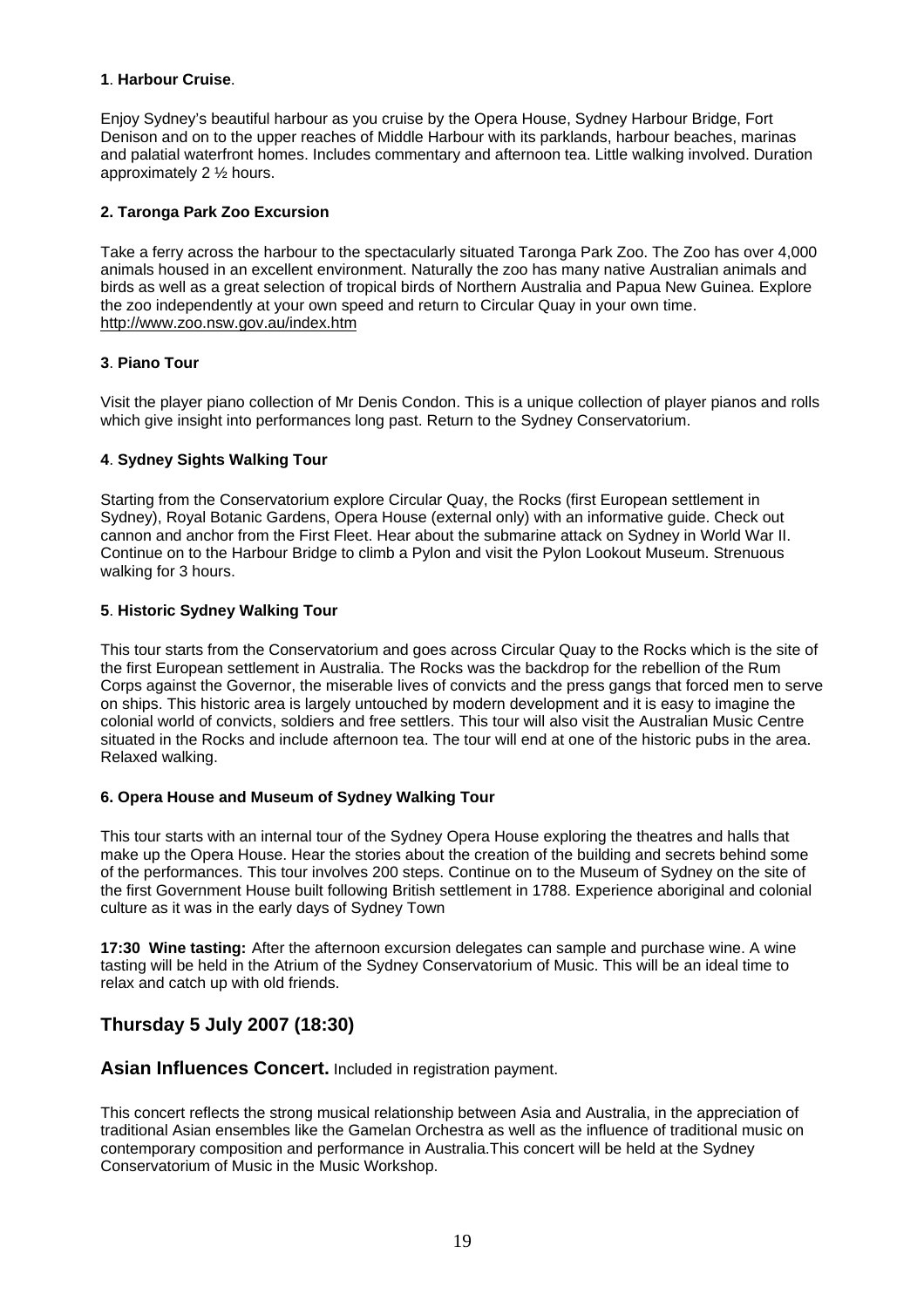## **Friday 6 July 2007 (19:00 - 23:30)**

#### **Conference Dinner**

The Conference Dinner will be held at Dockside-The Balcony Level, Cockle Bay Wharf at Darling Park. [www.docksidevenue.com.au](http://www.docksidevenue.com.au/) This venue is a short walk from the CBD or a pleasant ride on the monorail. Monorail stop: Darling Park. <http://www.metromonorail.com.au/mapsydney.asp>

Cockle Bay is a popular entertainment area in Sydney and our restaurant overlooks the bay with its yachts and partygoers.

## **Saturday 7 July to Tuesday 10 July 2007**

#### **Post conference tour to Canberra, the National Capital.**

After a post dinner sleep in, you will leave Sydney about lunchtime and travel by road to the National Capital through the delightful countryside of the NSW southern highlands. After arriving in Canberra you will join your colleagues for a dinner included in the tour cost. On Sunday you will tour Canberra, visit the Australian Parliament (and Parliamentary Library), the Australian War Memorial and the National Gallery. On Monday you will visit and see behind the scenes of the National Library, the National Film and Sound Archive, the National Museum and the Australian Institute of Aboriginal and Torres Strait Islander Studies (AIATSIS). The tour will end with a reception at the Library, School of Music at the Australian National University.

For more details regarding this tour or to make appointments with individuals or sections at these national institutions, contact Robyn Holmes [RHOLMES@nla.gov.au](mailto:RHOLMES@nla.gov.au)

Cost= A\$575.00

Included in this price is transport to Canberra, dinner on Saturday night, single room accommodation on Saturday, Sunday and Monday nights including breakfasts, plus all tours during the 3 days. The tour cost does not include transfer back to Sydney, meals other than stated or some entrance fees. This tour can only go ahead if enough delegates take part. If there is insufficient interest, we may have to cancel and refund payments.

For more information about Canberra:<http://www.canberratourism.com.au/>

## **Accommodation**

#### **Hyde Park Inn**

271 Elizabeth St, Sydney 2000 Tel: +61 [2] 9264 6001 Fax: +61 [2] 9261 8691 Toll free: 1800 221 030 (within Australia) Email: [enquiries@hydeparkinn.com.au](mailto:enquiries@hydeparkinn.com.au) [www.hydeparkinn.com.au](http://www.hydeparkinn.com.au/)

Buses at door, nearest station Museum.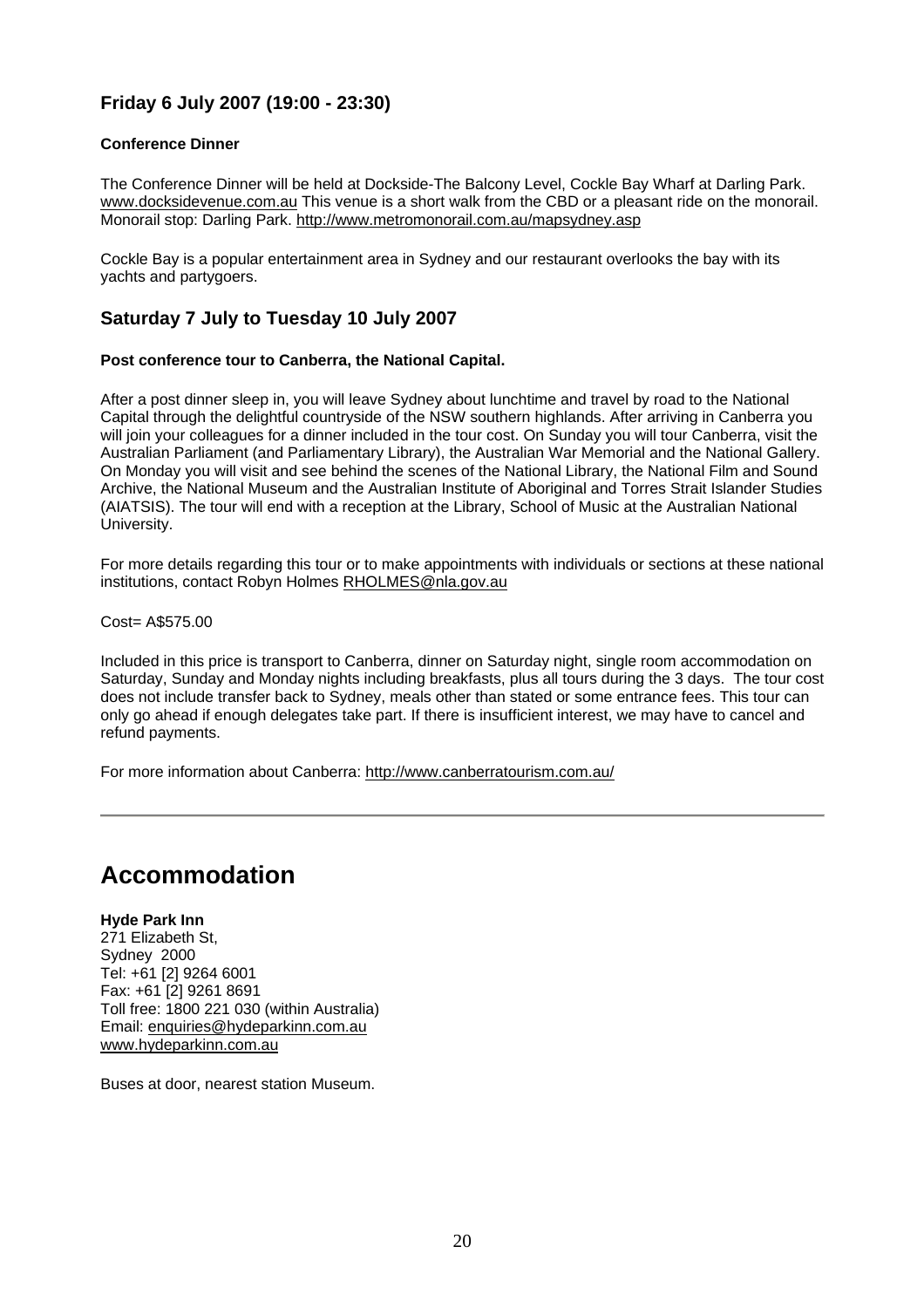### **Travelodge Wynyard**

7-9 York St, Sydney. 2000 Tel: +61 [2] 9274 1222 Fax: +61[2] 9274 1274 Toll fr[ee: 1300 886 886 \(within Australia\)](mailto:reservations@travelodge.com.au) [Email:](http://www.travelodge.com.au/) [reservations@travelodge.com.au](mailto:reservations@travelodge.com.au) [www.travelodge.com.au](http://www.travelodge.com.au/)

Buses in nearby George St, nearest station Wynyard.

#### **Pensione Hotel Sydney**

631-635 George Street Sydney. 2000 Tel: +61 [2] 9265 8888 Fax: +61 [2] 9211 9825 Toll free: 1800 885 886 (within Australia) Email: [info@pensione.com.au](mailto:info@pensione.com.au) [www.pensione.com.au](http://www.pensione.com.au/)

Buses at door in George St, nearest station Central.

## **Y Hotel Sydney**

5-11 Wentworth Avenue, (Whitlam Square opposite Hyde Park and Oxford St) Sydney. 2000 Tel: +61 [2] 9264 2451 Fax: +61 [2] 9285 6288 Toll free: 1800 994 994 (within Australia) Email: [res@yhotel.com.au](mailto:res@yhotel.com.au) [www.yhotel.com.au](http://www.yhotel.com.au/) 

Buses at door in Liverpool St, nearest station Museum.

## **Student Accommodation at Sydney University:**

(5 kms from Central Business District and Conference venue. 30 minute bus ride to venue)

#### **Sancta Sophia College**

8 Missenden Road, Camperdown. 2050 Tel: +61 [2] 9577 2333 Fax: +61 [2] 9577 2388 Email: [conf@sancta.usyd.edu.au](mailto:conf@sancta.usyd.edu.au) Website: [www.usyd.edu.au/su/colleges/sancta/](http://www.usyd.edu.au/su/colleges/sancta/)

Map: <http://db.auth.usyd.edu.au/directories/map/building.stm?ref=d01h0>

Buses along Parramatta Road, no close rail station.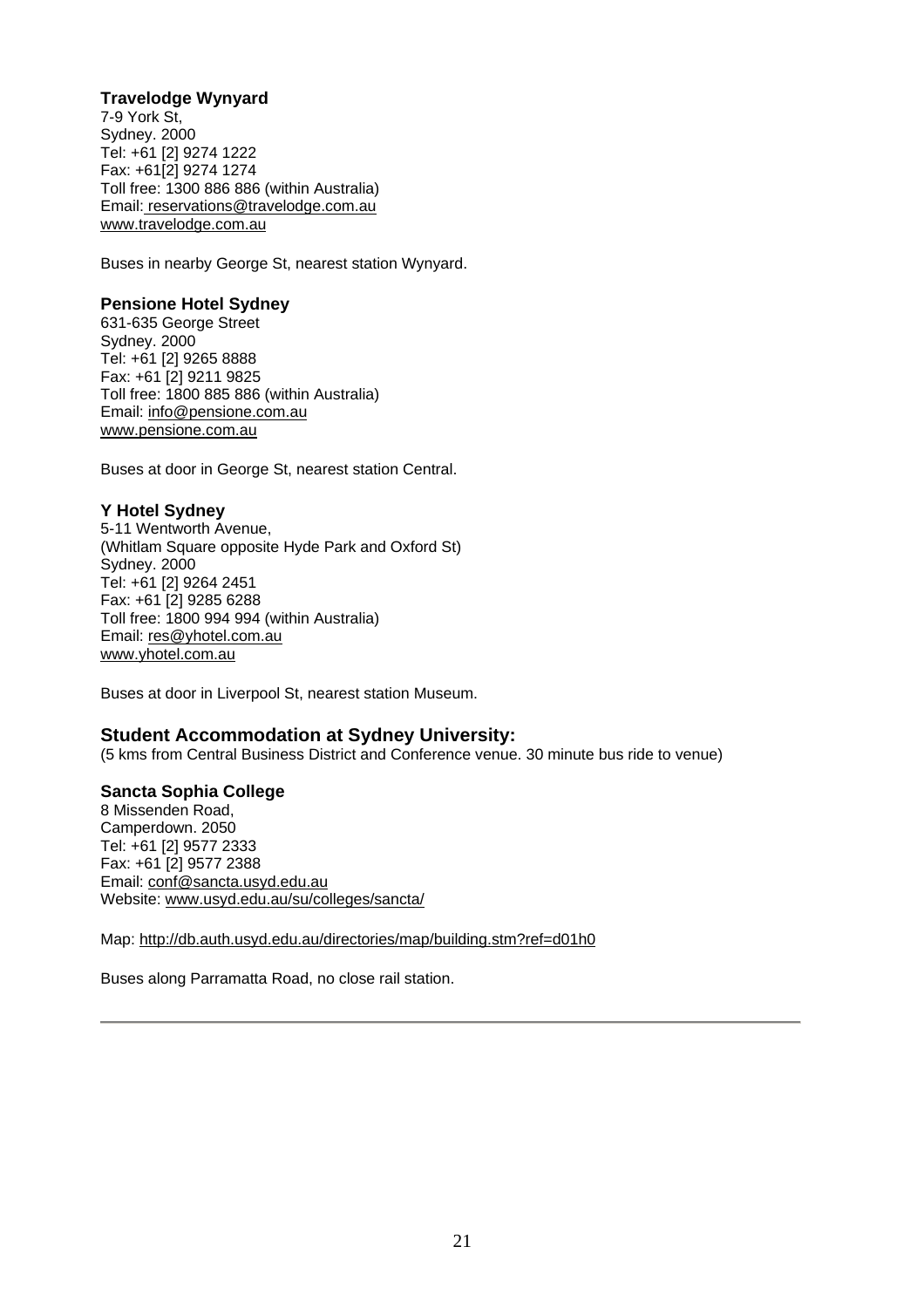# **Informations sur le congrès**

## **Lieu d'accueil**

Le congrès se déroulera au Sydney Conservatorium of Music, Macquarie Street, Sydney. NSW 2000.

Téléphone de contact de http://www.music.usyd.edu.au/ pour la durée du congrès : (02) 9351 1304

Le Conservatoire est un département de l'université de Sydney. Le lieu d'accueil est situé près de la zone centrale d'affaires, à une courte distance de l'Opéra et à proximité des jardins botaniques.

Transport - la gare et la station de bus la plus proche sont Circular Quay. Le stationnement de voiture n'est pas possible.

Carte : la banque d'accueil et le bureau du congrès <http://www.metromonorail.com.au/mapsydney.asp>

## **Bureau du congrès et banque d'accueil**

Samedi 30 juin, dimanche 1er juillet et lundi 2 juillet, les participants doivent s'enregistrer à la banque d'accueil dans le foyer de l'atrium du Sydney Conservatorium of Music, Macquarie Street, Sydney. À partir du mardi 3 juillet, toute demande d'enregistrement doit être effectuée au bureau du congrès. Ce bureau sera situé dans la salle 1046. Les heures d'ouverture seront les suivantes :

| samedi   | 30 juin     | $13.00 - 17.00$ | Banque d'accueil                                    |
|----------|-------------|-----------------|-----------------------------------------------------|
| dimanche | 1er juillet |                 | 08.30 - 18.00 Banque d'accueil et bureau du congrès |
| lundi    | 2 juillet   | $08.30 - 18.00$ | Banque d'accueil et bureau du congrès               |
| mardi    | 3 juillet   | $08.30 - 18.00$ | Bureau du congrès                                   |
| mercredi | 4 juillet   | $08.30 - 14.00$ | Bureau du congrès                                   |
| jeudi    | 5 juillet   | $08.30 - 16.00$ | Bureau du congrès                                   |
| vendredi | 6 juillet   | $08.30 - 16.00$ | Bureau du congrès                                   |

## **Badges**

Chaque participant recevra un badge nominatif lors de son enregistrement et **devra le porter** pour toutes les activités du congrès.

## **Banques**

Les banques sont habituellement ouvertes de 9.30h à 16.00h du lundi au jeudi et de 9.30h à 17.00h le vendredi. Les ATM sont nombreux. Les plus proches se trouvent à l'AMP Centre, au coin de Bridge St et Phillip St.

## **Devise**

La devise officielle est le dollar australien. Le 31 mai 2007, les taux de conversion étaient les suivants : 1 USD = A\$ 1.22  $1$  EUR = A\$ 1.63  $1$  GBP = A\$2.40 Pour une mise à jour, voir : http://www.rba.gov.au/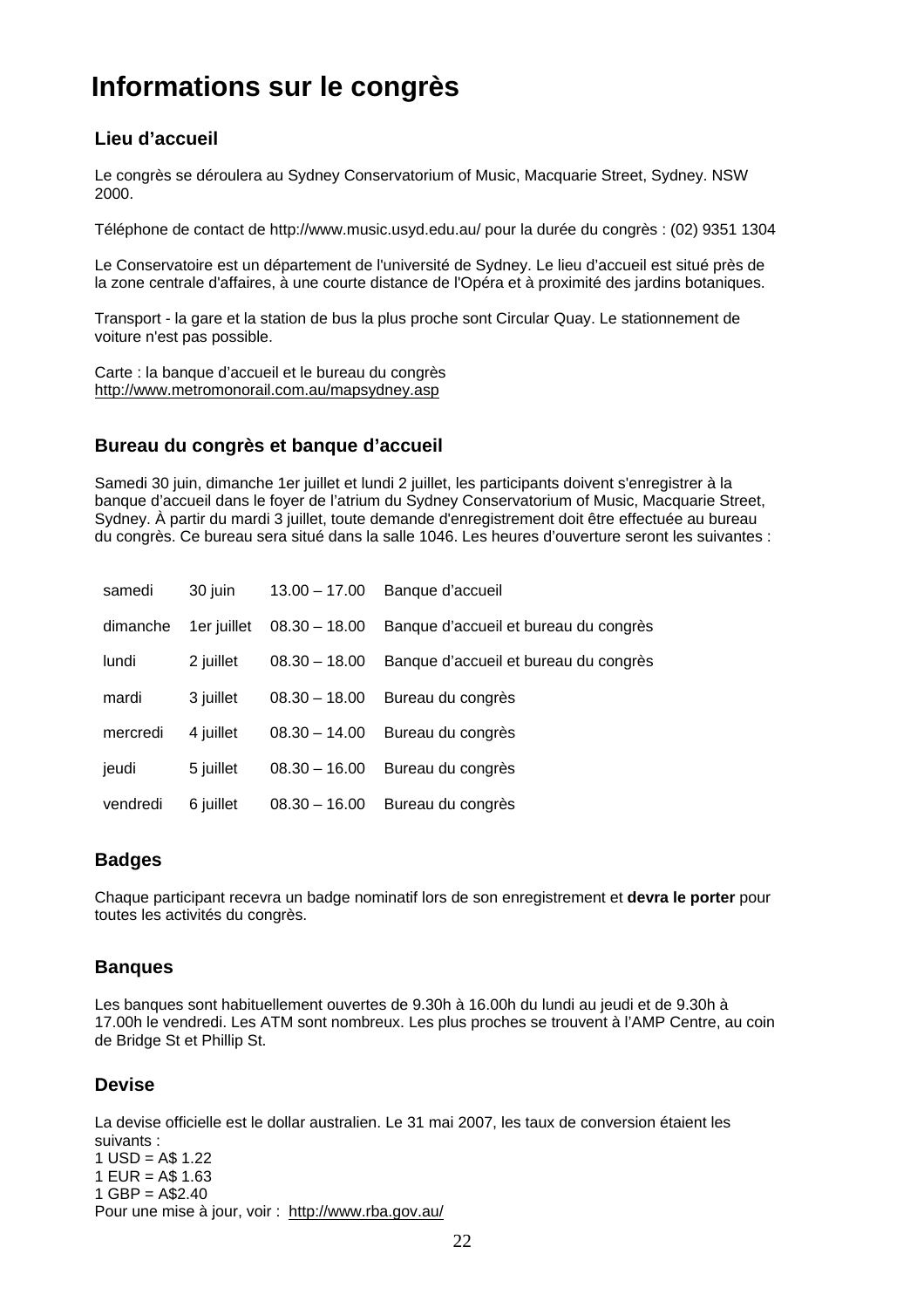## **Electricité**

Le courant électrique en Australie est de 220/240 volt, AC 50Hz. Les prises de courant utilisent un adaptateur de 3 fiches (la troisième fiche sert de terre).

## **Transports locaux**

Sydney a une vaste infrastructure d'autobus, de trains et de bacs. Le lieu d'accueil du congrès est situé près de la station de train " Circular Quay". Les autobus et les bacs du port fonctionnent également à partir du quartier de Circular Quay. Des passes d'autobus hebdomadaires sont disponibles chez les marchands de journaux.

Informations sur les autobus <http://www.sydneybuses.info/>

Informations sur les bacs <http://www.sydneyferries.info/>

Informations sur les trains <http://www.cityrail.info/>

## **Repas**

Le « Music Café » du Conservatoire sera ouvert pendant le congrès.

De nombreux endroits proposent à déjeuner à une courte distance de marche du lieu du congrès. On trouve quantité de plats à emporter à l'"AMP Centre" et des restaurants dans le quartier de Circular Quay.

## **Photocopie et accès à Internet**

Les photocopies et accès à Internet en rapport avec le congrès peuvent se faire au bureau du congrès, salle 1046. Pour un usage personnel, s'adresser à la bibliothèque du Sydney Conservatorium of Music, au 2<sup>e</sup> étage. Une petite contribution sera demandée pour toute photocopie privée.

## **Niveaux de prix (prix approximatifs seulement**)

Café A\$4 Billet de cinéma A\$3 Verre de vin A\$6 Déjeuner assis, alcool et pourboire non compris A\$16 par personne

L'Australie a une taxe sur les marchandises et les services (GST) qui fait partie du prix annoncé.

Il est d'usage de laisser un pourboire dans un restaurant proposant un bon service, mais c'est peu répandu pour d'autres services, sauf s'il est exceptionnel.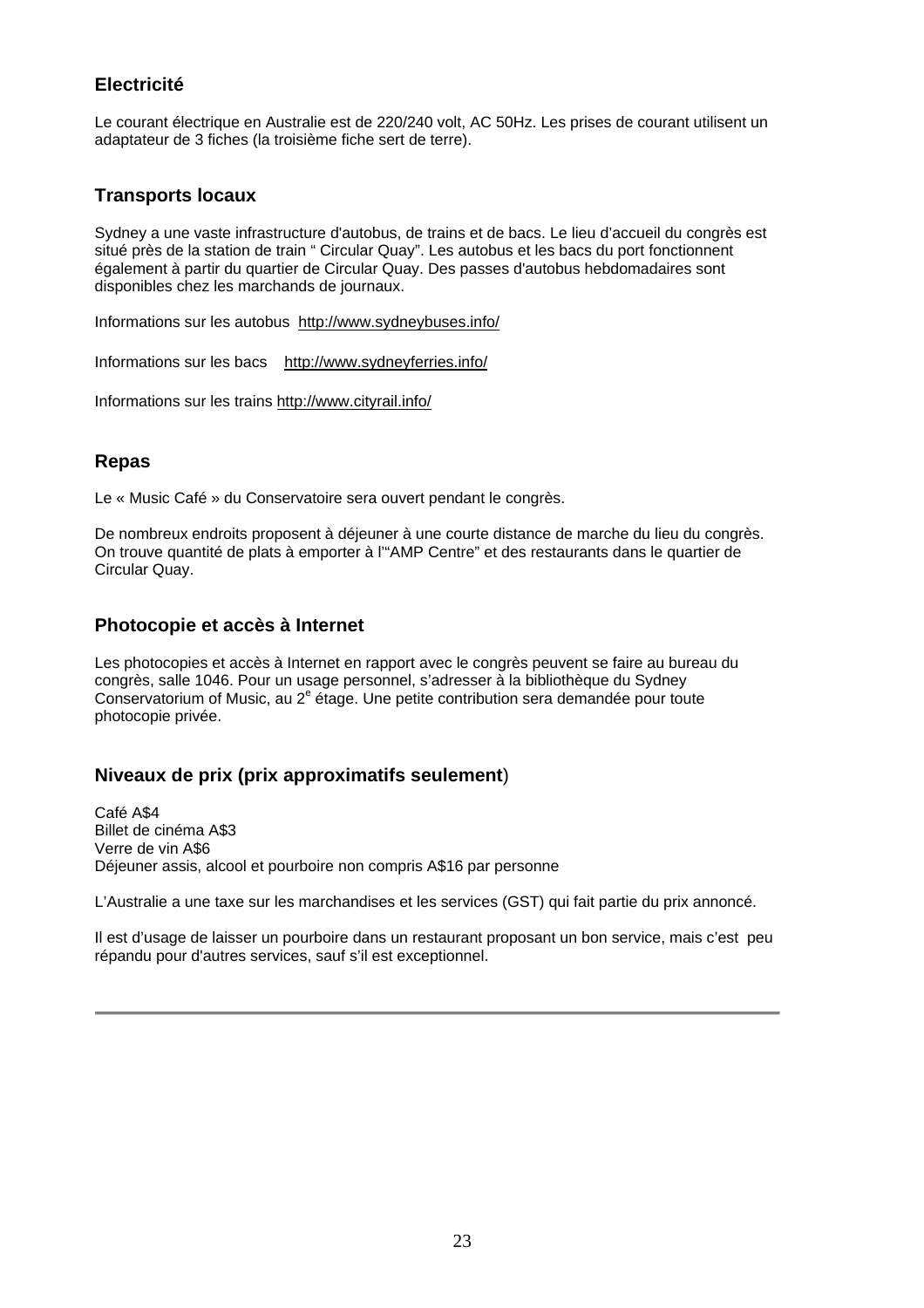# **Programme Social et Culturel**

## **Dimanche 1er juillet 2007. 18h00 – 20h00**

#### **Cérémonie d'ouverture:**

La cérémonie officielle d'ouverture et la réception (compris dans les frais d'inscription) aura lieu à la Mitchell Gallery (1<sup>er</sup> étage), State Library of New South Wales, Shakespeare Place, Macquarie St, Sydney, 2000.

Elle est organisée par la State Library of New South Wales; les participants et les accompagnants seront invités à partager une collation et un verre de vin dans les Galeries de la magnifique et historique Mitchell Wing (dont on célèbre le centenaire). Dans la soirée vous entendrez de la musique australienne par deux remarquables diplômés du Sydney Conservatorium of Music, la chanteuse d'opéra Deborah Cheetham et la percussioniste Claire Edwardes.

#### Pour vous y rendre -<http://www.metromonorail.com.au/mapsydney.asp>

La State Library est située entre les jardins botaniques (Royal Botanic Gardens) et le Parlement (Parliament House), Macquarie Street, Sydney. Rejoignez le bâtiment historique en grès par les escaliers en face des Royal Botanic Gardens. Si vous venez juste de vous faire enregistrer au Sydney Conservatorium of Music, vous rejoindrez la State Library après un petit détour par Macquarie Street. Les stations de train les plus proches sont Martin Place et St James. Si vous avez besoin d'un accès sans escalier, vous devez contacter Meredith Lawn [mlawn@sl.nsw.gov.au](mailto:mlawn@sl.nsw.gov.au)

## **Lundi 2 juillet, 8h45**

**8h30 Introduction de Pré-conférence pour de nouveaux délégués.** (Roger Flury -Sécrétaire Général, IAML) "Room" 1045

#### **8h45 Cérémonie d'accueil aborigène par des membres du Cadigal People**

Les aborigènes du peuple Cadigal vous souhaitent la bienvenue, devant l'entrée à l'atrium. Les Cadigal furent les premiers habitants de la région de Sydney avant que les Européens n'arrivent. Il est de coutume lors d'une occasion importante de demander aux Cadigals de formuler un accueil aux visiteurs dans ce pays. Il est essentiel de vous faire enregistrer avant que la cérémonie ne commence.

## **Mardi 3 juillet, 18h00**

#### **Concert de musique contemporaine australienne** (Compris dans les frais d'inscription)

Concert de musique contemporaine australienne, inclus dans le paiement lors de l'enregistrement. Vous entendrez des oeuvres de compositeurs australiens tels que William Barton, Peter Sculthorpe, Carl Vine et Elena Kats-Chernin, avec la participation du quatuor à cordes Greenway et de William Barton, interprète virtuose du didgeridoo. Ce concert vous fournira une occasion unique d'entendre des oeuvres qui reflètent l'Australie ancienne et moderne; certaines de ces oeuvres ont été commandées particulièrement pour la conférence de IAML.

Le concert se tiendra au Sydney Conservatorium of Music en la "Music Workshop".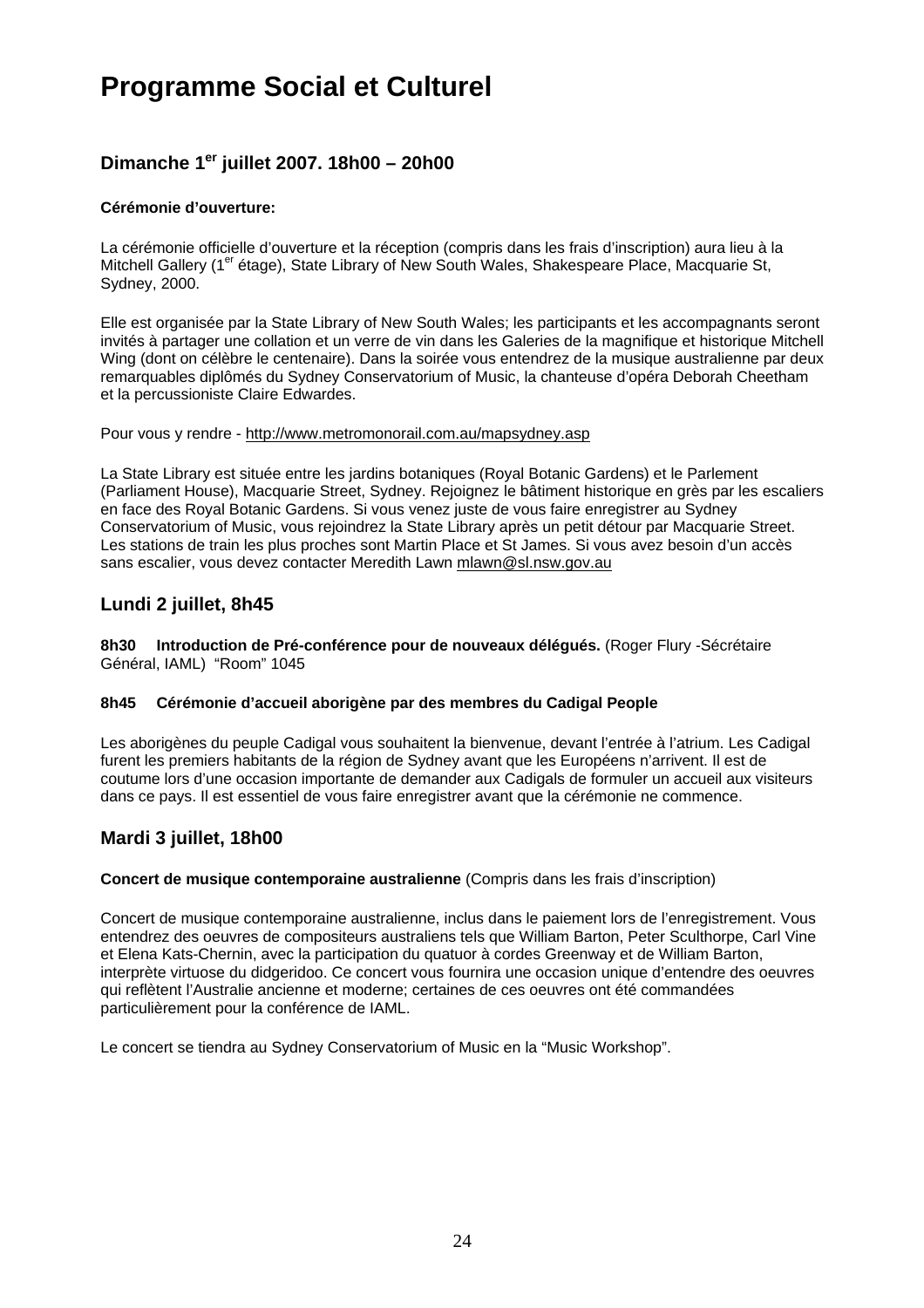## **Mercredi 4 juillet, à partir de 13h00**

**Excursions.** Comprises dans les frais d'inscription. Quelques excursions ont un nombre de places limitées: inscrivez-vous rapidement si vous voulez être sûr de participer à l'excursion de votre choix. Si une excursion est complète, nous vous inscrirons à celle de votre deuxième choix.

#### **1**. **Croisière dans la baie de Sydney**.

Jouissez du beau port de Sydney tandis que votre bateau passe devant l'Opéra, le Pont du Port de Sydney, Fort Denison et les parties supérieures de Middle Harbour avec ses parcs, plages, ports de plaisance et demeures imposantes en bordure de l'eau. Profitez du commentaire et des rafraichissements à bord. La croisière dure à peu près 2 heures.

#### **2. Visite au Zoo de Taronga**

Prenez le bac qui traverse le port jusqu'au site merveilleux du Zoo de Taronga. Le Zoo comprend plus de 4,000 animaux logés dans d'excellentes conditions. Bien entendu vous y trouverez également de nombreux animaux et oiseaux natifs à l'Australie ainsi qu'un grand choix d'oiseaux tropicaux originaires du nord de l'Australie et de la Papouasie Nouvelle Guinée. Prenez votre temps pour explorer le zoo et retournez à Circular Quay à l'heure de votre choix. <http://www.zoo.nsw.gov.au/index.htm>

#### **3. Visite autour d'un piano**

Visitez la collection de pianos à rouleau de M. Denis Condon. Une collection unique de pianos et des rouleaux qui offre un regard vers le passé.

#### **4**. **Attractions de Sydney (visite à pied)**

Depuis le Conservatoire, vous pourrez explorer Circular Quay, the Rocks (site du premier peuplement européen à Sydney), les Jardins Botaniques et les extérieurs seulement du Théâtre de l'Opéra avec un guide expérimenté. Vous pourrez également inspecter les canons et ancres de la Première Flotte et apprendre comment trois sous-marins japonais ont attaqué Sydney durant la Seconde Guerre Mondiale. Grimpez un des pylônes du Sydney Harbour Bridge et visitez le musée observatoire du pylône. Cette visite demande un effort énergique durant trois heures.

#### **5. Sydney historique (visite à pied)**

Cette visite part du Conservatoire et traverse Circular Quay vers the Rocks, site du premier peuplement européen en Australie. C'est là qu'a eu lieu la révolte du Rum Corps contre le Gouverneur Bligh, là où les forçats ont mené leur triste existence et là où des bandes forçaient des hommes à bord. Cette zone historique a survécu au modernisme urbain et on peut facilement y imaginer l'époque coloniale des bagnards, soldats et émigrants. Cette visite vous amenera à l'Australian Music Centre où des rafraichissements vous seront offerts, et la visite se terminera dans l'un des bistrots historiques de cette zone. La marche n'est pas fatiguante.

#### **6. Opera House et Musée de Sydney (visite à pied)**

Cette visite vous conduira à l'intérieur du Sydney Opera House où vous pourrez voir les diverses salles et théâtres de cet édifice. Vous apprendrez comment ce bâtiment a été conçu et l'histoire des représentations qui y ont eu lieu. La visite comprend une montée de 200 marches. Au Musée de Sydney, érigé sur le site du premier hôtel gouvernemental après la colonisation britannique en 1788, vous pourrez apprécier la culture aborigène et coloniale telle qu'elle existait lorsque la ville de Sydney a été crée.

**Degustation de vins A 17h30**, vous pourrez assister à une degustation de vins dans l'atrium du Conservatoire. Vous pourrez également faire l'achat de vins si vous le souhaitez et vous détendre en compagnie de vieux amis ou de nouvelles connaissances.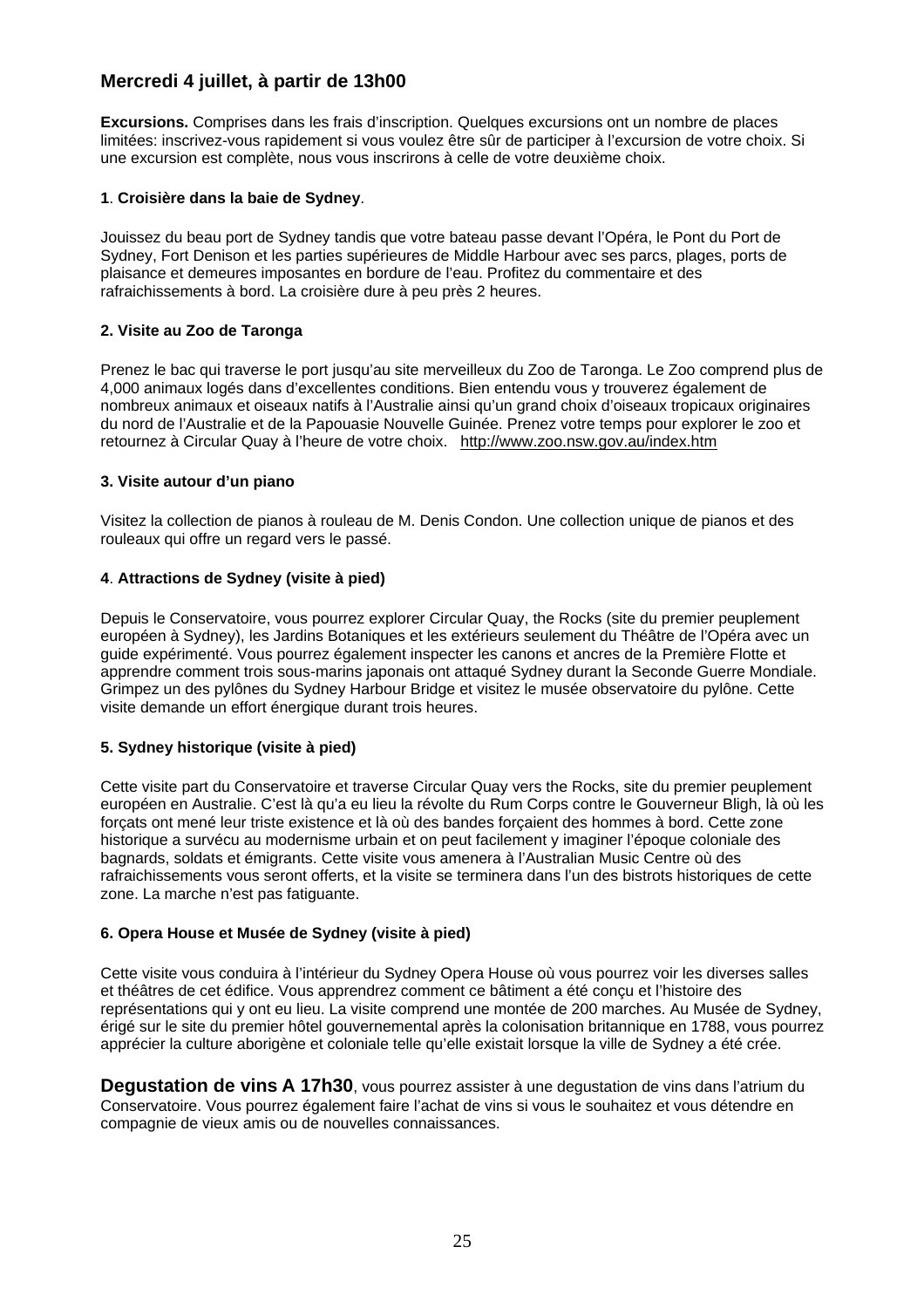## **Jeudi 5 juillet, 18h30**

#### **Concert Influences de l'Asie** (compris dans les frais d'inscription)

Concert "Influences asiatiques", inclus dans le paiement lors de l'enregistrement. Ce concert souligne les puissants rapports musicaux qui existent entre l'Asie et l'Australie, les ensembles traditionnels asiatiques tel que l'Orchestre de Gamelan ainsi que l'influence de la musique traditionnelle sur les compositions australiennes contemporaines et leur représentation en public.

Ce concert se tiendra au Sydney Conservatorium of Music en la "Music Workshop".

## **Vendredi 6 juillet, 19h00 – 23h30**

#### **Dîner de la Conférence**

Le dîner de la Conférence se tiendra au Dockside-The Balcony Level, Cockle Bay Wharf à Darling Park. [www.docksidevenue.com.au](http://www.docksidevenue.com.au/)

Il y a une petite marche depuis le CBD ou une agréable promenade avec le monorail. L'arrêt du monorail est Darling Park.<http://www.metromonorail.com.au/mapsydney.asp>

Cockle Bay est un lieu de divertissement populaire de Sydney et le restaurant offre une vue sur la baie avec ses yachts et plaisanciers.

## **Du samedi 7 juillet au mardi 10 juillet**

#### **Post conference tour à Canberra, capitale nationale**

Après une bonne nuit de sommeil, vous quitterez Sydney vers midi en route vers la capitale nationale via la ravissante campagne. A Canberra vous rejoindrez vos collègues pour un dîner inclus dans le coût de la visite. Le dimanche vous visiterez Canberra, notamment le Parlement et sa bibliothèque, le Cénotaphe et le Musée National de Peinture. Le lundi vous amènera derrière les coulisses de la Bibliothèque Nationale, les Archives Nationales du Film et du Son, le Musée National et l'Institut Australien d'Etudes Aborigènes et des Iles du Détroit de Torres (AIATSIS). La visite prendra fin avec une réception à la Bibliothèque de l'Ecole de Musique à l'Université National d'Australie.

Pour plus de détails concernant cette visite ou pour prendre rendez-vous avec des particuliers ou des sections de ces établissements nationaux, prenez contact avec Robyn Holmes [RHOLMES@nla.gov.au](mailto:RHOLMES@nla.gov.au)

Le prix de A\$575,00 comprend le transport vers Canberra, le dîner le samedi soir, une chambre individuelle le samedi, dimanche et lundi soir avec petit déjeuner, ainsi que toutes les visites durant ces trois jours. Vous aurez à payer vous-mêmes le voyage de retour à Sydney, les repas qui ne sont pas inclus et le coût d'entrée dans certains cas. Si le nombre de personnes inscrites pour cette visite est insuffisant la visite sera annullée et tout paiement déjà effectué vous sera rembousé.

Pou plus de renseignements sur Canberra:<http://www.canberratourism.com.au/>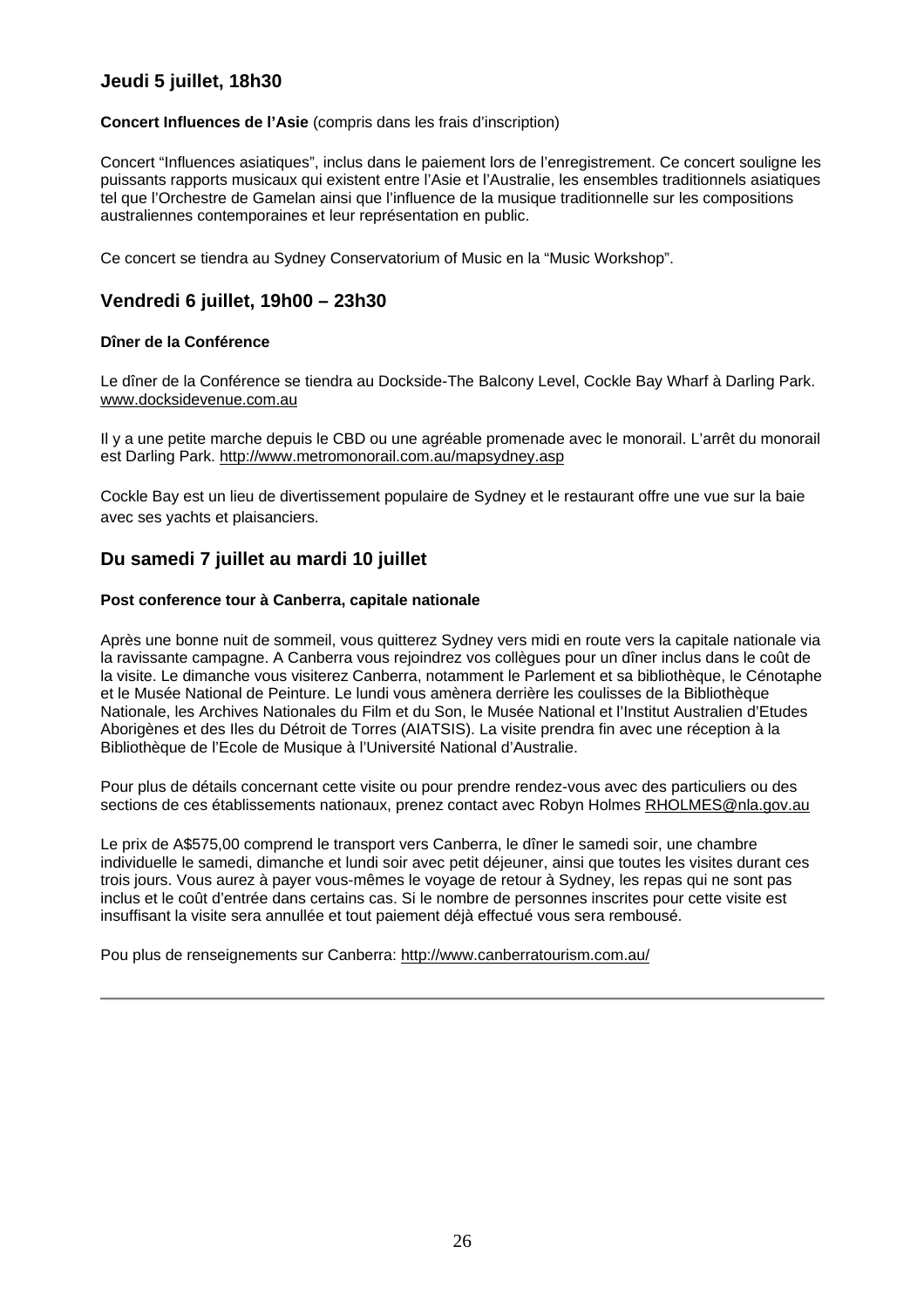# **Logement des Congressistes**

**Hyde Park Inn** 271 Elizabeth St, Sydney 2000 Tel: +61 [2] 9264 6001 Fax: +61 [2] 9261 8691 Toll free: 1800 221 030 (within Australia) Email: [enquiries@hydeparkinn.com.au](mailto:enquiries@hydeparkinn.com.au) [www.hydeparkinn.com.au](http://www.hydeparkinn.com.au/)

Les autobus passent devant la porte, Museum est la station de métro la plus proche.

#### **Travelodge Wynyard**

7-9 York St, Sydney. 2000 Tel: +61 [2] 9274 1222 Fax: +61[2] 9274 1274 Toll free: 1300 886 886 (within Australia) Email: [reservations@travelodge.com.au](mailto:reservations@travelodge.com.au) [www.travelodge.com.au](http://www.travelodge.com.au/) 

Arrêts d'autobus tout près à George Street; station de métro à Wynyard.

#### **Pensione Hotel Sydney**

631-635 George Street Sydney. 2000 Tel: +61 [2] 9265 8888 Fax: +61 [2] 9211 9825 Toll free: 1800 885 886 (within Australia) Email: [info@pensione.com.au](mailto:info@pensione.com.au) [www.pensione.com.au](http://www.pensione.com.au/)

Autobus devant la porte à George Street, station de métro la plus proche : Central.

#### **Y Hotel Sydney**

5-11 Wentworth Avenue, (Whitlam Square opposite Hyde Park and Oxford St) Sydney. 2000 Tel: +61 [2] 9264 2451 Fax: +61 [2] 9285 6288 Toll free: 1800 994 994 (within Australia) Email: [res@yhotel.com.au](mailto:res@yhotel.com.au) [www.yhotel.com.au](http://www.yhotel.com.au/) 

Autobus devant la porte à Liverpool St, station de métro: Museum.

#### **Sancta Sophia College**

8 Missenden Road, Camperdown. 2050 Tel: +61 [2] 9577 2333 Fax: +61 [2] 9577 2388 Email: [conf@sancta.usyd.edu.au](mailto:conf@sancta.usyd.edu.au) Website: [www.usyd.edu.au/su/colleges/sancta/](http://www.usyd.edu.au/su/colleges/sancta/) Map: <http://db.auth.usyd.edu.au/directories/map/building.stm?ref=d01h0>

Autobus le long de Parramatta Road, pas de station de métro tout proche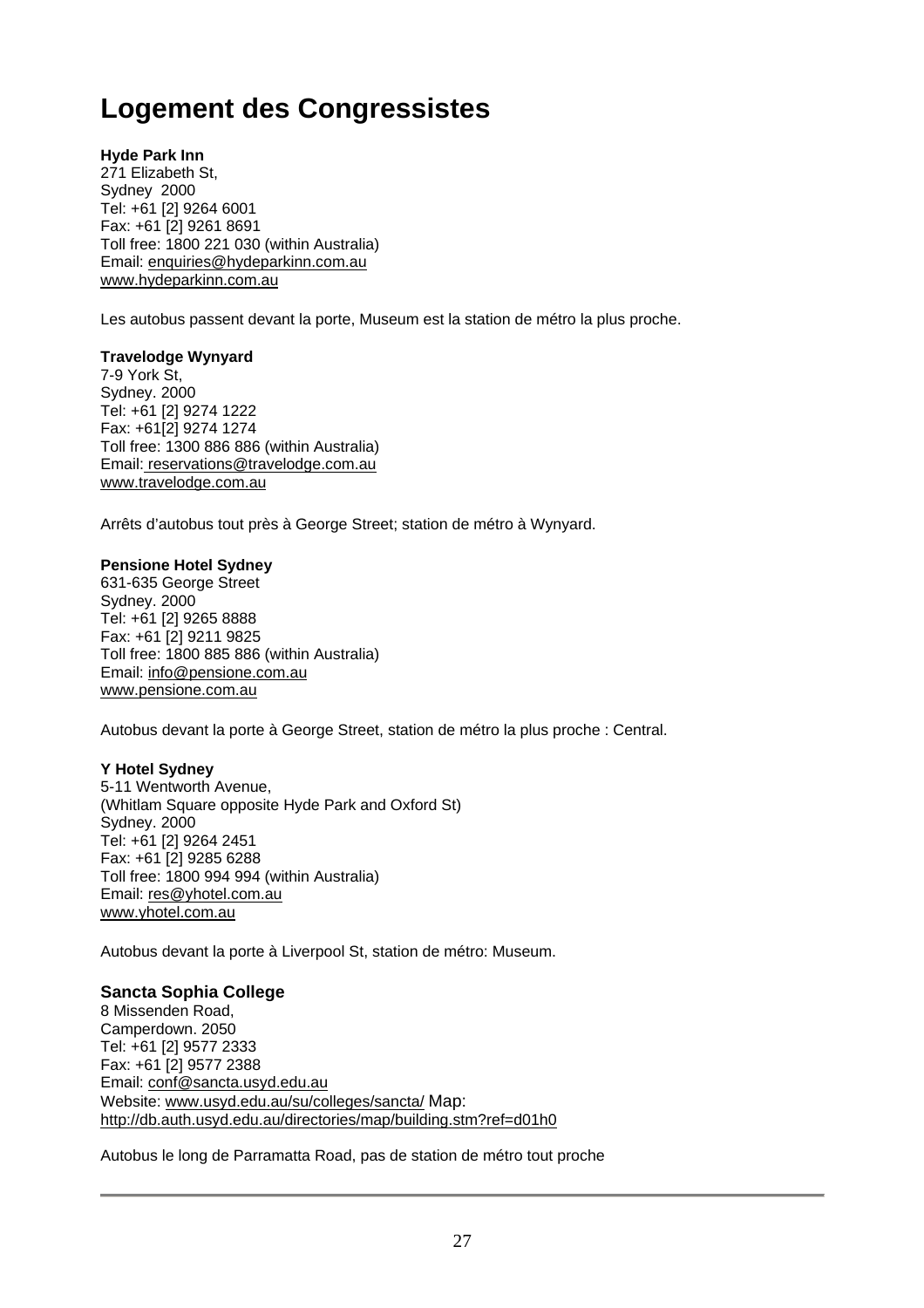# **Konferenzinformationen**

## **Tagungsort**

Die Konferenz findet im Sydney Conservatorium of Music (Macquarie Street / Ecke Bridge Street, Sydney, NSW 2000) statt. <http://www.music.usyd.edu.au/> Sie können die Konferenzorganisatoren während der Konferenzdauer unter dieser Telefonnummer erreichen: (02) 9351 1304.

Die Hochschule ist eine Einrichtung der Universität Sydney. Sie befindet sich in der Nähe des Geschäftszentrums der Stadt, unweit des Opernhauses und direkt neben dem Botanischen Garten. Die nächste Haltestelle für den Öffentlichen Nahverkehr ist "Circular Quay". Parkplätze für Autos sind nicht vorhanden.

Sie finden eine Karte unter: <http://www.metromonorail.com.au/mapsydney.asp>

## **Anmeldung und Konferenzbüro**

Am Samstag (30. Juni), Sonntag (1. Juli) und Montag (2. Juli) sollten sich die Konferenzteilnehmer an der Anmeldung (Registration Desk) im Foyer einfinden. Ab Dienstag (3. Juli) wenden Sie sich zur Anmeldung bitte an das Konferenzbüro, das Sie im Raum 1065 zwischen der East Recital Hall und der West Recital Hall finden.

Hier die Öffnungszeiten der Anmeldung und des Konferenzbüros:

| Samstag    | 30. Juni 2007 | $13.00 h - 17.00 h$ | Anmeldung                   |
|------------|---------------|---------------------|-----------------------------|
| Sonntag    | 01. Juli 2007 | $08.30 h - 18.00 h$ | Anmeldung und Konferenzbüro |
| Montag     | 02. Juli 2007 | $08.30 h - 18.00 h$ | Anmeldung und Konferenzbüro |
| Dienstag   | 03. Juli 2007 | $08.30 h - 18.00 h$ | Konferenzbüro               |
| Mittwoch   | 04. Juli 2007 | $08.30 h - 14.00 h$ | Konferenzbüro               |
| Donnerstag | 05. Juli 2007 | $08.30 h - 16.00 h$ | Konferenzbüro               |
| Freitag    | 06. Juli 2007 | $08.30 h - 16.00 h$ | Konferenzbüro               |

## **Namensschilder**

Alle Teilnehmerinnen und Teilnehmer erhalten bei der Anmeldung ein Namensschild, das Sie bitte bei allen Konferenzveranstaltungen tragen.

## **Banken**

Banken sind üblicherweise montags bis donnerstags von 09.30 h – 16.00 h und freitags von 09.30 h – 17.00 h geöffnet. Geldautomaten finden Sie überall in der Stadt.

## **Währung**

In Australien gilt der australische Dollar. Die aktuellen Umrechnungsquoten mit Stand vom 31. Mai 2007 sind:

 $1$  USD = A\$ 1.22

 $1$  EUR = A\$ 1.63

 $1$  GBP = A\$2.40

Aktuelle Währungsinformationen gibt es hier: <http://www.rba.gov.au/>

## **Strom**

Aus australischen Steckdosen kommt Wechselstrom mit 220/240 Volt und 50 Hz. Es werden dreiteilige (aber nicht die britischen) Stecker bzw. Adapter benötigt.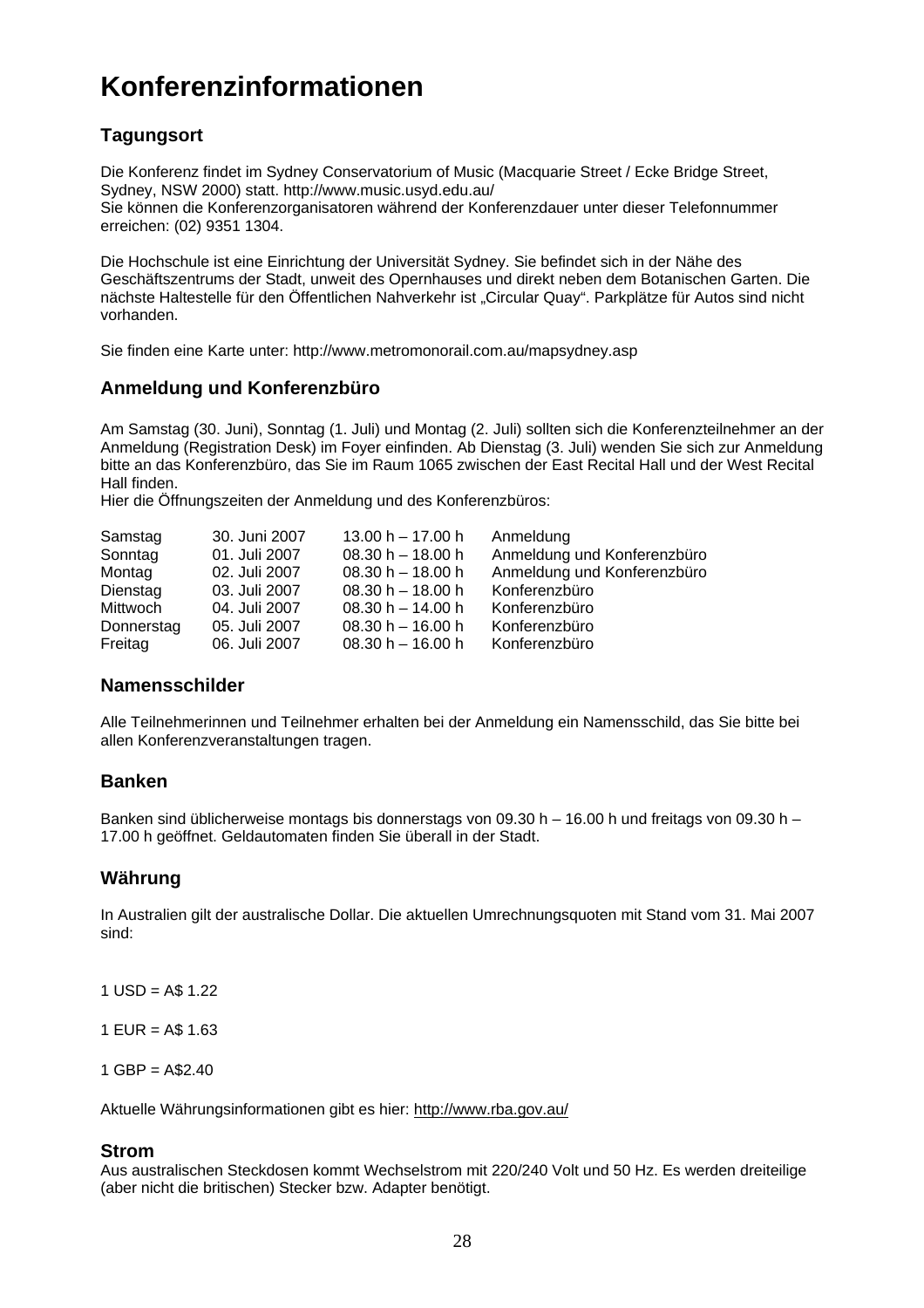## **Nahverkehr**

Sydney hat ein sehr gut ausgebautes Nahverkehrssystem mit Bussen, Zügen und Fähren. Die Musikhochschule befindet sich in der Nähe des Bahnhofs "Circular Quay". Dorthin fahren auch Busse und Hafenfähren. Wochentickets für Busse sind in Zeitungskiosken erhältlich. Informationen zu Bussen: <http://www.sydneybuses.info/> Information zu Zügen: <http://www.cityrail.info/> Information zu Fähren:<http://www.sydneyferries.info/>

## **Mahlzeiten**

In Fußwegnähe zum Konferenzort bieten sich zahlreiche Möglichkeiten zum Mittagessen. Im AMP Centre kann man Mahlzeiten zum Mitnehmen zu kaufen. Restaurants gibt es im Bereich des "Circular Quay".

## **Fotokopierer und Internet**

Wenn Sie im Zusammenhang mit der Konferenz Fotokopien und Internetzugang benötigen, wenden Sie sich bitte an das Konferenzbüro im Raum 1046. Für private Zwecke gibt es in der Bibliothek im zweiten Stock Internetzugang. Dort können Sie gegen eine geringe Gebühr auch Fotokopien machen.

## **Preisniveau und Trinkgelder (ungefähre Preise)**

Kino 14,00 A\$ Kaffee 3,00 A\$ Glas (Haus-)Wein 6,00 A\$ Mittagessen ohne alkoholische Getränk und Trinkgeld 16,00 A\$ Für guten Service in einem Restaurant ist es üblich, ein Trinkgeld zu geben. In anderen Bereichen ist es allerdings nicht verbreitet, es sei denn, die Bedienung war ganz hervorragend.

# **Soziales und kulturelles Programm**

## **Beiprogramm**

## **Sonntag, 1. Juli 2007, 18.00 h – 20.00 h**

#### **Eröffnung**

Offizielle Eröffnungsveranstaltung und Empfang (im Teilnahmebeitrag enthalten).

Mitchell Galleries (1. Etage), State Library of New South Wales, Shakespeare Place, Macquarie Street, Sydney, NSW 2000.

Die State Library of New South Wales lädt die Teilnehmer und deren Begleitpersonen auf einen Imbiss und ein Glas Wein in die schönen Räume des hundertjährigen Mitchell-Flügels ein. Zwei ausgezeichnete Absolventen des Sydney Conservatorium of Music, die Opernsängerin Deborah Cheetham und die Schlagzeugerin Claire Edwardes werden australische Musik aufführen.

Wie kommt man dorthin? <http://www.metromonorail.com.au/mapsydney.asp>

Die State Library liegt zwischen den Royal Botanic Gardens und dem Parlament in der Macquarie Street. Betreten Sie das historische Sandsteingebäude über die Treppe auf der gegenüberliegenden Seite des Botanischen Gartens. Von der Musikhochschule aus geht man nur ein kleines Stück die Macquarie Street entlang hinüber zur State Library. Die nächstgelegenen Bahnhöfe sind Martin Place und St James. Sollten Sie ebenerdigen Zugang zum Gebäude benötigen, kontaktieren Sie bitte Meredith Lawn [mlawn@sl.nsw.gov.au](mailto:mlawn@slnsw.gov.au).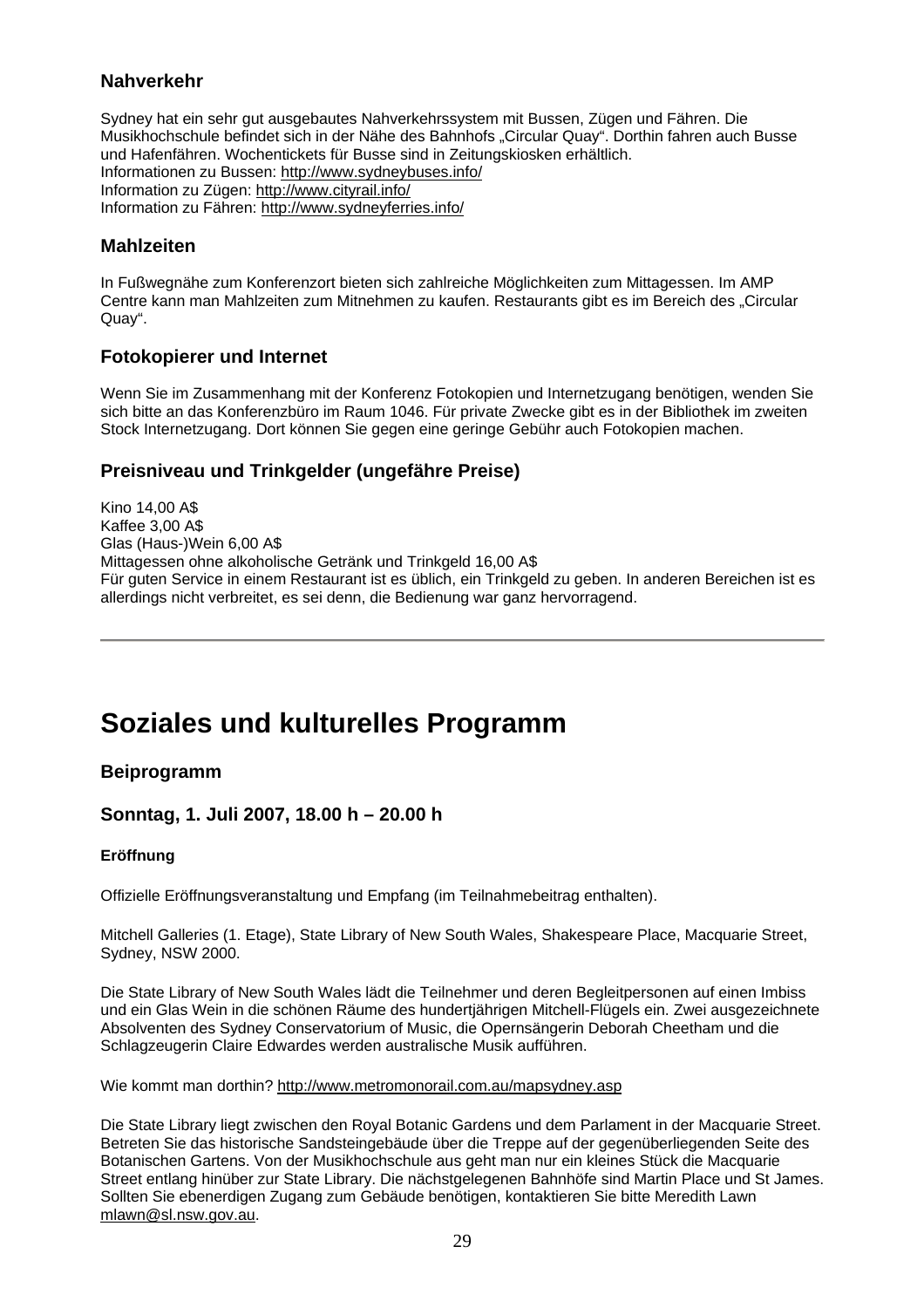## **Montag, 2. Juli 2007**

**08.30 Konferenzeinführung für Erstteilnehmer** (Roger Flury – Generalsekretär, IAML) Raum 1045

**08.45 Mitglieder des Cadigal-Volkes der Aborigines heißen die Teilnehmer willkommen.** Ort: am Eingang des Atriums der Musikhochschule.

Willkommen der australischen Ureinwohner zum Land, von Mitglieder des Cadigal-Volks am Eingang zur Vorhalle aufgeführt. Vor der Einwanderung der Europäer war das Cadigal-Volk die indigene Bevölkerung des Sydney-Gebiets. Bei bedeutenden Ereignissen ist es üblich, daß man das Cadigal-Volk darum bittet, Besucher ihres Landes feierlich zu begrüßen. Bitte melden Sie vor Beginn dieser Zeremonie an.

## **Dienstag, 3. Juli 2007, 18.00**

**Konzert zeitgenössischer Musik aus Australien** (im Teilnahmebeitrag enthalten)

Im Anmeldegebühr einbegriffen. Als Brennpunkt gelten Werke der australischen Komponisten William Barton, Peter Sculthorpe, Carl Vine und Elena Kats-Chernin. Als Ausführende sind das Greenway String Quartet und der höchst virtuose Didjeridu-Spieler William Barton zu hören. Eine einmalige Gelegenheit, Werke zu erleben, die moderne sowie uralte Aspekte Australiens widerspiegeln, darunter Auftragswerke der IAML-Konferenz.

Das Konzert findet am Sydney Conservatorium of Music statt in der "Music Workshop"

## **Mittwoch, 4. Juli 2007**

## **ab 13.00**

**Ausflüge** (im Teilnahmebeitrag enthalten). Für einige Ausflüge ist die Teilnehmerzahl begrenzt. Je früher Sie sich anmelden, desto größer ist die Wahrscheinlichkeit, an dem gewünschten Ausflug teilnehmen zu können. Sollte ein Ausflug ausgebucht sein, werden wir Sie einem Ausflug zuteilen, den Sie als Alternative angegeben haben.

#### **1. Hafenrundfahrt**

Genießen Sie eine kommentierte Rundfahrt durch Sydneys wunderschönen Hafen, die sie am Opernhaus, der Sydney Harbour Bridge, Fort Denison und dem Viertel "Middle Harbour" mit Parks, Stränden, Yachthäfen und Nobelvillen am Wasser vorbeiführt. Nachmittagstee und kleine Fußwege gehören zum Ausflug, der etwa zweieinhalb Stunden dauert.

#### **2. Ausflug zum Taronga Park Zoo**

Sie nehmen die Fähre durch den Hafen zum spektakulär gelegenen Taronga Park Zoo. Der Zoo beherbergt über 4.000 Tiere in einer außergewöhnlichen Umgebung. Er zeigt eine große Zahl an ursprünglichen, australischen Tieren, aber auch eine umfangreiche Auswahl an tropischen Vögeln aus dem Norden Australiens und Papua Neuguineas. Sie gehen in Ihrem eigenen Tempo durch den Zoo und kehren nach Belieben zum "Circular Quay" zurück.

#### <http://www.zoo.nsw.gov.au/index.htm>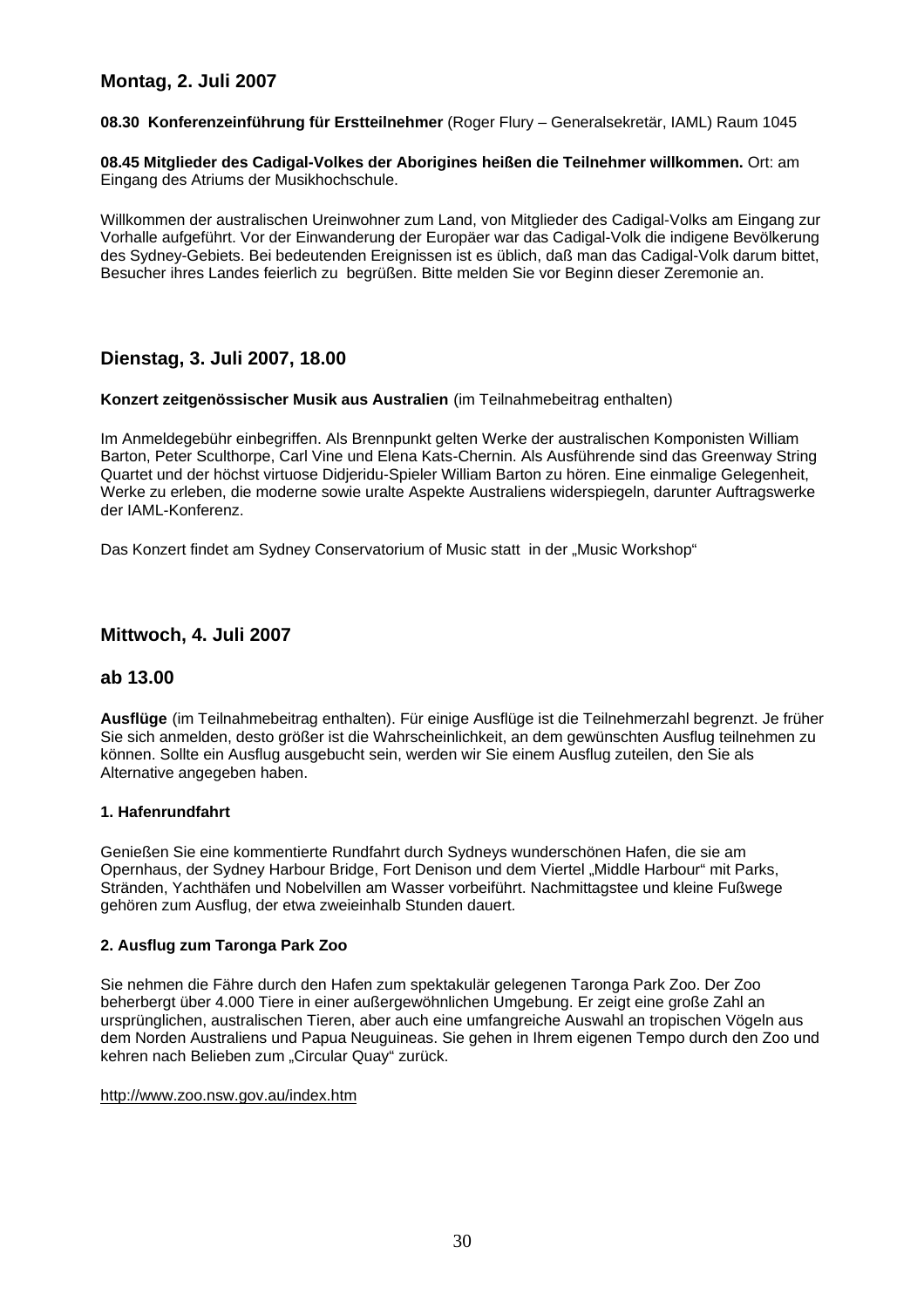#### **3. Klavier-Ausflug**

Sie besuchen die einzigartige Denis-Condon-Sammlung mechanischer Klaviere und Klavierrollen. Hier werden längst vergangene Aufführungen wieder hörbar.

#### **4. Sydneys Sehenswürdigkeiten zu Fuß**

In einer geführten Wanderung erleben Sie zunächst "Circular Quay", "The Rocks" (die erste europäische Siedlung in Sydney), den Botanischen Garten, und das Opernhaus von außen. Sie sehen sich Kanone und Anker der "Ersten Flotte" an. Lassen Sie sich vom U-Boot-Angriff auf Sydney im Zweiten Weltkrieg berichten. Abschließend geht es weiter zur Harbour Bridge. Während Sie einen Pylon erklimmen, können Sie sich im "Pylon Lookout Museum" an mehreren Stationen über die Geschichte der Brücke informieren. Oben angekommen genießen Sie den Blick auf die Stadt von der Aussichtsterrasse. Anstrengende Wanderung, Dauer ca. drei Stunden.

#### **5. Geschichtlicher Spaziergang durch Sydney**

Der Ausflug beginnt an der Musikhochschule und führt zunächst durch "Circular Quay" zu "The Rocks", der ersten europäischen Siedlung in Sydney. "The Rocks" war die Kulisse für die Rebellion der "Rum Corps" gegen den Gouverneur, das ärmliche Leben Sträflinge und die Rekrutierer, die Männer zum Zwangsdienst auf Schiffen verpflichteten. Dieser Stadtteil mit langer Geschichte ist von moderner Stadtentwicklung weitgehend unberührt und macht es daher leicht, sich die koloniale Welt der Siedler, Soldaten und Sträflinge vorzustellen. Auf dem Weg werden Sie auch das Australian Music Centre besuchen und dort eine Tee- und Kaffeepause einlegen. Der Ausflug endet in einer der historischen Kneipen des Viertels. Bei diesem Ausflug handelt es sich um einen gemütlichen Spaziergang.

#### **6. Opernhaus und Stadtmuseum (Museum of Sydney)**

Der Ausflug beginnt mit einer Führung durch das berühmte Opernhaus von Sydney. Sie erkunden den Zuschauerraum und die Foyers und erfahren Wissenswertes über Planung, Bau und Betrieb des Gebäudes. Auf dem Weg durch das Haus sind rund 200 Stufen zu bewältigen. Weiter geht es zum Museum of Sydney, das sich an der Stelle des ersten "Government House" befindet. Dieses wurde kurz nach Gründung der ersten britischen Siedlung im Jahr 1788 erbaut. Das Museum dokumentiert die Kultur der Ureinwohner und Kolonialisten der frühesten Zeit der Stadt Sydney.

**17.00 Weinprobe.** Nach dem Nachmittagsausflug können die Konferenzteilnehmer Weine proben bzw. einkaufen. Die Weinprobe findet in der Vorhalle des Sydney Conservatorium of Music statt. Eine ideale Zeit, sich zu entspannen, und alte Freunde wiederzutreffen.

## **Donnerstag, 5. Juli 2007, 18.30 h**

#### **Einflüße aus Asien: Konzert** (im Teilnahmebeitrag enthalten)

Im Anmeldegebühr einbegriffen. Dieses Konzert widerspiegelt bedeutende musikalische Verhältnisse zwischen Asien und Australien, darunter die Anerkennung von traditionellen asiatischen Ensembles wie das Gamelan-Orchester, sowie der Einfluss von traditioneller Musik auf zeitgenössische australische Kompositions- bzw, Aufführungspraxis..

Das Konzert findet am Sydney Conservatorium of Music statt in der "Music Workshop".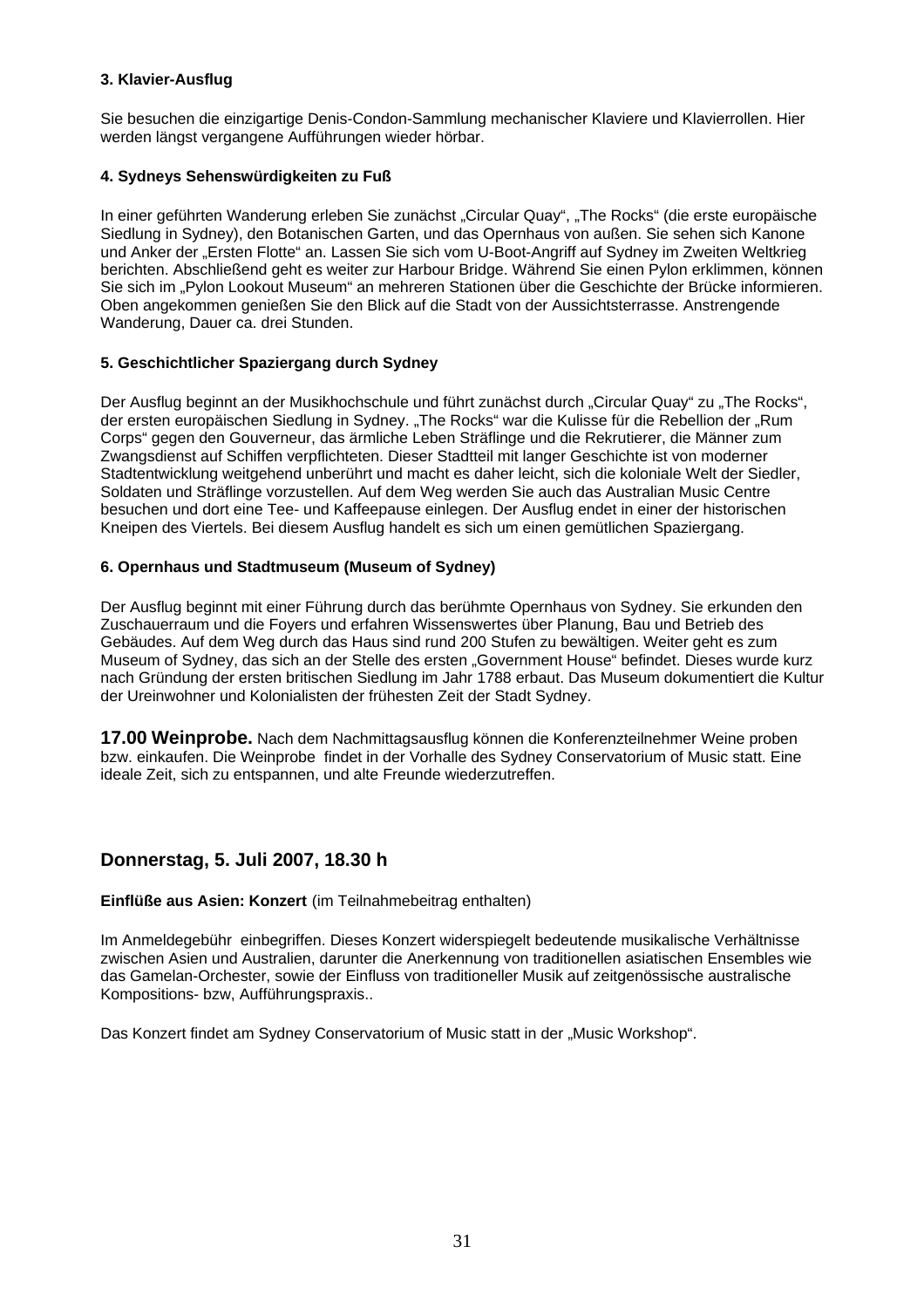## **Freitag, 6. Juli 2007, 19.00 h – 23.30 h**

#### **Abschiedsessen**

Das Abschiedsessen wird im Dockside-The Balcony Level, Cockle Bay Wharf at Darling Park statt finden. [www.docksidevenue.com.au](http://www.docksidevenue.com.au/)

Das Lokal kann von der Innenstadt zu Fuß oder mit der Einschienenbahn erreicht werden, Haltestelle: Darling Park.<http://www.metromonorail.com.au/mapsydney.asp>

Cockle Bay ist Sydneys Szeneviertel. Das Restaurant mit Aussicht liegt oberhalb der Bucht.

## **Samstag, 7. Juli bis Dienstag, 10. Juli.**

#### **Exkursion nach Canberra, der Hauptstadt Australiens**

Nachdem Sie in Ruhe ausgeschlafen haben, verlassen Sie Sydney mittags und fahren über Land durch die hübsche Gegend des südlichen Hochlandes von New South Wales nach Canberra. Nach Ankunft in Canberra essen Sie gemeinsam mit den Kollegen zu Abend (im Reisepreis enthalten). Am Sonntag besichtigen Sie Canberra und sehen dabei u.a. das australische Parlament und die Parlamentsbibliothek, das australische Kriegsdenkmal und die Nationalgalerie. Am Montag haben Sie die Gelegenheit, einen Blick hinter die Kulissen der Nationalbibliothek zu werfen und außerdem das Nationalmuseum und die Australian Institute of Aboriginal and Torres Strait Islander Studies (AIATSIS) zu besuchen. Die Exkursion endet mit einem Empfang in der Bibliothek des Musikfachbereichs der Australian National University.

Für weitere Informationen oder um einen Termin mit einzelnen Personen oder Abteilungen an einer dieser nationalen Institutionen zu verabreden, wenden Sie sich bitte an Robyn Holmes [RHOLMES@nla.gov.au](mailto:RHOLMES@nla.gov.au)

 $Reisepreis =  $575,00$  AS$ 

Der Preis beinhaltet die Reise nach Canberra, das Abendessen am Samstagabend, die Unterbringung im Einzelzimmer für die Nächte von Samstag bis Montag (inkl. Frühstück) sowie die Besichtigungen an den drei Tagen. Die Kosten für die Rückreise nach Sydney, zusätzliche Mahlzeiten oder Eintrittskarten enthält der Betrag nicht.

Diese Exkursion kann nur stattfinden, wenn sich genügend Teilnehmer finden. Sollte dies nicht der Fall sein, wird die Exkursion unter Erstattung der Kosten abgesagt.

Für weitere Informationen über Canberra: <http://www.canberratourism.com.au/>

# **Konferenzhotels**

**Hyde Park Inn**  271 Elizabeth St, Sydney 2000 Tel: +61 [2] 9264 6001 Fax: +61 [2] 9261 8691 Toll free: 1800 221 030 (within Australia) Email: [enquiries@hydeparkinn.com.au](mailto:enquiries@hydeparkinn.com.au) [www.hydeparkinn.com.au](http://www.hydeparkinn.com.au/)

Busse halten vor der Tür, die nächste Bahnstation ist "Museum".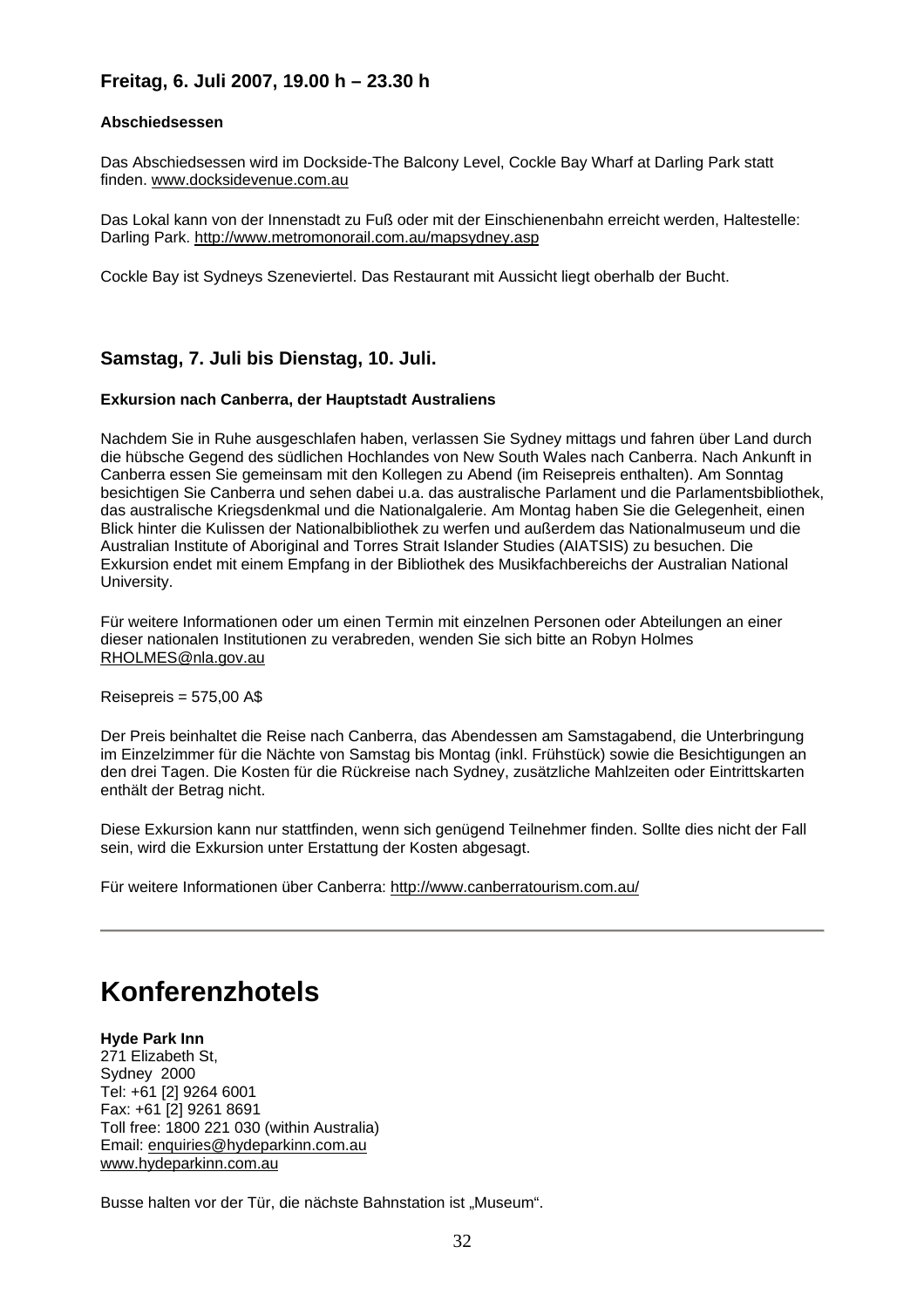#### **Travelodge Wynyard**

7-9 York St, Sydney. 2000 Tel: +61 [2] 9274 1222 Fax: +61[2] 9274 1274 Toll fr[ee: 1300 886 886 \(within Australia\)](mailto:reservations@travelodge.com.au) [Email:](http://www.travelodge.com.au/) [reservations@travelodge.com.au](mailto:reservations@travelodge.com.au) [www.travelodge.com.au](http://www.travelodge.com.au/)

Busse halten nicht weit entfernt in der George Street, die nächste Bahnstation ist "Wynyard".

#### **Pensione Hotel Sydney**

631-635 George Street Sydney. 2000 Tel: +61 [2] 9265 8888 Fax: +61 [2] 9211 9825 Toll free: 1800 885 886 (within Australia) Email: [info@pensione.com.au](mailto:info@pensione.com.au) [www.pensione.com.au](http://www.pensione.com.au/)

Busse halten direkt vor dem Hotel in der George Street, die nächste Bahnstation ist "Central".

#### **Y Hotel Sydney**

5-11 Wentworth Avenue, (Whitlam Square opposite Hyde Park and Oxford St) Sydney. 2000 Tel: +61 [2] 9264 2451 Fax: +61 [2] 9285 6288 Toll free: 1800 994 994 (within Australia) Email: [res@yhotel.com.au](mailto:res@yhotel.com.au) [www.yhotel.com.au](http://www.yhotel.com.au/) 

Busse halten direkt vor der Hoteltür an der Liverpool Street, die nächste Bahnstation ist "Museum".

#### **Student Accommodation at Sydney University:**

(5 kms from Central Business District and Conference venue. 30 minute bus ride to venue)

#### **Sancta Sophia College**

8 Missenden Road, Camperdown. 2050 Tel: +61 [2] 9577 2333 Fax: +61 [2] 9577 2388 Email: [conf@sancta.usyd.edu.au](mailto:conf@sancta.usyd.edu.au) Website: [www.usyd.edu.au/su/colleges/sancta/](http://www.usyd.edu.au/su/colleges/sancta/)

Map: <http://db.auth.usyd.edu.au/directories/map/building.stm?ref=d01h0>

Busse fahren entlang der Parramatta Road, es gibt keine nahegelegene Bahnstation.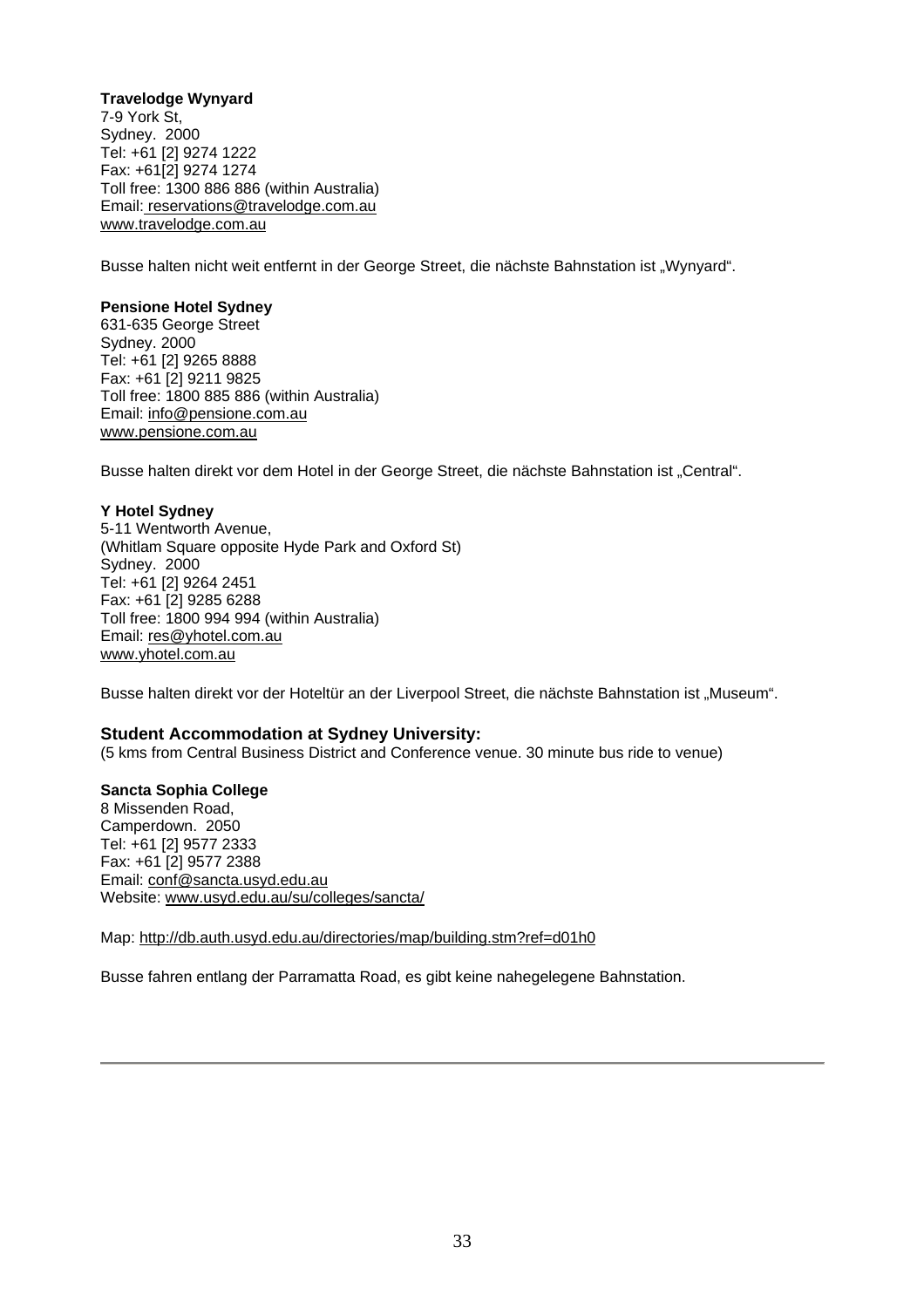

**INTERNATIONAL ASSOCIATION OF MUSIC LIBRARIES, ARCHIVES AND DOCUMENTATION CENTRES (IAML) ASSOCIATION INTERNATIONALE DES BIBLIOTHEQUES, ARCHIVES ET CENTRES DE DOCUMENTATION MUSICAUX (AIBM) INTERNATIONALE VEREINIGUNG DER MUSIKBIBLIOTHEKEN, MUSIKARCHIVE UND MUSIKDOKUMENTATIONSZENTREN (IVMB)**

## **DIRECTORY**

**Honorary President: Harold Heckmann** 

#### **BOARD / VORSTAND / BUREAU**

| President:         | Massimo Gentili-Tedeschi (Milano)                                                                                 |
|--------------------|-------------------------------------------------------------------------------------------------------------------|
| Vice-Presidents:   | James P. Cassaro (Pittsburgh, PA)<br>Dominique Hausfater (Paris)<br>Ruth Hellen (London)<br>Federica Riva (Parma) |
| Past-President:    | John H. Roberts (Berkeley, CA)                                                                                    |
| Secretary General: | Roger Flury (Wellington)                                                                                          |
| Treasurer:         | Martie Severt (Hilversum)                                                                                         |
|                    |                                                                                                                   |

| Editor, Fontes<br>Artis Musicae: | Maureen Buja (Hong Kong)  |
|----------------------------------|---------------------------|
| Editor, IAML<br>Newsletter.      | Michael Fingerhut (Paris) |
| Webmaster:                       | Gabriele Gamba (Milano)   |

#### **PROFESSIONAL BRANCHES / FACHGRUPPEN / BRANCHES PROFESSIONNELLES**

#### **Archives and Music Documentation Centres Branch / Fachgruppe für Archive und Musikdokumentationszentren / Branche professionnelle des archives et centres de documentation musicaux**

Chair: John Shepard (New Brunswick, NJ) Vice-Chair: Marguerite Sablonnière (Paris) Secretary: Katharine Hogg (London)

> **Working Group on Access to Music Archives / Groupe de travail sur l'accès aux archives musicales / Arbeitsgruppe 'Zugang zu Musikarchivmaterialien**  Chairs: Judy Tsou (Seattle, WA) and Inger Enquist (Stockholm)

## **Broadcasting and Orchestra Libraries Branch / Fachgruppe für Rundfunk-und Orchesterbibliotheken / Branche professionnelle des bibliothèques de radio et d'orchestre**

Chair: Jutta Lambrecht (Köln) Vice-Chair: Martie Severt (Amsterdam) Secretary: Angela Escott (London)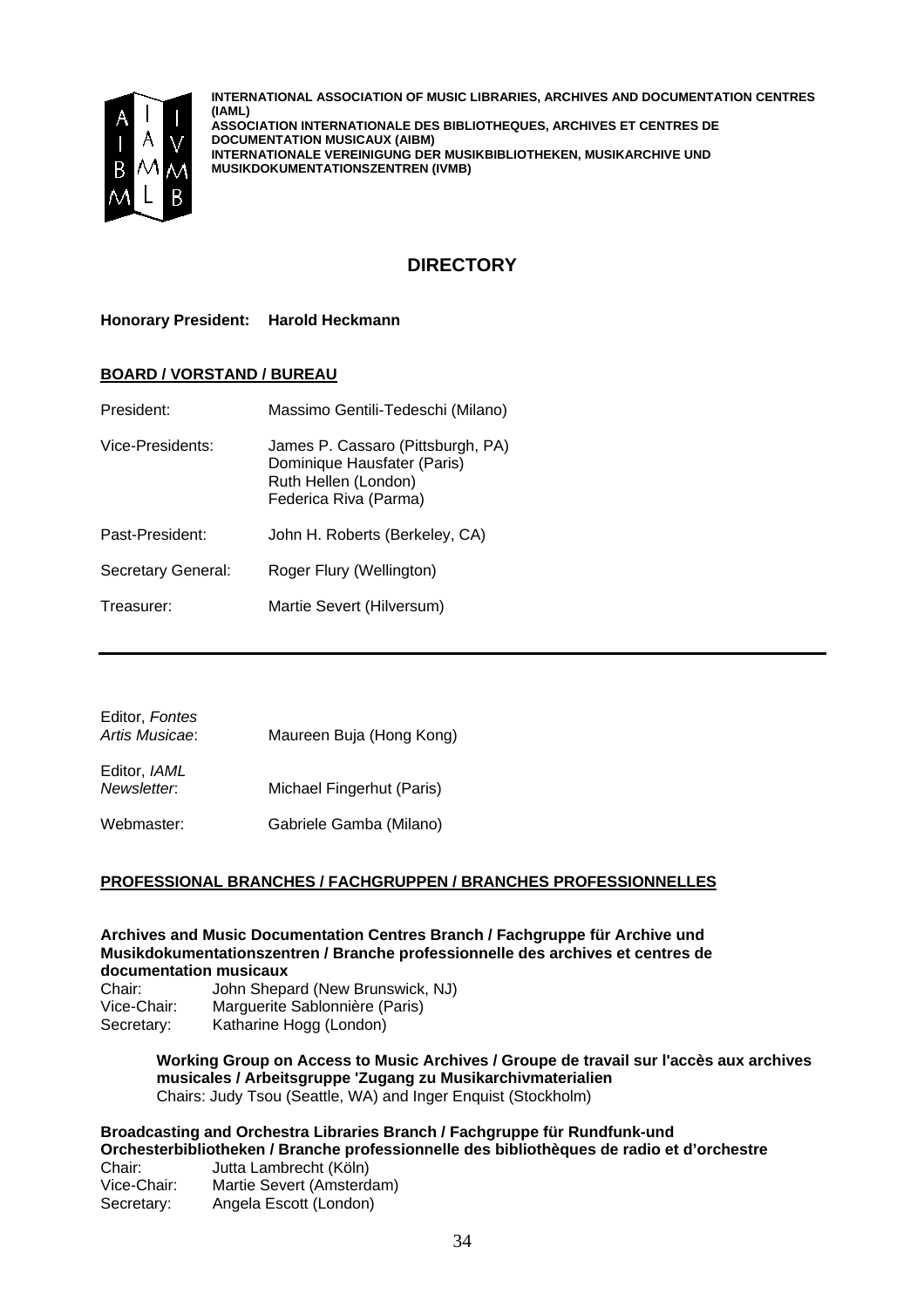#### **Libraries in Music Teaching Institutions Branch / Fachgruppe für Bibliotheken in Musikhochschulen und Universitäten / Branche professionnelle des bibliothèques universitaires et bibliothèques de conservatoire**

Chair: Anne Le Lay (Boulogne-Billancourt)<br>Vice-Chair: Carlos José Gosalvez Lára (Madrid) Carlos José Gosalvez Lára (Madrid) Secretary: Pia Shekhter (Göteborg)

#### **Public Libraries Branch / Fachgruppe für Öffentliche Bibliotheken / Branche professionnelle des bibliothèques publiques**

| Chair:      | Hanneke Kuiper (Amsterdam) |
|-------------|----------------------------|
| Vice-Chair: | Kirsten Husted (Vejle)     |
| Secretary:  | Corinne Brun (Paris)       |

#### **Research Libraries Branch / Fachgruppe für Wissenschaftliche Bibliotheken / Branche professionnelle des bibliothèques de recherche**

| Chair:      | Joachim Jaenecke (Berlin) |
|-------------|---------------------------|
| Vice-Chair: | Stanislaw Hrabia (Kraków) |
| Secretary:  | Almut Boehme (Edinburgh)  |

### **SUBJECT COMMISSIONS / SACHKOMMMISSIONEN / COMMISSIONS SPÉCIALISÉES**

#### **Bibliography Commission / Kommission für Bibliographie / Commission de bibliographie**

| Chair:      | David Day (Provo, UT)   |
|-------------|-------------------------|
| Vice-Chair: | Susanne Staral (Berlin) |
| Secretary:  | Berit Holth (Oslo)      |

## **Working Group on Hofmeister XIX / Arbeitsgruppe Hofmeister XIX / Groupe de travail Hofmeister XIX**

Chair: Chris Banks (London)

**Working Group on Access to Performance Ephemera / Arbeitsgruppe 'Zugang zu Aufführungsmaterialien' / Groupe de travail sur l'accès aux ephemera de concerts**  Chair: Rupert Ridgewell (London)

**Cataloguing Commission / Kommission für Katalogisierung / Commission de catalogage**  Chair: Antony Gordon (London)

Vice-Chair: David Sommerfield (Washington, DC) Secretary: Joseph Hafner (Montreal)

#### **Sub-Commission on UNIMARC / Unterkommission UNIMARC / Sous-commission UNIMARC**

Chair: Laurence Decobert (Paris) Secretary: Tiziana Morsanuto (Venezia)

**Working Group on the Exchange of Authority Data / Arbeitsgruppe Austausch von Normdateidaten / Groupe de travail sur l'échange de fichiers d'autorités**  Chair: Malcolm Jones (Birmingham)

#### **Working Group on ISBD and Music**

Chair: David Sommerfield (Washington, DC)

#### **Commission on Audio-Visual Materials / Kommission für AV-Materialien / Commission pour les documents audiovisuels**

Chair: Elizabeth Giuliani (Paris) Vice-Chair: Inger Johanne Christiansen (Oslo) Secretary: Mary Wedgewood (Washington, DC)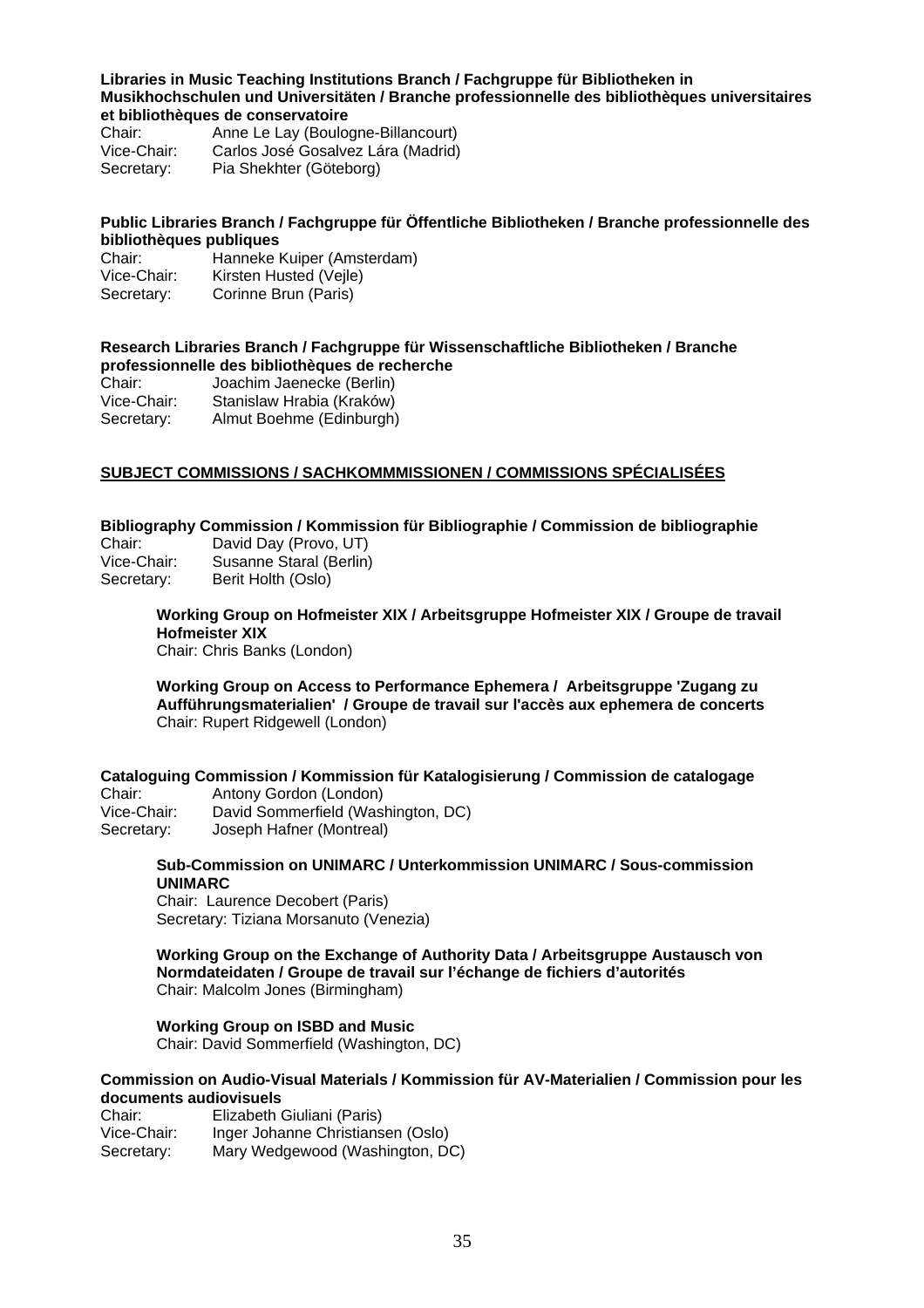#### **Commission on Service and Training / Kommission für Dienstleistung und Ausbildung / Commission pour la formation professionnelle**

Chair: Wolfgang Krueger (Stuttgart) Vice-Chair: Christiane Kriloff (Lyon) Secretary: Mary Wallace Davidson (Bloomington, IN)

### **COMMITTEES**

**Constitution Committee / Verfassungskomitee / Comité constitutif**  Chair: Richard Chesser (London)

**Copyright Committee / Urheberrechtskomitee / Comité des droits d'auteur**  Chair: Federica Riva (Parma)

**Information Technology Committee / Informationstechnologiekomitee / Comité de la technologie de l'information**  Chair: Antony Gordon (London)

**Outreach Committee / Outreachkomitee / Comité de soutien**  Chair: Ruth Hellen (London)

**Programme Committee / Programmkomitee / Comité de programmation**  Chair: James P. Cassaro (Pittsburgh, PA)

**Publications Committee / Veröffentlichungenkomitee / Comité des publications**  Chair: John H. Roberts (Berkeley, CA)

**Sub-committee on Guidelines for the IAML Website / Unterkommission Webseitenrichtlinien der IVMB / Sous-comité sur les directives concernant le site Web de l'AIBM**  Chair: Angela Escott (London)

**Structure of Conferences Committee / Konferenzenstrukturkomitee / Comité sur l'organisation des conférences** 

Chair: Richard Chesser (London)

#### **R PROJECTS**

**RISM - Répertoire international des sources musicales**  President: Christoph Wolff (Cambridge, MA)

**RILM- Répertoire international de littérature musicale**  Editor-in-chief: Barbara Dobbs Mackenzie (New York, NY)

**RIdIM- Répertoire international d'iconographie musicale**  Chair: Antonio Baldassarre (Zürich and Vienna)

**RIPM - Répertoire international de la presse musicale**  General Editor: H. Robert Cohen (Baltimore, MD)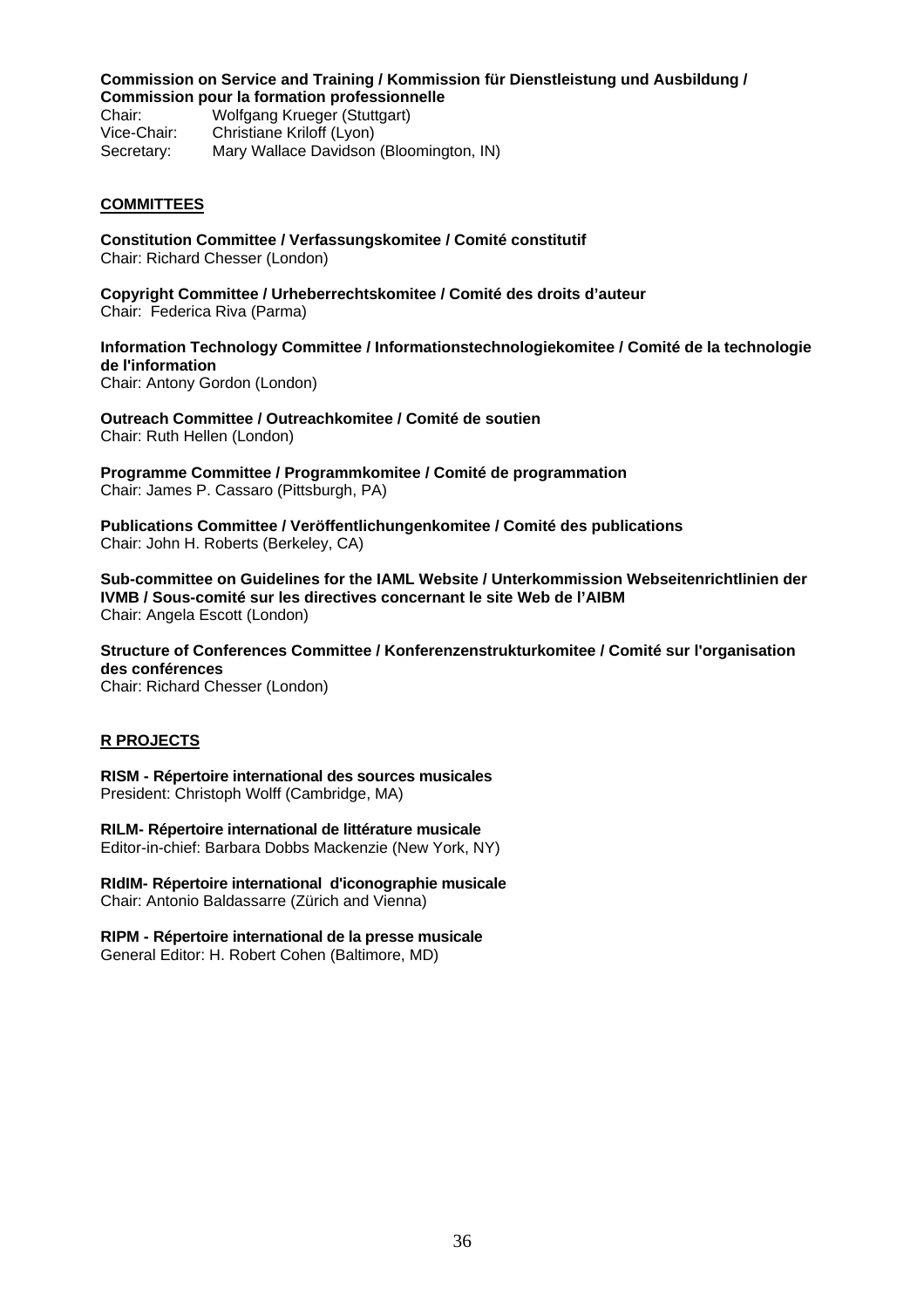# **List of Exhibitors**

**Thank you to the following exhibitors (as at 1 June 2007)** 

Alexander Street Press Ashgate-Gower Asia Pacific Australian Music Centre Barenreiter / Clearmusic DA Information Services Harrassowitz Index to Music Periodicals Oxford University Press ProQuest RILM Tall poppies Publications by Wirripang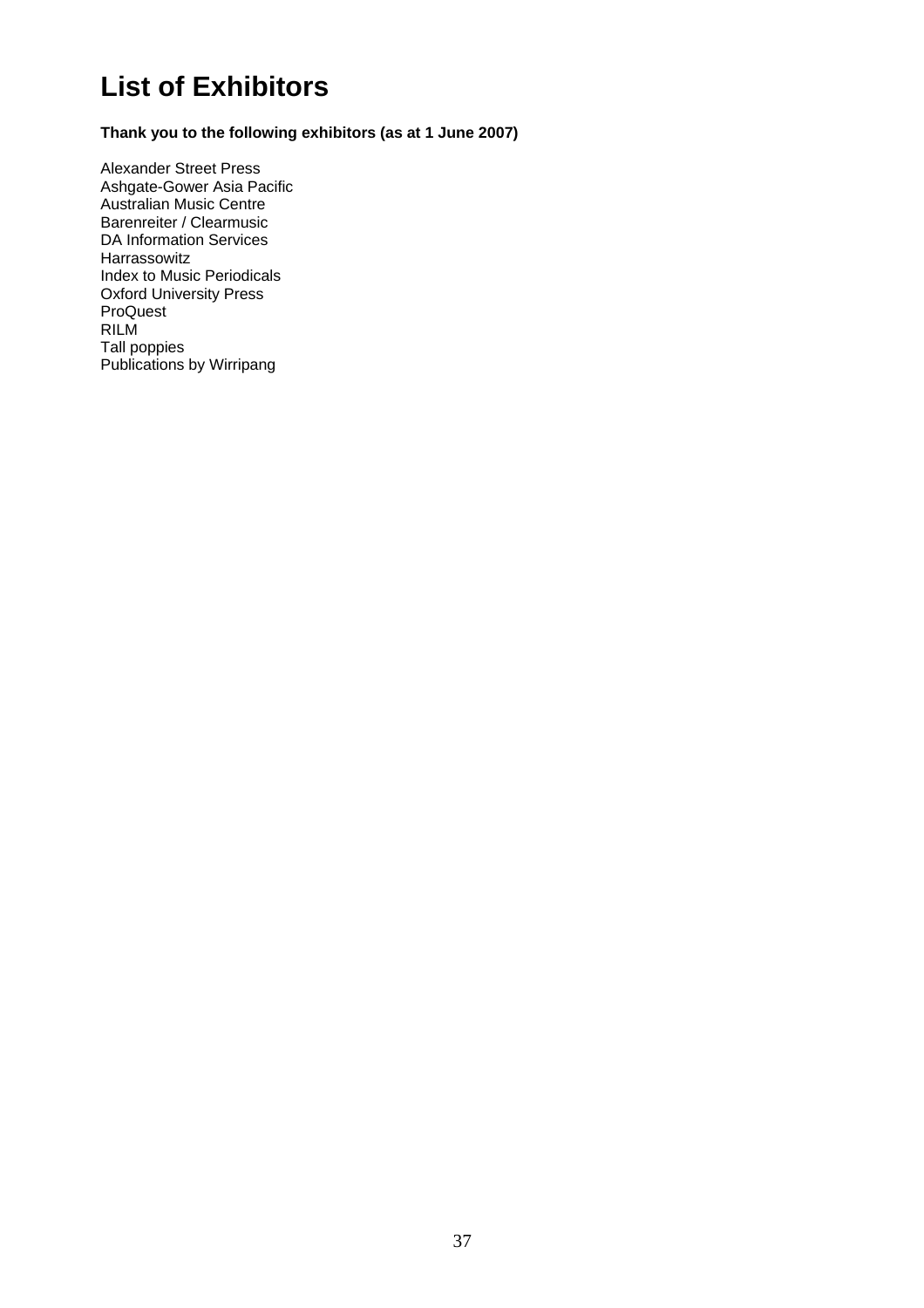## **IAML (Australia) Sydney 2007 Conference**

## **Local Organizing Committee**

Carolyn Symes - **Chair/Venue/Accommodation**  Claire McCoy - **Secretary/Venue/Volunteers**  Bligh Glass - **Treasurer/Tours/Catering** Laurel Dingle - **Sponsorship/Exhibition** Murray Scott - **Accommodation/Publicity** Meredith Lawn - **Opening Ceremony/Conference bags** Prue Neidorf and Claire McCoy - **Concerts** Georgina Binns and Robyn Holmes – **Program Development**  Kylie Black – **Brochure/Program design** Katrena Mitchell and Lynne Carmichael - **Registration** Gary Jones - **Outreach**  Robyn Holmes - **Post-Conference Tour** Le Tuan Hung - **Web page** Marie Chellos – **Volunteer Co-ordination** 

## **IAML (Australian Branch) Executive**

**President -** Laurel Dingle (State Library of Queensland)

**Secretary -** Kylie Black (State Library of Western Australia)

**Treasurer -** Jenny Wildy (University of Western Australia)

**Vice Presidents -** Allison Fyfe ((State Library of Western Australia) - Robyn Holmes (National Library of Australia)

**Immediate Past-President -** Georgina Binns (Victorian College of the Arts, University of Melbourne)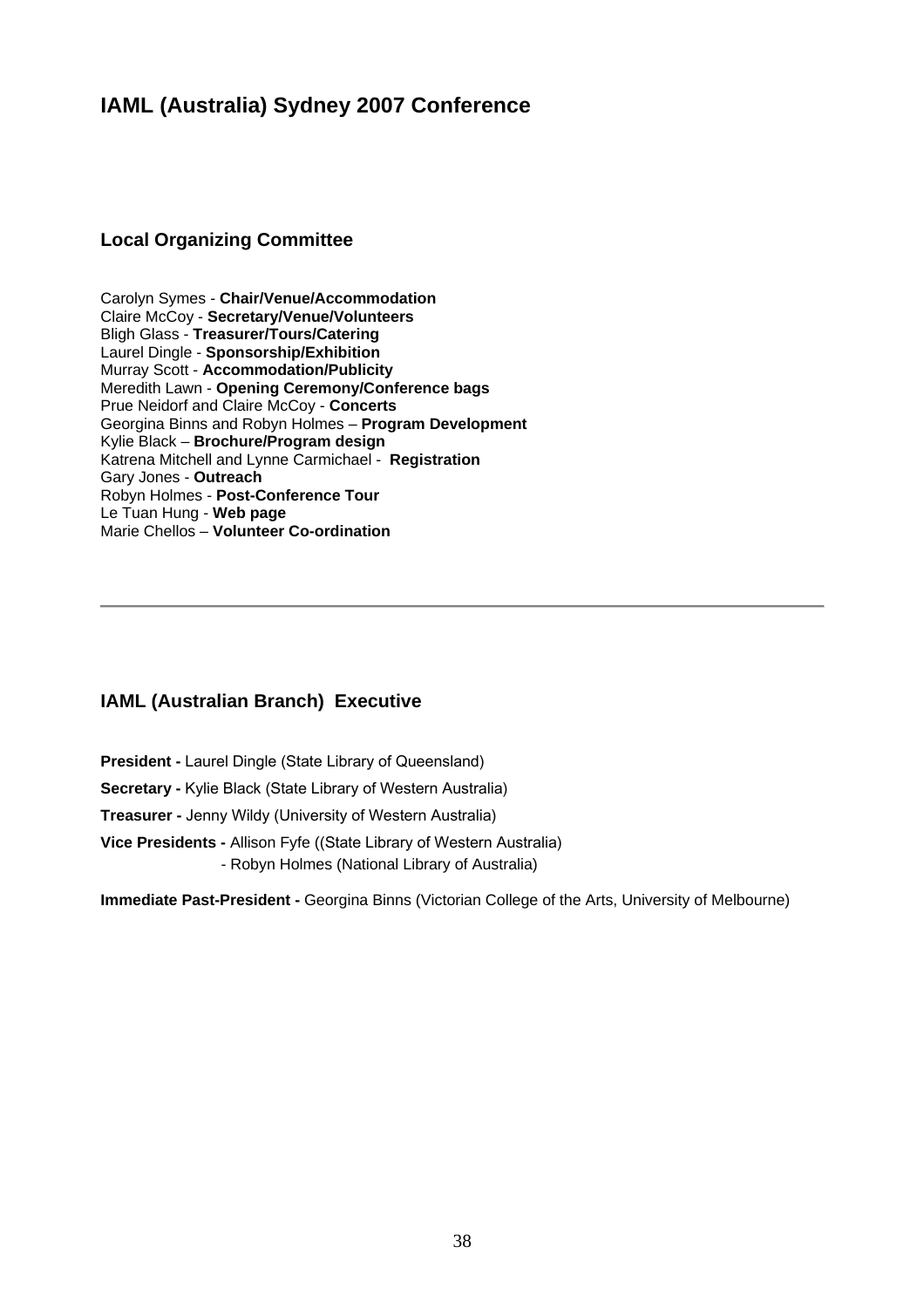# **Volunteers**

**The Organising Committee wishes to thank the following IAML members and colleagues for their assistance:** 

Allison Fyfe Anna Gifford Helen O'Donoghue Eve and Al Salinas Ludwig Sugiri Marie Chellos Jackie Luke Barbara Busch Bettina Burnett Catherine Clisby Christine Vincent Cynthia Troop Denise Tobin Dermot McCaul Elizabeth McKenzie Evelyn Portek Graeme Skinner Jim Adrighetti Judith Foster Margaret Whittaker Marie Alcorn Olga Lipsky Stephen Martin Vic Walker